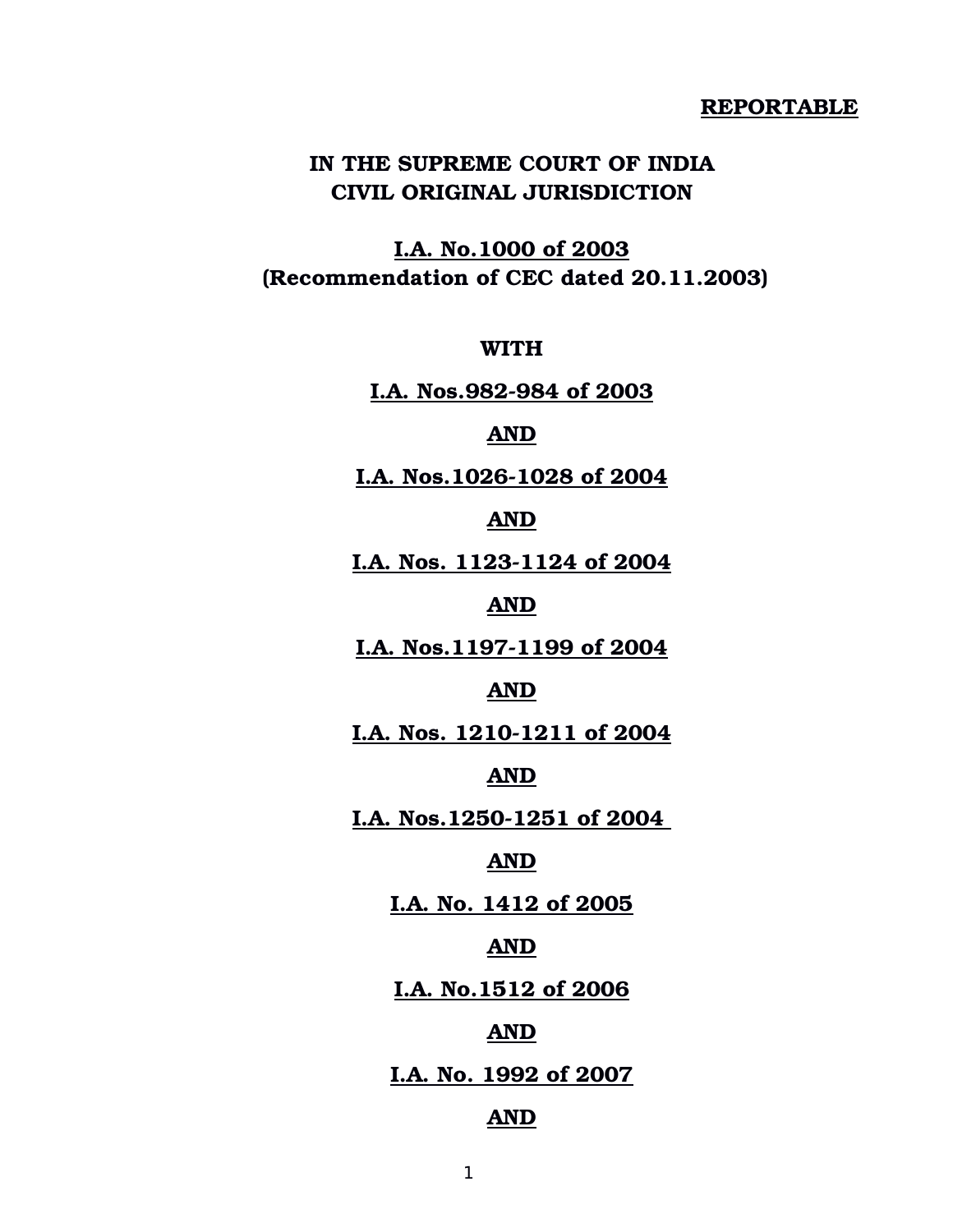**I.A. No. 3880 of 2015**

#### **AND**

**I.A. No. 96949 of 2019**

## **AND**

**I.A. No. 117831 of 2019**

### **AND**

### **I.A. NO. 65571 of 2021**

**In the Matter of:** 

### **WRIT PETITION (CIVIL) NO. 202 of 1995**

**In Re: T.N. Godavarman Thirumulpad ……..Petitioner(s)**

**Versus**

**Union of India and Ors. ……Respondent(s)**

## **J U D G M E N T**

#### **ANIRUDDHA BOSE, J.**

These proceedings originate from the Writ Petition under Article 32 of the Constitution of India registered as W.P. (Civil) No. 202 of 1995 (T.N. Godavarman Thirumulpad v. Union of India and Ors.), which is in the nature of a public interest litigation. It was instituted for protection of forest lands in the Nilgiris district of the State of Tamil Nadu. Subsequently, the scope of that writ petition was enlarged so as to protect such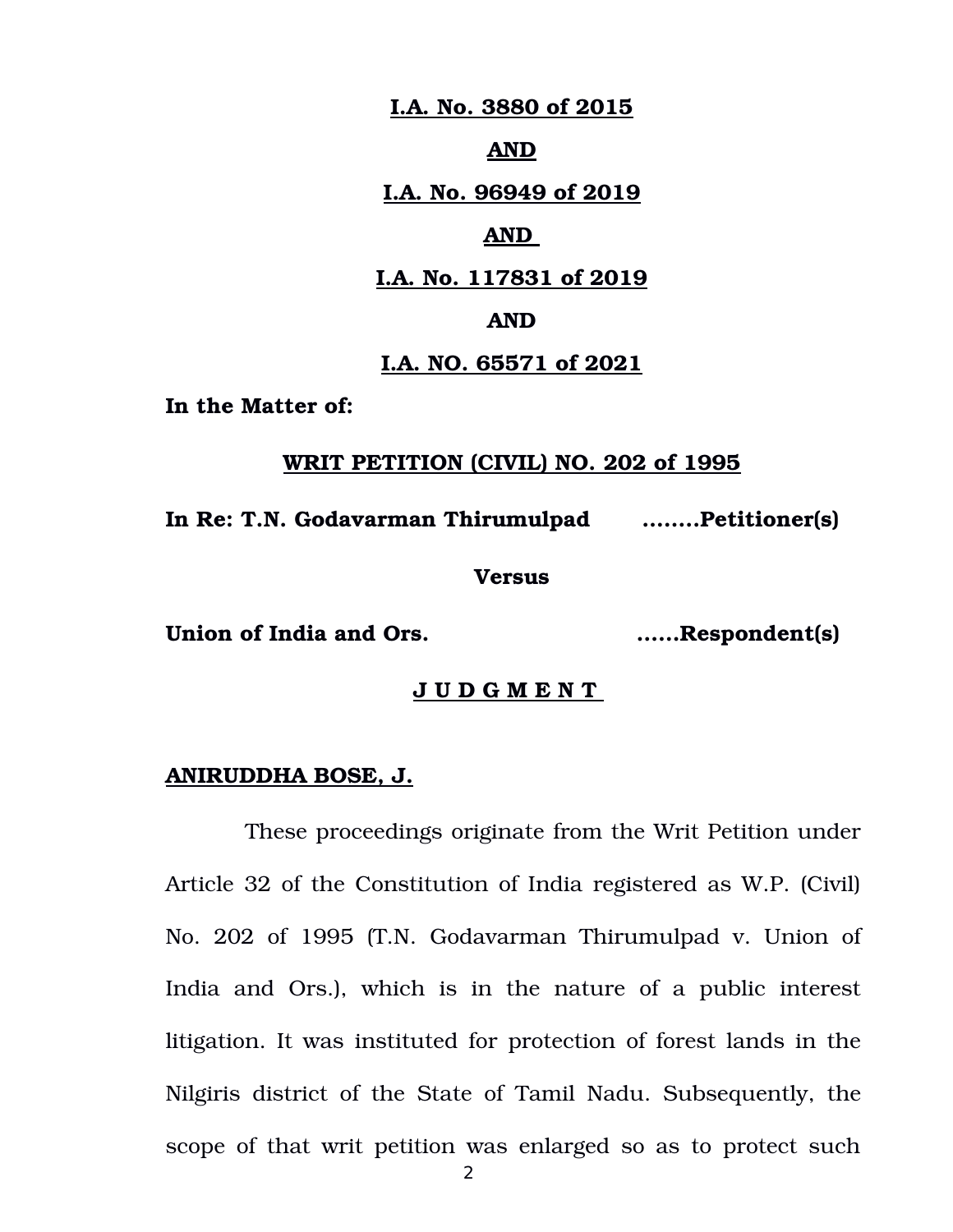natural resources throughout the country. The original writ petitioner has since passed away (on  $1<sup>st</sup>$  June 2016) but in an order passed on 3rd February 2017, this Court opined that being a public interest litigation, there was no requirement for bringing on record the legal representatives of the deceased petitioner. The writ petition, in substance, continued with the cause title "in Re: T.N. Godavarman Thirumulpad v. Union of India & Ors". Various Orders have been passed from time to time in this writ petition to ensure preservation of forest resources of this country in balance with economic activities. By an Order of this Court dated  $9<sup>th</sup>$  May 2002, a Central Empowered Committee ("CEC") was directed to be formed primarily for monitoring implementation of this Court's orders and to place the incidents of non-compliance before us. Subsequently, by a notification issued on  $17<sup>th</sup>$  September 2002 by the Ministry of Environment and Forest in exercise of power under Section 3(3) of the Environment (Protection) Act, 1986, this committee was constituted under statutory provisions. CEC has been bringing to the notice of this Court the steps taken for removal of encroachment, implementation of working plans, compensatory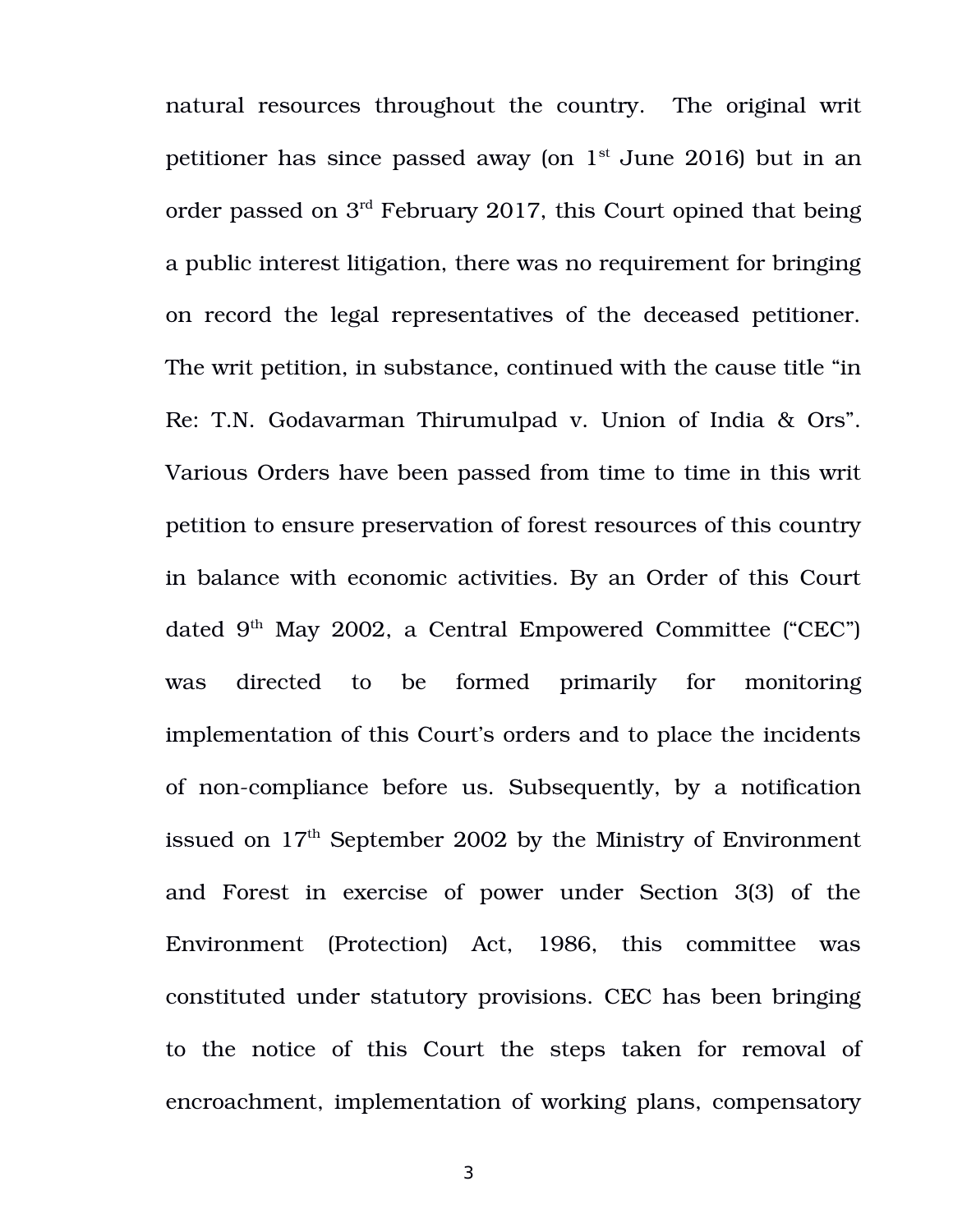afforestation, plantation and other conservation issues. In this order, we shall be mainly dealing with two sets of issues. The first set relates to mining activities in and around a wildlife sanctuary in the State of Rajasthan- known as "Jamua Ramgarh" (also spelt as Jamwa Ramgarh). The second set of issues is wider in scope, and involves prescribing eco-sensitive zones (ESZ) surrounding the wildlife sanctuaries and national parks. The subject of mining and other commercial activities within the wildlife sanctuaries and national parks (protected forests) shall also be dealt by us in this order. The applications before us require examination in the perspective of a set of recommendations made by the CEC and we have been urged by a set of applicants to make certain modifications of this Court's earlier directions concerning steps to be taken for protection of forest resources. The applicants seeking modifications of our earlier orders include a set of miners, and, in some cases, the State Governments asking for opening up of the protected forest areas and their buffer zones, on which restrictions have been placed in by our earlier orders, for commercial exploitation. There is dispute as to what would constitute the buffer zones on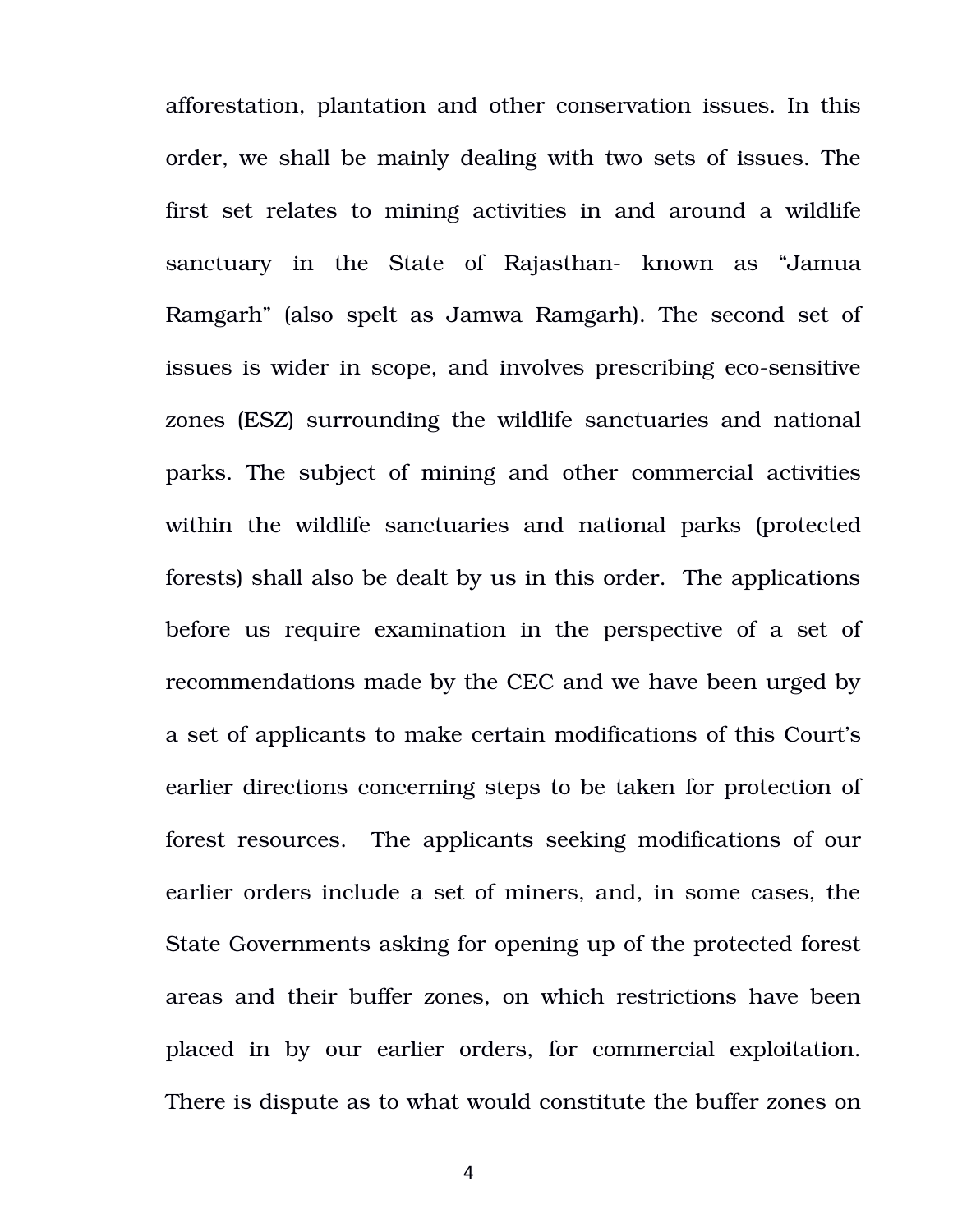ESZ in respect of national parks and wildlife sanctuaries, as there are divergence of views among the various stakeholders.

**2.** The present set of applications arise out of a report of the CEC dated  $20<sup>th</sup>$  November 2003. This report specifically pertains to Jamua Ramgarh wildlife sanctuary. This sanctuary covers an area of about 300 square kilometres. The said report gives a horrific picture of ravaging of a protected forest mainly by private miners mostly with temporary working permits obtained from the Governmental agencies. Following recommendations were made in this report:

> *"17……… (i) all mining leases which wholly or partly fall within the forest area inside the Jamua Ramgarh Sanctuary and also within the safety zone, should be immediately cancelled. The mining activity can be allowed to be resumed only after the new/amended mining leases, after excluding the forest area and the safety zone are sanctioned by the competent authority and the conditions mentioned herein under are fully complied with;*

> *(ii) presently a safety zone of twenty five meter has been fixed for Jamua Ramgarh Sanctuary and other sanctuaries in Rajasthan as against 500 meter for Ranthambhore National Park in Rajasthan itself. In Madhya Pradesh safety zone of 250 meter for all the 20 forest area has been fixed. The CEC is of the view that minimum 500 meter safety zone around National Parks and Sanctuaries is necessary where no mining, construction and other projects should be allowed. Without a reasonable safety zone the habitat and wild life in the National Parks and Sanctuaries are adversely affected. Although stringent conditions are imposed at the time of the sanction of the mining leases, none are practically*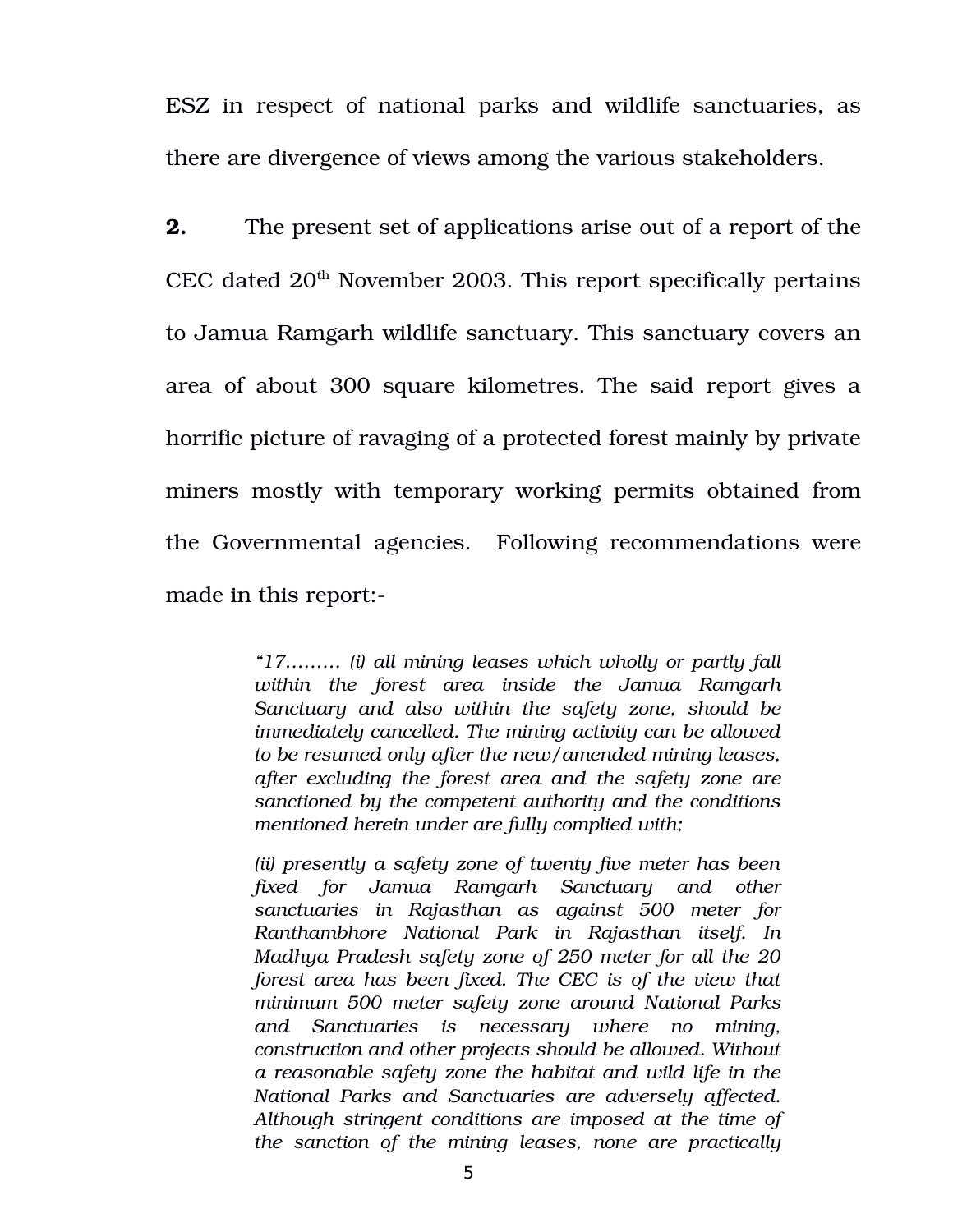*complied with due to weak enforcement of the laws. The mining causes heavy disturbance in the area due to blasting, removal of over burden, chiseling, transportation, flying debris and movement of a large number of labourers and other persons. The safety zone of twenty five meter presently prescribed by the Rajasthan Forest Department is totally in adequate as the rocks torn apart during blasting can travel much beyond the present safety zone. However, increasing the safety zone to the desired level of 500 meter will result in closure of large number of mines. Taking a holistic overall view of the situation, the CEC recommends that for the Jamua Ramgarh wild life sanctuary, for the "existing" mines the safety zone may be fixed as 100 meter wherein no mining should be permitted. "For new" mining leases the safety zone may be fixed as 500 meter.* 

*(iii) reclamation and rehabilitation of the area mined inside the sanctuary should be carried out in a time bound manner at the cost of the user agency for which a detailed reclamation and rehabilitation plan along with various items of work, cost involved and time frame should be prepared and implemented on priority basis. The plan presently prepared by the State Government is totally in adequate. It does not provide for reclamation and rehabilitation of the mining pits at all. No provision for removal of stones and rocks scattered in the sanctuary has been made. Intensive plantations and protection has not been provided. The revised plan should incorporate the above and other necessary measures to provide a congenial habitat for wild life. In the event adequate funds for this purpose cannot be recovered from the erstwhile mine lease owners, the same should be made available by the State Government;* 

*(iv) mining around the sanctuary should be allowed to restart only after a fool proof mechanism is put in place to ensure recovery of funds for implementation of reclamation and rehabilitation plan by the State Government;* 

*(v) exemplary compensation equivalent to the present* market value of the entire mineral removed by the *respective mine owners by mining inside the sanctuary in violation of the F.C. Act and/or the W. P. Act should be recovered from them on the basis of the recorded production or the estimated figures mentioned in the F.C. Act applications. The money so recovered should be used*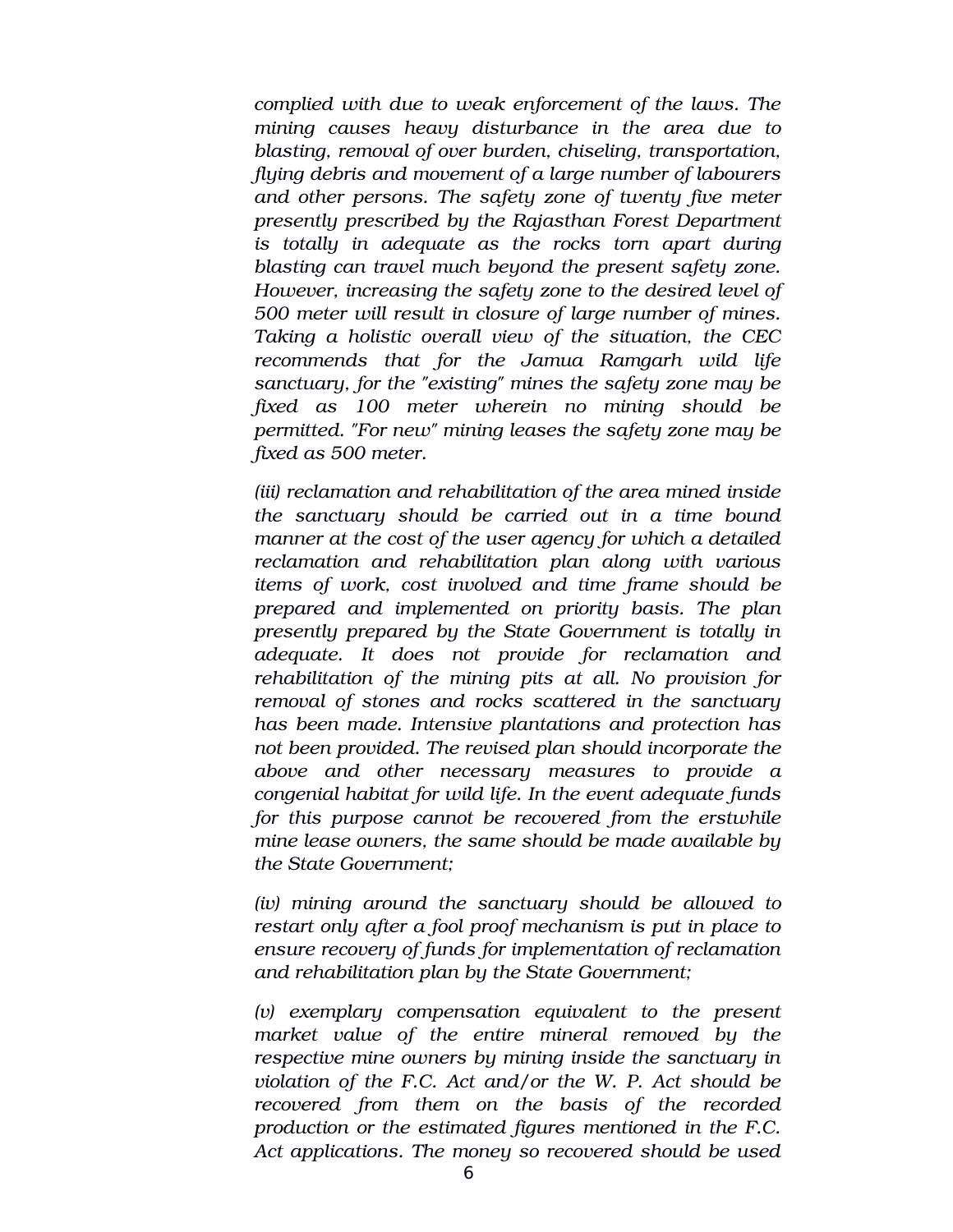*for protection and development of the sanctuary to its full potential;* 

*(vi) the left over minerals scattered inside the sanctuary should be directed to be removed immediately.* 

*(vii) the left over mining equipments such as cranes etc. should be confiscated and removed outside the sanctuary at the cost of the erstwhile mine lease holders;* 

*(viii) no mining should be permitted adjoining the sanctuary till the boundary of the sanctuary is demarcated on the ground and the boundary pillars are verified with the fixed reference points;* 

*(ix) disciplinary action should be taken in a time bound manner against the erring officials in the Mines and the Forest Departments of the State of Rajasthan and the MoEF for allowing mining in violation of the F.C. Act, the W. P. Act and/or this Hon'ble Court's order;"*

### **(quoted verbatim from paperbook)**

**3.** This Court had converted this report with its set of recommendations into an Interlocutory Application and was allocated registration number I.A. 1000 of 2003.

4. On 20<sup>th</sup> September 2012, a second report was submitted by the CEC. The recommendations made in the second report went beyond the Jamua Ramgarh Sanctuary and dealt with creation of identification and declaration of safety zones around protected forests all across the country. The question of having ESZ around the protected forests was examined by this Court earlier in another Writ Petition [W.P. (Civil) No. 460 of 2004] in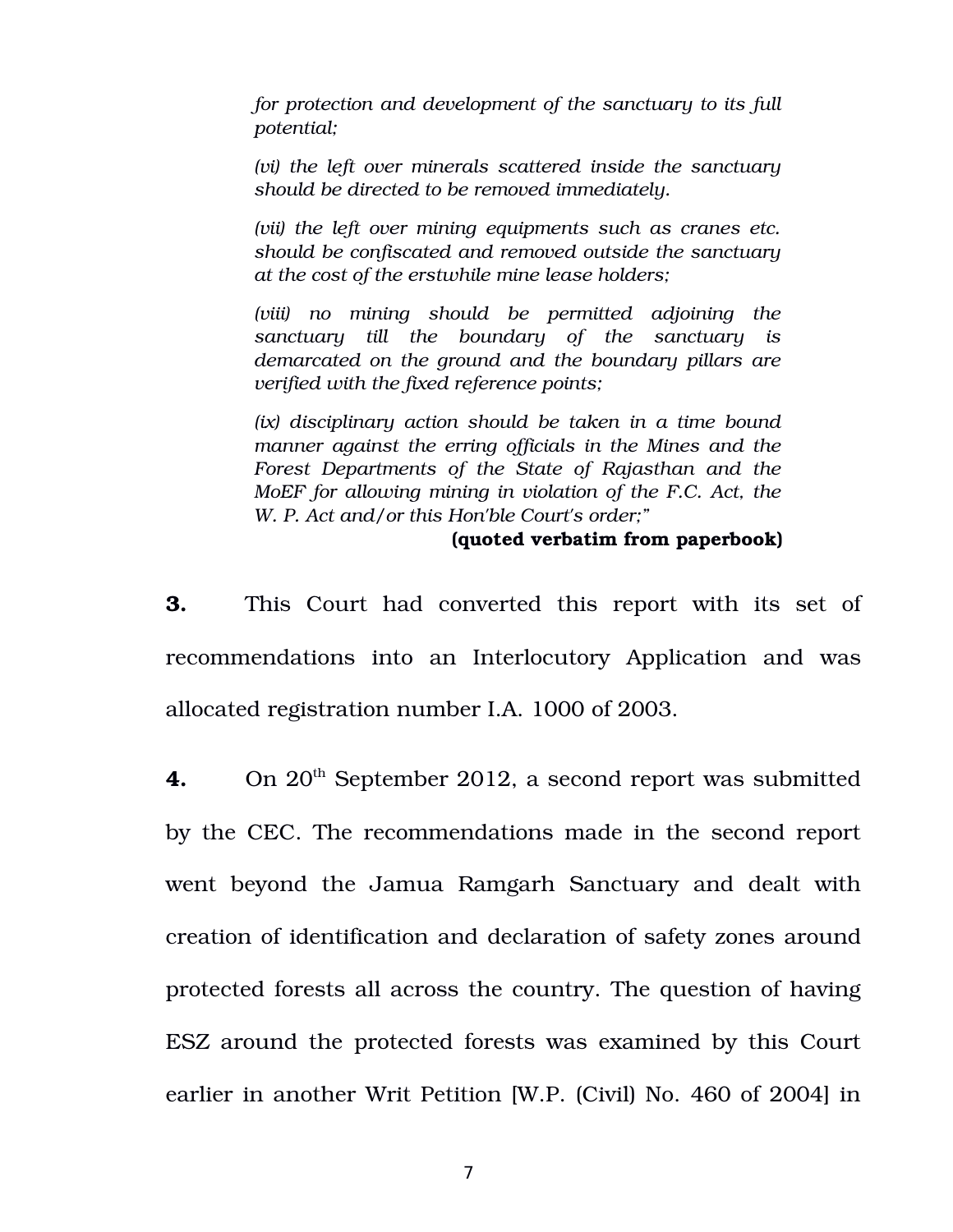**Goa Foundation v. Union of India.** In the said writ petition, the

following order was passed on  $4<sup>th</sup>$  December 2006 [reported in

(2011) 15 SCC 791]:

*"4. The Ministry is directed to give a final opportunity to all States/Union Territories to respond to its letter dated 2752005. The State of Goa also is permitted to give appropriate proposal in addition to what is said to have already been sent to the Central Government. The communication sent to the States/Union Territories shall make it clear that if the proposals are not sent even now within a period of four weeks of receipt of the communication from the Ministry, this Court may have to consider passing orders for implementation of the decision that was taken on 211 2002, namely, notification of the areas within 10 km. of the boundaries of the sanctuaries and national parks as ecosensitive areas with a view to conserve the forest, wildlife and environment, and having regard to the precautionary principles. If the States/Union Territories now fail to respond, they would do so at their own risk and peril".*

**5.** Two writ petitions have been instituted titled as **Goa Foundation v. Union of India** [W.P. (Civil) No.460 of 2004] and **Goa Foundation v. Union of India and Others** [W.P. (Civil) No.435 of 2012], in relation enforcement of various circulars issued for enforcement of environmental laws and to prevent illegal mining in different States including the State of Goa. There are certain overlapping issues involved in the present writ petition and the cases of **Goa Foundation** (supra). The directions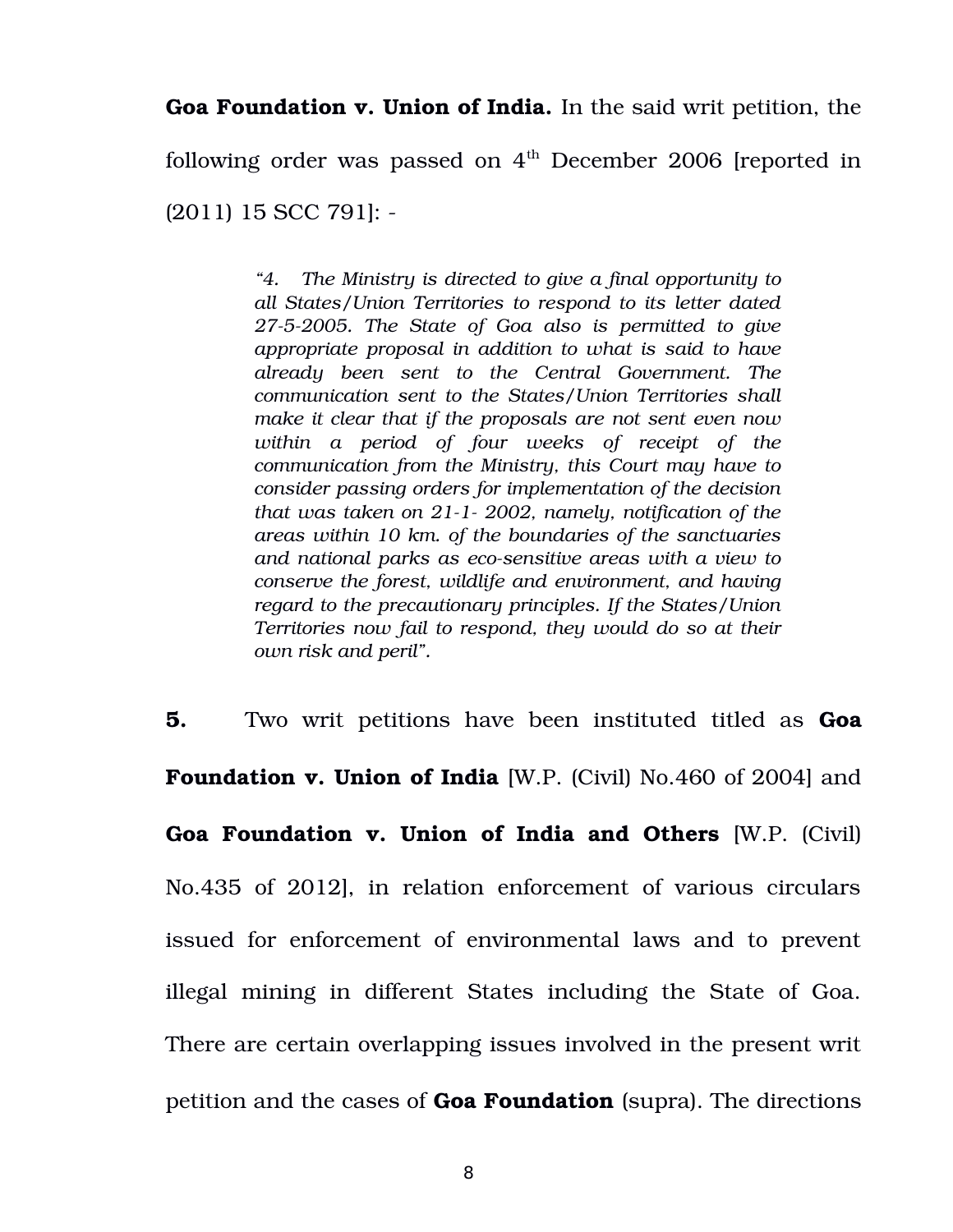which we propose to issue in this judgment/order shall take into account the orders passed in the cases of **Goa Foundation** (supra) and such directions shall be supplemental to the orders passed in any of the aforesaid two writ petitions if our directions passed in this order relate to areas or subjects covered by any mandate passed in the said two writ petitions.

**6.** A set of Guidelines for Declaration of Eco-Sensitive Zones (ESZ) around National Park and Wildlife Sanctuaries had been formulated by the Ministry of Environment, Forest and Climate Change (MoEF&CC) of the Government of India on  $9<sup>th</sup>$  February 2011 [F. No.1-9/2007 WL – I (pt)]. These Guidelines deal with the process and procedures to be adopted for declaring ESZ. In Clauses 3 and 4 of these Guidelines, it has been stipulated:

### "3. Purpose for declaring Eco-Sensitive Zones:

The purpose of declaring Eco-sensitive Zones around *National Parks and Sanctuaries is to create some kind of "Shock Absorber" for the Protected Areas. They would also act as a transition zone from areas of high protection to areas involving lesser protection. As has been decided by the National Board for Wildlife, the activities in the Ecosensitive zones would be of a regulatory nature rather than prohibitive nature, unless and otherwise so required.* 

#### **4. Extent of Eco-Sensitive Zones:**

 *4.1 Many of the existing Protected Areas have already undergone tremendous development in close vicinity to*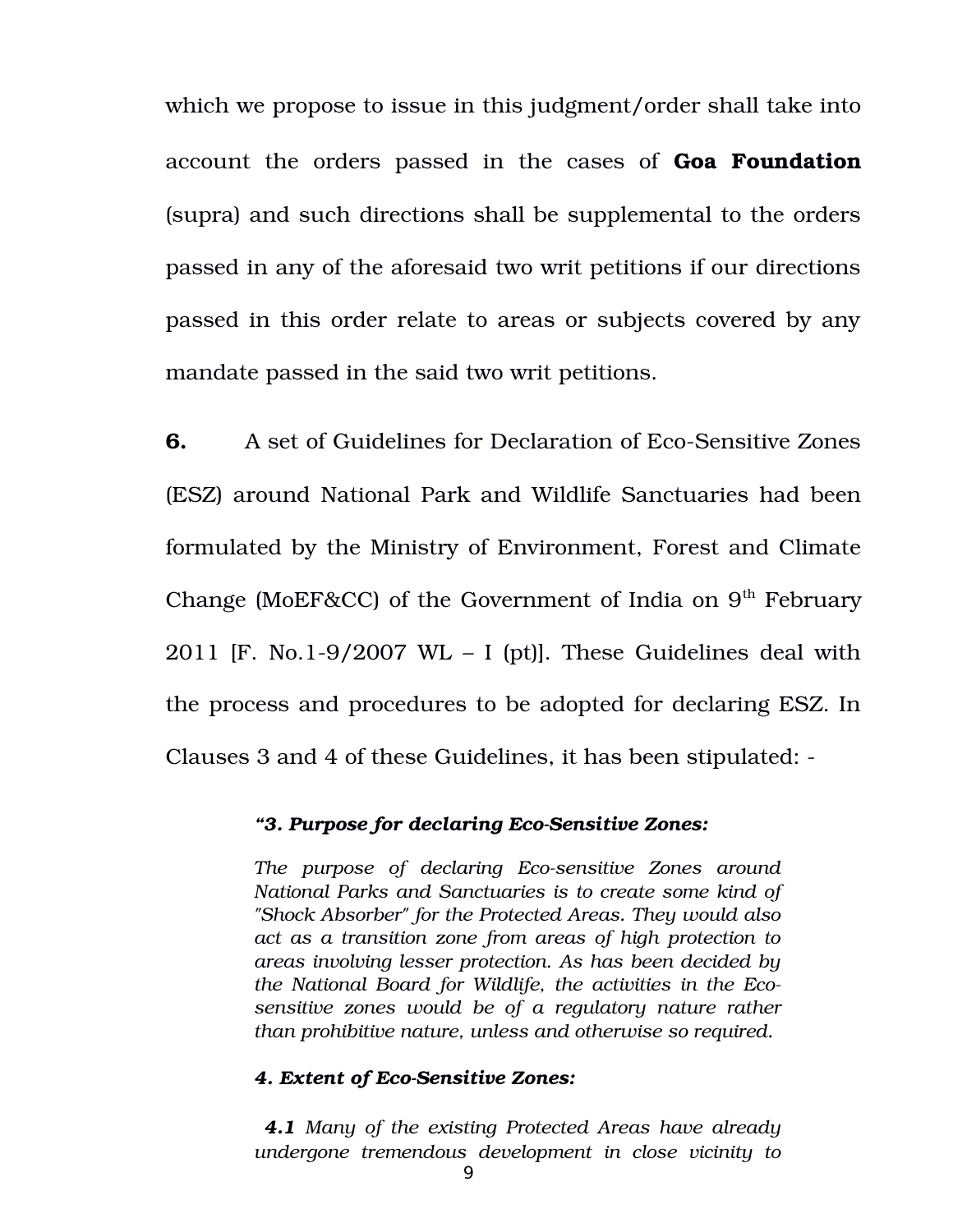*their boundaries. Some of the Protected Areas actually lying in the urban setup (Eg. Guindy National Park, Tamil Nadu, Sanjay Gandhi National Park, Maharashtra, etc). Therefore, defining the extent of eco-sensitive zones around Protected Areas will have to be kept flexible and Protected Area specific. The width of the Eco-sensitive Zone and type of regulations will differ from Protected Area to Protected Area. However, as a general principle the width of the Ecosensitive Zone could go up to 10 Kms around a Protected Area as provided in the Wildlife Conservation Strategy-2002.* 

*4.2 In case where sensitive corridors, connectivity and ecologically important patches, crucial for landscape linkage, are even beyond 10 kms width, these should be included in the Eco-sensitive Zone.* 

*4.3 Further, even in context of a particular Protected Area, the distribution of an area of Ecosensitive Zone and the extent of regulation may not be uniform all around and it could be of variable width and extent."*

### **(quoted verbatim from paperbook)**

**7.** In Clauses 6 and 7 of the said Guidelines, it has been specified:

## *"6. The procedure to be adopted:*

*6.1 As has been indicated in the forgoing paras, the basic aim is to regulate certain activities around National Park and Wildlife Sanctuary so as to minimize the negative impacts of such activities on the fragile ecosystem encompassing the Protected Area. As a first step towards achieving this goal, it is a prerequisite that an inventory of the different land use patterns and the different types of activities, types and number of industries operating around each of the Protected Area (National Parks, Sanctuaries) as well as important Corridors be made. The inventory could be done by the concerned Range Officers, who can take a stock of activities within 10 km of his range.*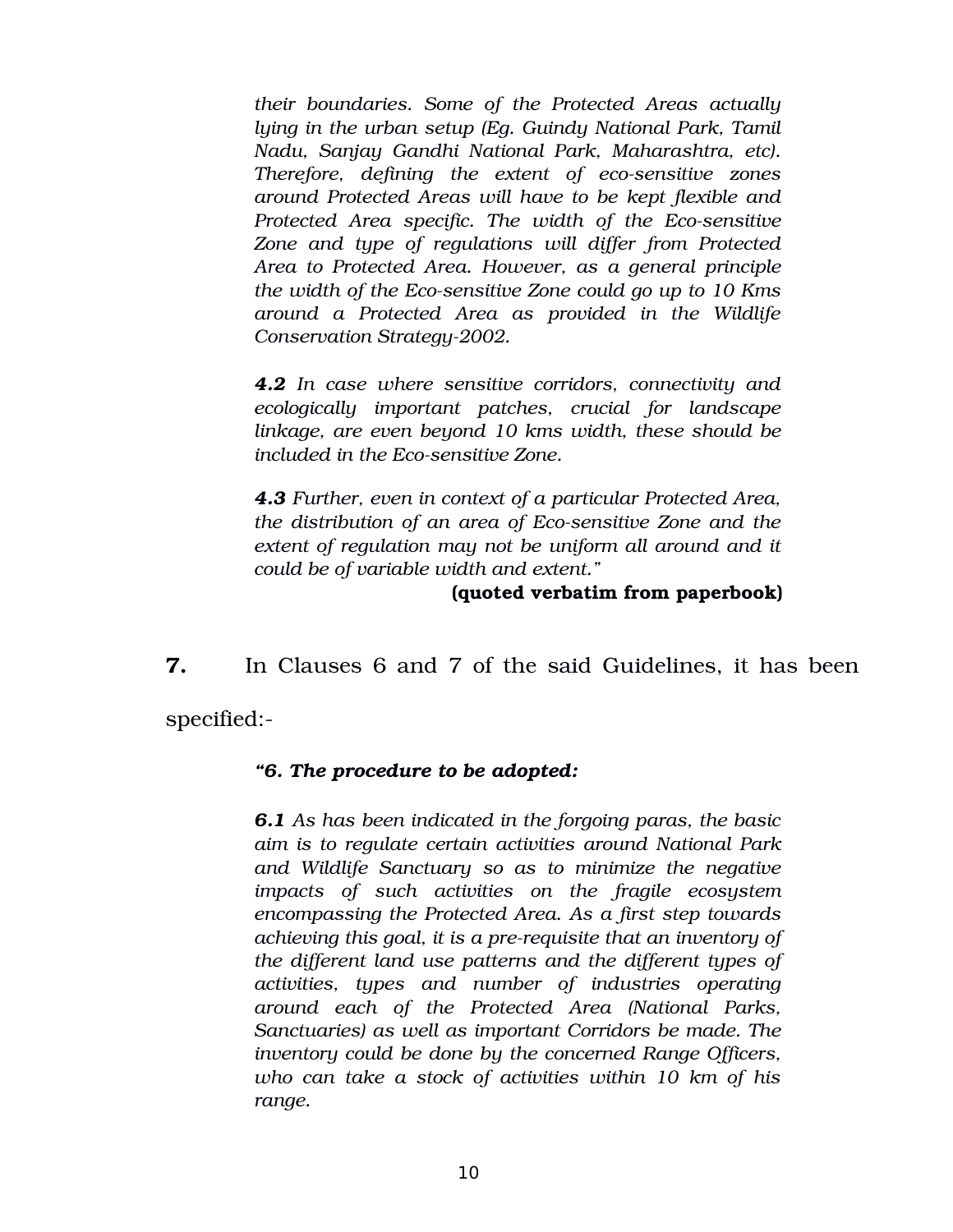*6.2 For the above purpose, a small committee comprising the concerned Wildlife Warden, an Ecologist, an official from the Local Self Government and an official of the Revenue Department of the concerned area, could be formed. The said committee could suggest the:* 

*(i) Extent of ecosensitive zones for the Protected Area being considered.*

*(ii) The requirement of such a zone to act as a shock absorber.* 

*(iii) To suggest the best methods for management of the ecosensitive zones, so suggested.*

*(iv) To suggest broad based thematic activities to be included in the Master Plan for the region.*

*6.3 Based on the above, the Chief Wildlife Warden could group the activities under the following categories (an indicative list of such activities is attached as ANNEXURE-1):*

*(i) Prohibited (ii) Restricted with safeguards. (iii) Permissible* 

**6.4** Once the proposal for Eco-sensitive zones has been *finalized, the same may be forwarded to the Ministry of Environment and Forests for further processing and notification. Here, it may be noted that, the State/ Union Territory Forest Department could forward the proposals to the respective authority in the State Government with copy to the Ministry of Environment and Forests, as and when the proposals (even if it is for single Protected Area) are complete. An indicative list of details that need to be submitted along with the proposals is at ANNEXURE2.*

*6.5 It is to mention here that in cases where the boundary of a Protected Area abuts the boundary of another State/Union Territory where it does not form part of any Protected Area, it shall be the endeavour of both the State/ Union Territory Governments to have a mutual consultation and decide upon the width of the ecosensitive zone around the Protected Area in question.* 

*6.6 The State Government should endeavour to convey a very strong message to the public that ESZ are not meant*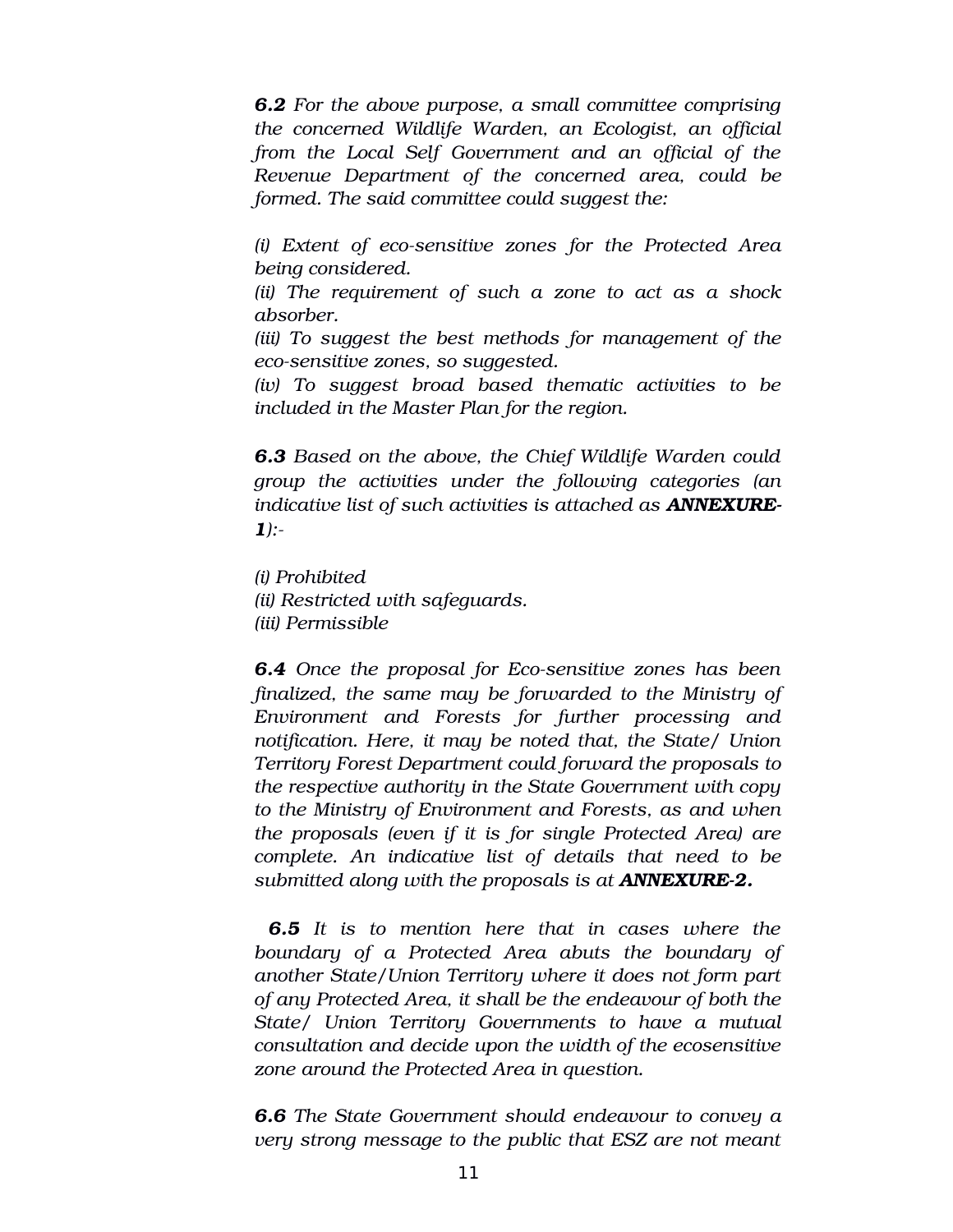*to hamper their day to day activities, but instead, is meant to protect the precious forests/Protected Areas in their locality from any negative impact, and also to refine the environment around the Protected Areas. A copy of the notification of the Sultanpur Eco-sensitive Zone issued by the Ministry is attached herewith at ANNEXURE3 for reference and guidance.*

*7. These guidelines are indicative in nature and the State / Union Territory Governments may use these as basic framework to develop specific guidelines applicable in the context of their National Parks, Wildlife Sanctuaries, important corridors, etc. with a view to minimizing and preferably eliminating any negative impact on protected areas."*

### **(quoted verbatim from paperbook)**

**8.** As per the said Guidelines, commercial mining, setting up of saw mills and industries causing pollution, commercial use of firewood, establishment of major hydro-electric projects, use of production of any hazardous substances, undertaking activities related to tourism like over-flying the national park area by any aircraft, hot-air balloons, discharge of effluents and solid waste in natural water bodies or terrestrial areas have been proposed to be made prohibited activities. Certain other activities having lesser environment damaging potential have been proposed to be regulated.

**9.** By an order passed on 4<sup>th</sup> August 2006, this Court had, inter-alia, restrained grant of temporary working permits for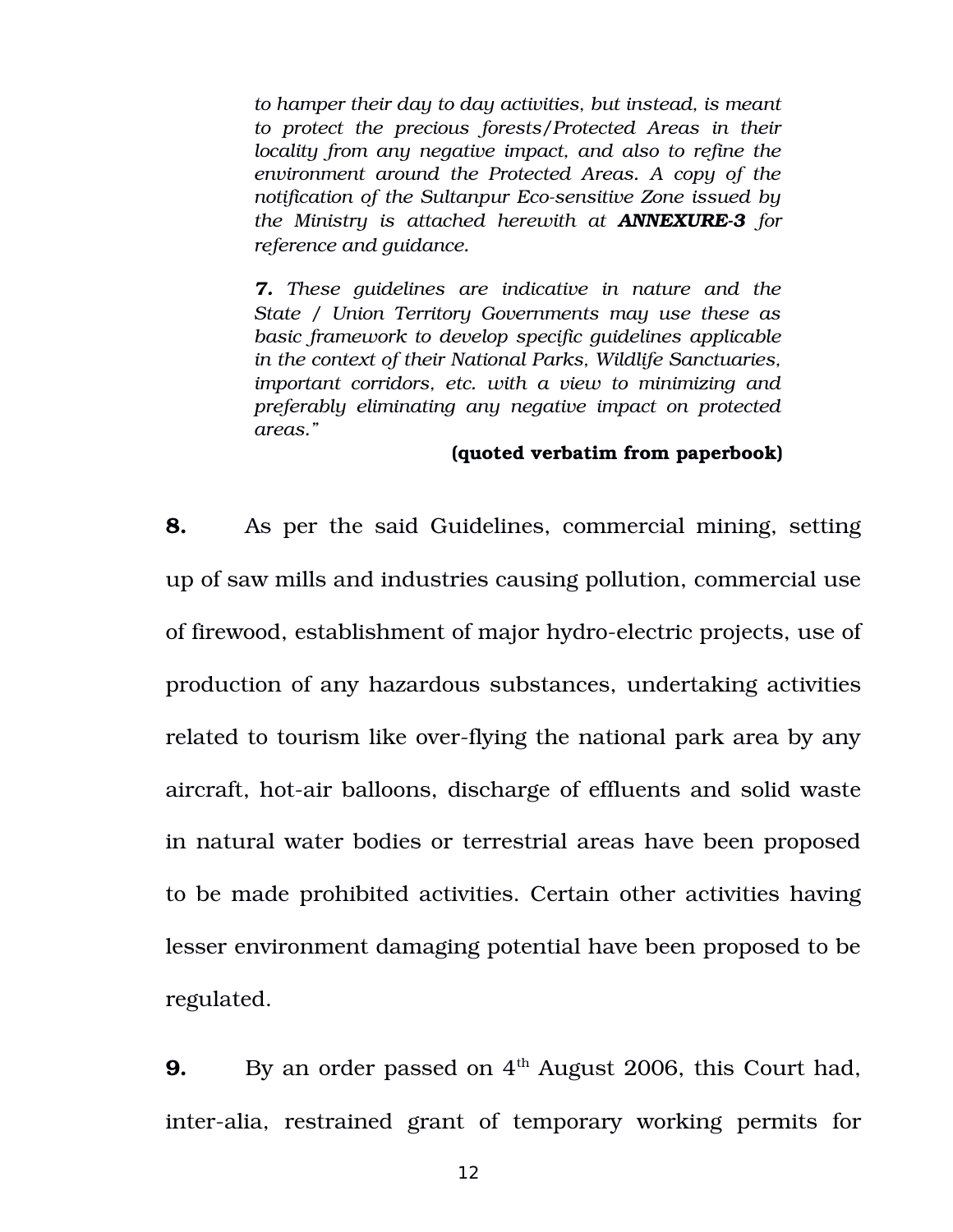mining within safety zones around any national park/wildlife sanctuary declared under Sections 18, 26-A or 35 of the Wild Life (Protection) Act, 1972. As an interim measure, direction was issued to maintain one kilometre safety zone, which was subject to the orders that may be made in the present IA (I.A. No.1000 of 2003).

**10.** The second report of the CEC dated 20<sup>th</sup> September 2012 makes the following recommendations as regards identification and declaration of ESZ. This report entitled **"Note regarding** safety zones (Eco-sensitive zones) around National Parks and

**Wildlife Sanctuaries"** makes the following recommendations:

*"10. After considering that during the last ten years no significant progress has been made regarding identification and declaration of Safety Zones around protected areas and considering the matter in its totality, an implementable scheme has been prepared by the CEC and which has been dealt with in subsequent paragraphs. 11. For the purpose of identification and declaration of the Safety Zones around National Parks/Wildlife Sanctuaries (hereinafter referred to as protected areas), the protected areas based on their areas, are classified into four categories:* 

 *i) CATEGORYA the protected areas having an area of 500 sq. km. or more. The total number of such protected areas is 73 and their total area is about 1,01,389 sq. km (63.44 % of total area of protected areas);* 

 *ii) CATEGORYB the protected areas having an area between 200 sq. km. to 500 sq. km. The total number of such protected areas is 115 and their total area is about 38942 sq. km. (24.37 % of total area of protected areas);*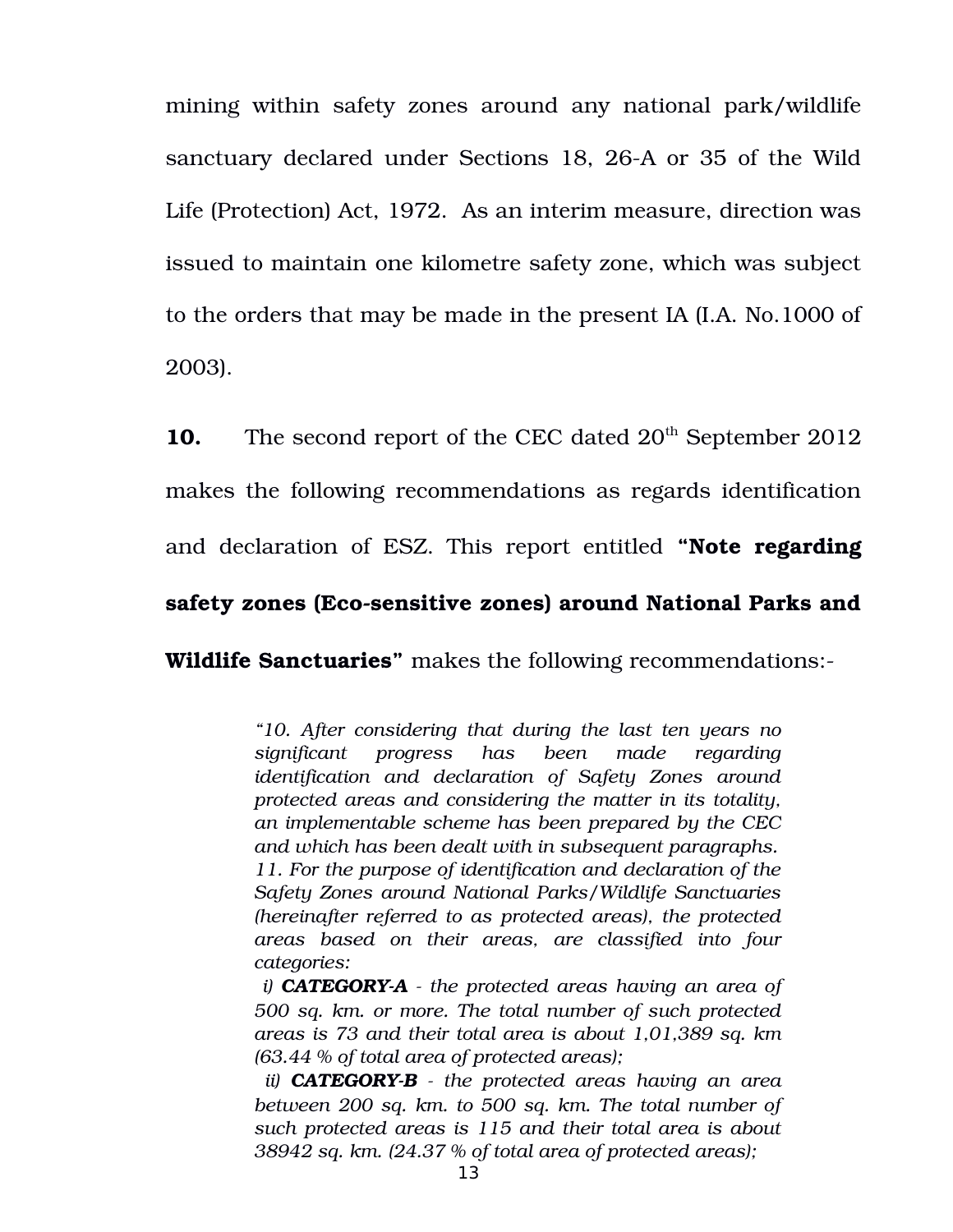*iii) CATEGORYC the protected areas having an area between 100 sq. km. to 200 sq. km. The total number of such protected areas is 85 and their total area is about 12,066 sq. km (about 7.55 % of total area of protected areas); and* 

*iv) CATEGORYD the protected areas having an area up to 100 sq. km. The total number of such protected areas is 344 and their total area is about 7,422 sq. km (about 4.65 % of total area of all protected areas).*

*12. Wherever two or more protected areas are contiguous to each other, such protected areas will be placed in the appropriate category based on the sum total of their areas (and not on the basis of area of individual protected area). The details of some of the contiguous protected areas are given below:* 

*i) Corbett National Park (520 sq. km.) and Sonanadi Sanctuary (301 sq. km) total area is 821 sq. km and therefore both will fall in CategoryA;* 

*ii) Gir National Park (258 sq. km.) and Gir Sanctuary (1,153 sq. km.) total area is 1,411 sq. km. and therefore both will fall in Category-A;* 

*iii) Periyar National Park (350 sq. km.) and Periyar Sanctuary (427 sq. km.) total area is 777 sq. km. and therefore both will fall in CategoryA;*

 *iv) Satpura National Park (585 sq. km.), Bori Sanctuary (485 sq. km.) and Pachmarhi Sanctuary (417 sq. km.) total area is 1488 sq. km. and therefore all three will fall in Category-A;* 

*iv) Valmiki National Park (335 sq. km.) and Valmiki Sanctuary (545 sq. km.) total area is 880 sq . km. and therefore both will fall in CategoryA;*

*vi) Tadoba National Park (116 sq. km.) and Andhari Wildlife Sanctuary (509 sq. km.) total*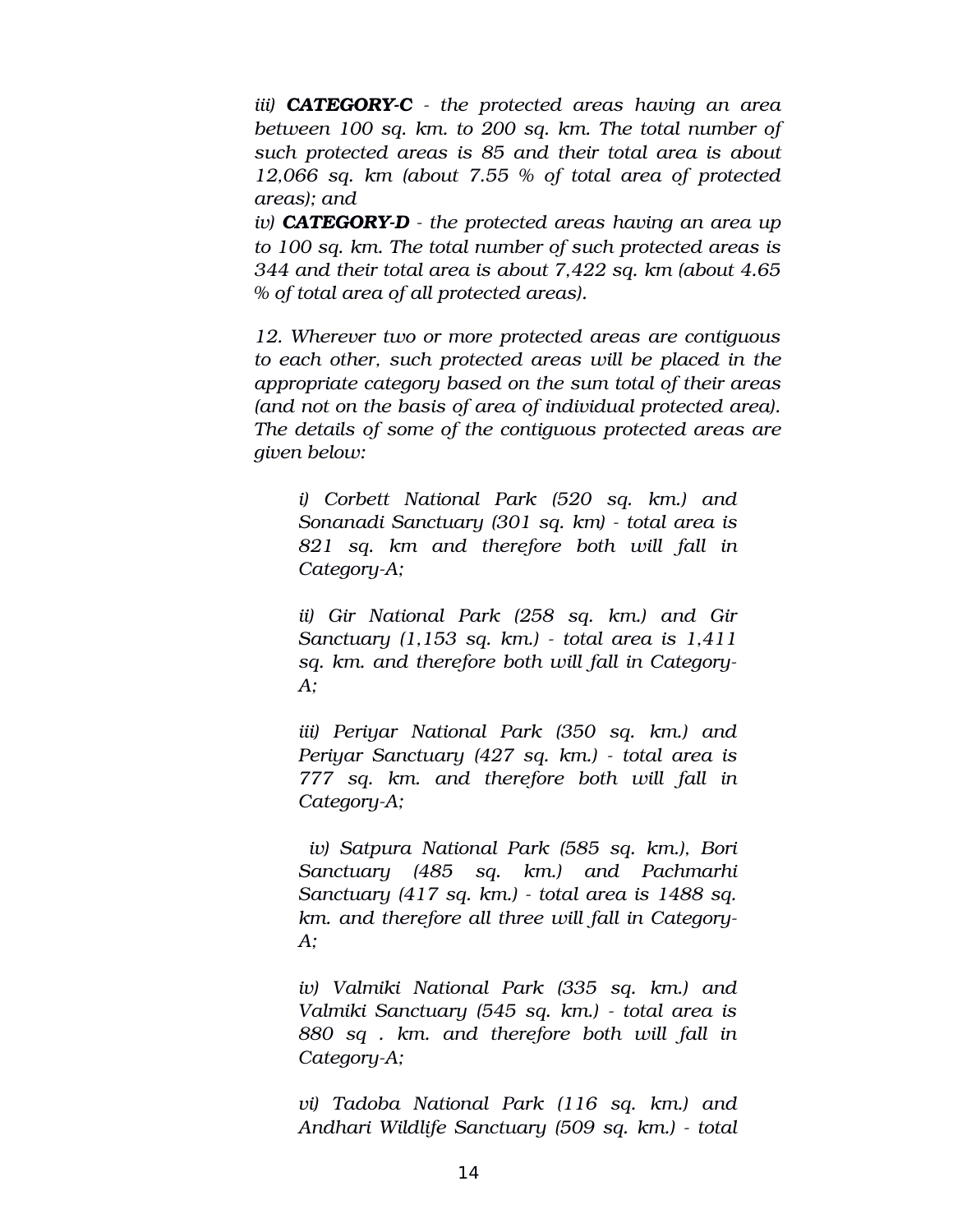*area is 625 sq. km. and therefore both will fall in* Category-A; and

 *vii) Sariska National Park (273 sq. km.) and Sariska Sanctuary (219 sq. km.) total area is 492 sq. km. and therefore both will fall in* Category-B;

*13. The Safety Zone, in respect of protected areas falling in 'Category-A and Category-B, may comprise of all the areas* including non-forest areas falling within a distance of two *kilometers and one kilometer respectively from the boundaries of the protected area. Such distances, in respect of protected areas falling within CategoryC and CategoryD, may be kept at 500 meter and 100 meter respectively.* 

*14. The grant/renewal of mining leases (excluding for collection of boulders, gravel and sand from river beds), setting up of hazardous industries, brick kilns, wood based industries (except MDF/Particle Boards Plants) will be treated as prohibited activities within the Safety Zone (eco-sensitive zones). The activities such as setting up of industries (other than those included in the list of prohibited activities), hotels and restaurants including resorts, commercial helicopter services, hydel projects, irrigations projects, canals, laying of transmission lines and distribution lines above 33 KV, roads of more than five meter width and collection of boulders, gravel and sand from the river beds will be treated as regulated activities and which will be permissible only after obtaining environment clearance and clearance of the Standing Committee, National Board for Wildlife. All other activities which are not prescribed as prohibited activities or regulated activities will be treated as permissible activities.* 

*15. The concerned State/UT will be at liberty to shift a protected area from a lower category to higher category (say from Category-C to Category-B) after considering the importance of the protected area on account of:* 

*i) presence of flagship species/endangered species such as Tiger, Lion, Elephant, Rhino, Snow Leopard, Red Panda, Hangul, Musk deer, Great Indian Bustard, Lion Tailed Macaque, floricans;*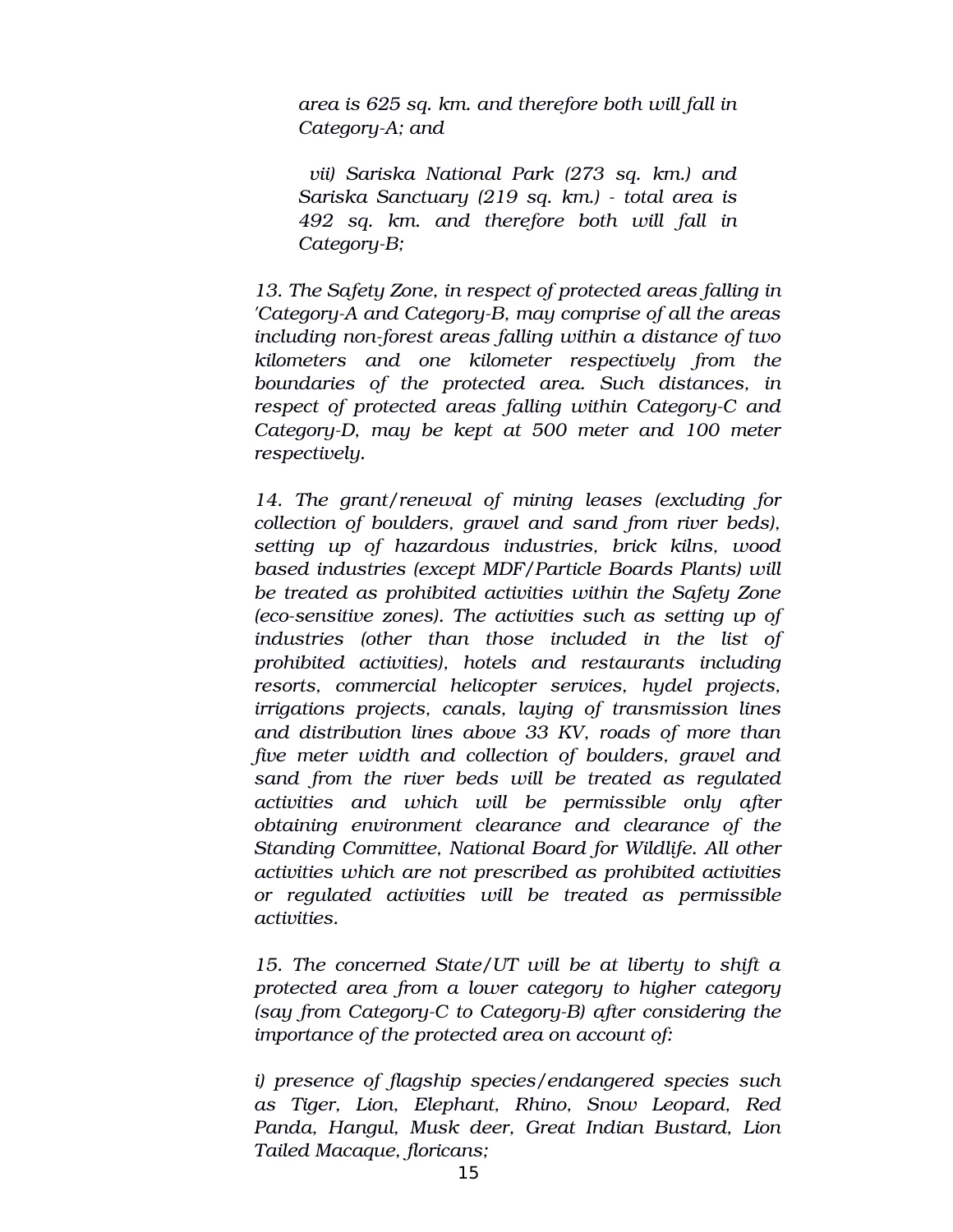*ii) fragile ecosystem such as Western Ghats, North Eastern States, areas having high altitude flora and fauna, rain forest, mangroves, marine ecosystem;* 

*iii) World Heritage sites; and* 

*iv)* Wetland eco-systems

*16. The concerned State/UT Governments may after detailed examination of the status of habitation, existing industries and other activities and other relevant factors, and, if found desirable and in public interest forward the proposal(s) for shifting a protected area from a higher category to a lower category. They may also forward the proposal(s) for exclusion of the areas of cities falling within the Safety Zone. The MoEF thereafter will examine such proposals and place such proposals before the Standing Committee of the National Board for Wildlife for its consideration. The proposals cleared by the Standing Committee of the NBWL will be placed before this Hon'ble Court for seeking its permission. It is only after obtaining the permission of this Hon'ble Court that a protected area may be shifted from a higher category to a lower category.* 

*17. The Safety Zones (eco-sensitive zones) around National Parks and Wildlife Sanctuaries will be in addition to the following eco-sensitive zones notified by the MoEF (and by other notifications, if any):*

*i) S.O. 20(E), (6/1/1989) Prohibiting industries on Murud-Janijira, District Raigadh, Maharashtra;*

*ii) S.O. 102(E), (1/2/1989) Restricting location of industries, mining & other activities in Doon Valley (UP);* 

*iii) S.0. 416(E), (20/6/1991) Dahanu Taluka, District Thane (Maharashtra) to declare as Ecologically Fragile Area, amended 1999;* 

*iv) S.0.319(E), (7/5/1992) Restricting certain activities causing environmental degradation at Aravalli Range;* 

*v) S.0. 481 (E), (5/7/1996) No Development Zone at Numaligarh, East of Kaziranga;*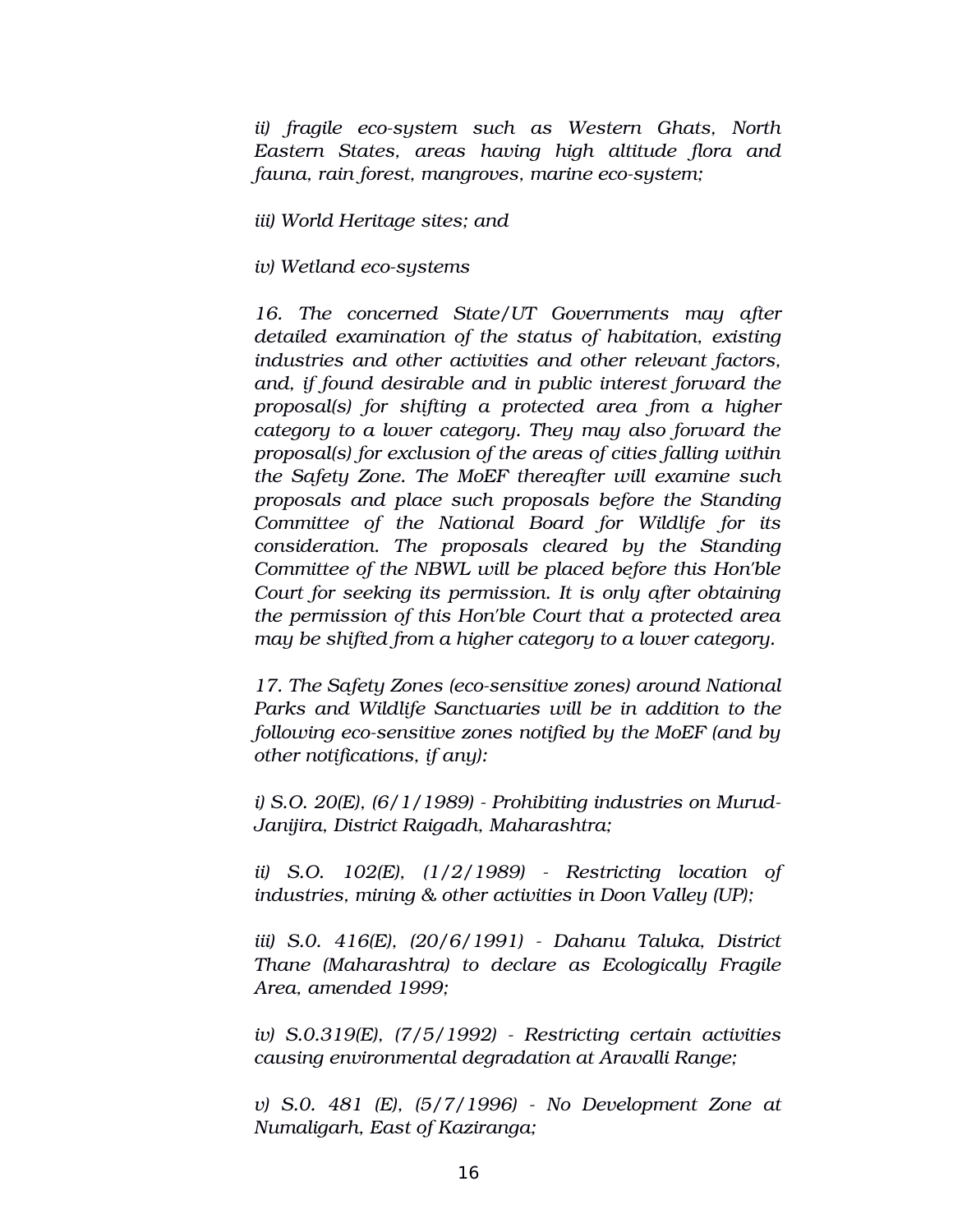*vi) S.0. 884(E), (19/12/1996) Dahanu Taluka Environment Protection Authority, 1996, amended 2001 ;* 

*vii) S.0. 350(E), (13/5/1998) Order constituting the Taj Trapezium Zone Pollution (Prevent and Control) Authority;* 

*viii) S.0. 825(E), (17.9.1998) Pachmarhi Region as an Eco-Sensitive Zone;* 

*ix) S.0. 52(E), (17/1/2001) Mahabaleswar Panchgani Region as an Eco-Sensitive Zone;* 

*x) S.0. 133 (E), (4/2/2003) Matheran and surrounding region as an Eco-Sensitive Zone 1. S.0. 83 (E), (16/01/2004) Amendments to S.O. 133(E) dated 4/2/2003;* 

*xi) S.0. 1545(E), (25/06/2009), Mount Abu as Eco-Sensitive Zone.*

*xii) S.0. 1260(E), (31/05/2012) Girnar Reserve Forest as*  $E$ co-Sensitive Zone.

*18. It is respectfully submitted that the above proposals are submitted in the backdrop of inordinate delay that has taken place in the identification and declaration of Safety Zones around National Parks/ Wildlife Sanctuaries and so as to ensure that the process of such declarations do not remain pending indefinitely."*

**(quoted verbatim from paperbook)**

**11.** To the said report, another supplementary note dated  $18<sup>th</sup>$  January 2013 has been submitted. This report is also in connection with notifying the ESZ around protected forests. The following passage from this report is relevant:

> *"4. After considering the inordinate delay which has already taken place in notifying the safety zone around National Parks/ Wildlife Sanctuaries and considering the ground situation as it exists, the CEC is of the considered*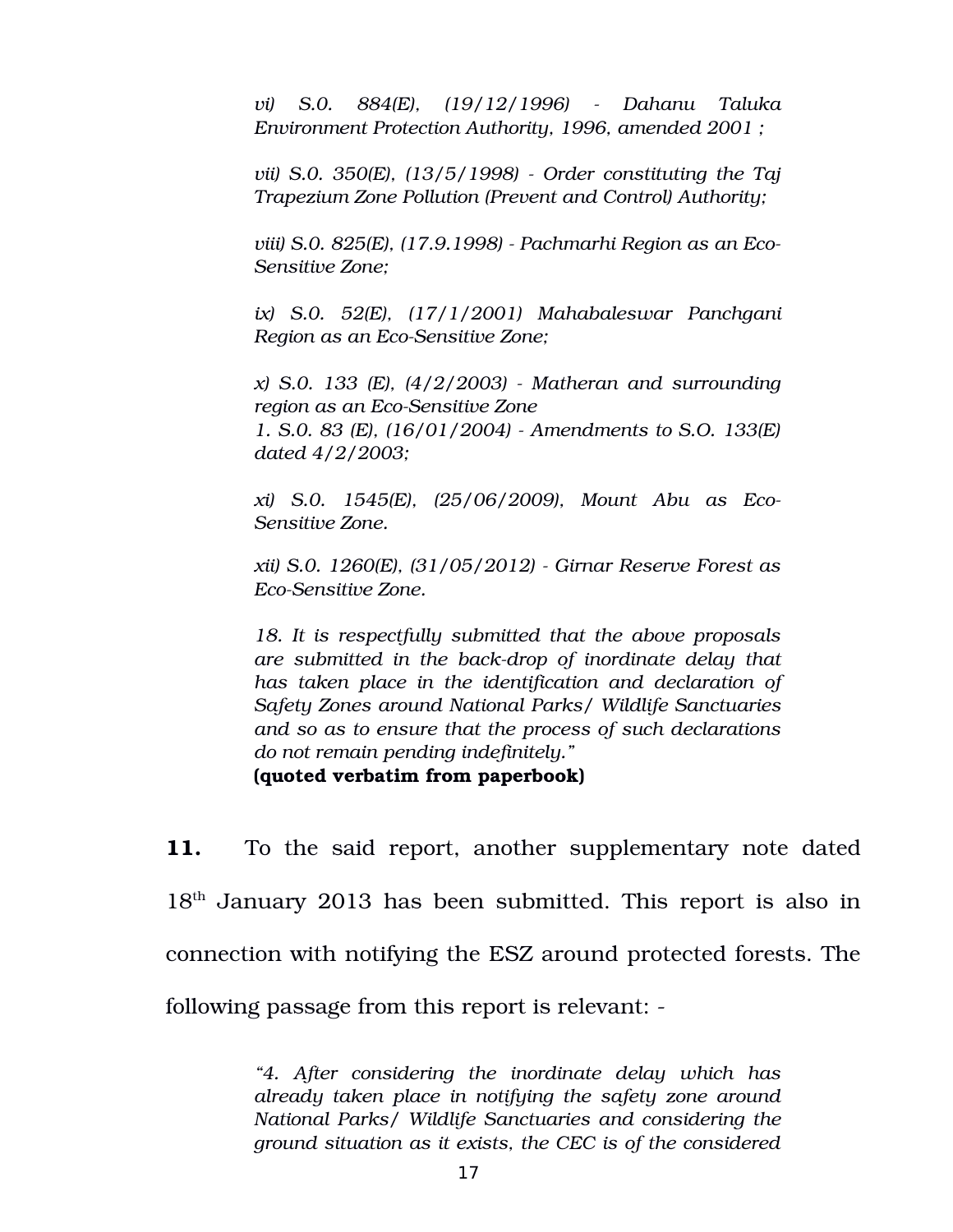*view that it may be appropriate that an early decision is taken regarding the safety zones around National Park/ Sanctuaries. The proposal submitted by the CEC while ensuring that effective restrictions and regulations are put in place immediately and implemented in an objective manner also, after detailed examination, provides for adequate flexibility to modify the areas of the safety zones."*

**(quoted verbatim from paperbook)**

**12.** In connection with the I.A. No.1000 of 2003, several other applications have been filed, mainly by miners concerning the Jamua Ramgarh wildlife sanctuary. The order passed on  $4<sup>th</sup>$  August 2006 by this Court [reported in (2010) 13 SCC 740] in relation to grant of temporary working permits was made subjecting them to compliance of certain pre conditions. These preconditions, inter-alia, were: -

> *"19. (i) TWPs can only be granted for the renewal of mining leases, and not where the lease is being granted for the first time to the applicant user agency;*

> *(ii) The mine is not located inside any national park/sanctuary notified under Sections 18, 26A or 35 of the Wild Life (Protection) Act, 1972;*

> *(iii) The grant of TWP would not result in any mining activity within the safety zone around such areas referred to in Precondition (ii) above (as an interim measure, one kilometre safety zone shall be maintained subject to the orders that may be made in IA No. 1000 regarding Jamua Ramgarh Sanctuary);*

> *(iv) The user agency who has broken up the area of the mine (in respect of which TWP is being sought) has or had the requisite environmental clearances and at no time prior to the grant of the TWP was any mining being carried on by the user agency in relation to the mine in question, in violation of the provisions of the Forest (Conservation) Act*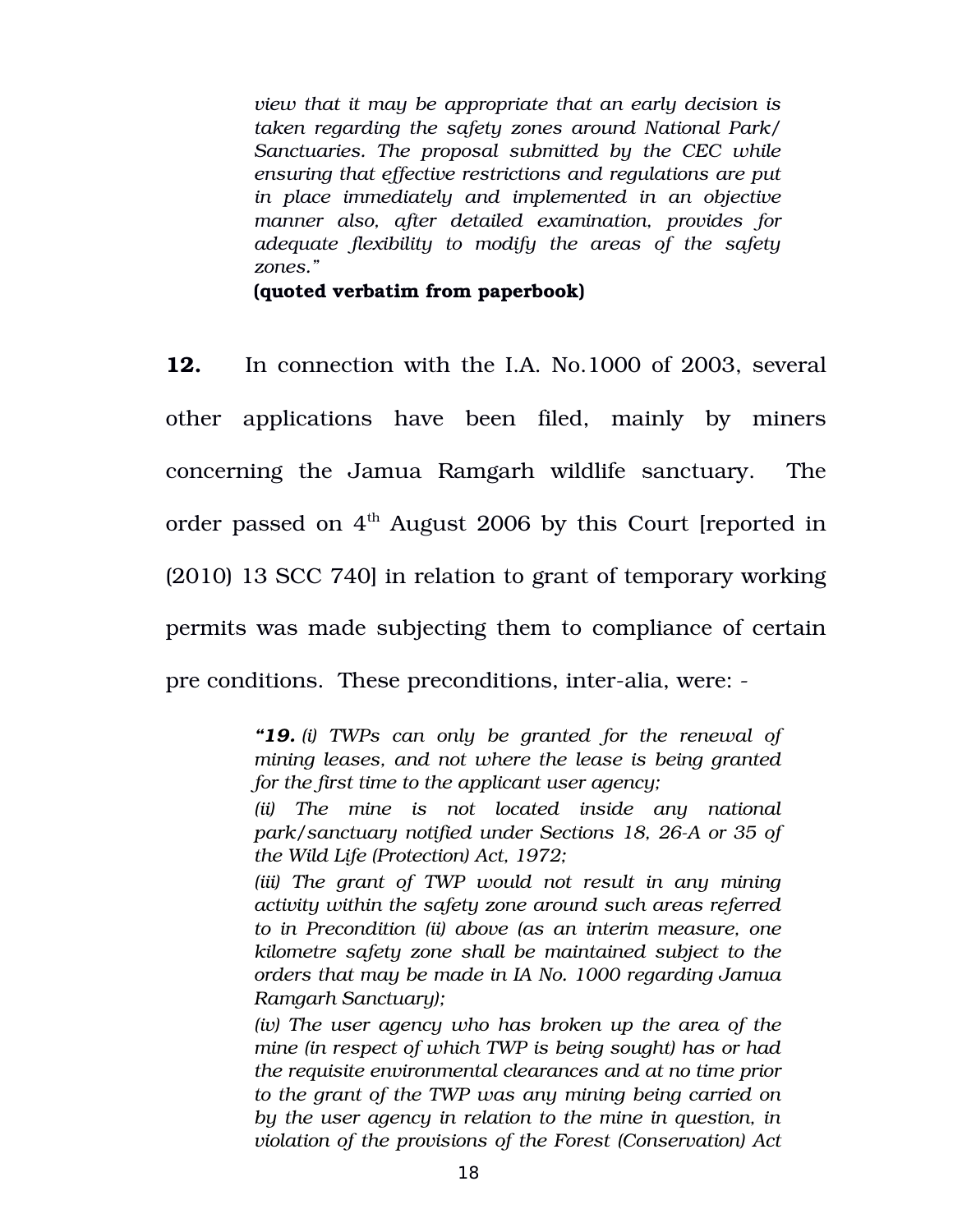*(for short "the FC Act"). In cases involving violation of the FC Act, a formal decision on merit should be taken under the FC Act after considering the gravity of the violation. However, the grant of a TWP may be considered where past violations have been regularised by the Ministry of Environment and Forests (for short "MoEF") by the grant of an approval under the FC Act with retrospective effect;*

*(v) The conditions attached to the approval under the FC Act for the grant of the mining lease (or the renewal of the mining lease) have been fulfilled, particularly those in respect of (but not limited to) compensatory afforestation, reclamation plan and overburden dumping on the specified site;*

*(vi) The user agency has, within the stipulated time, already filed a proposal in conformity with the Forest (Conservation) Rules, 1980 for seeking an approval under the FC Act along with the complete details as are required to be furnished. An application for the grant of TWP in favour of the user agencies, who have either not filed a proper proposal and/or have not provided complete information, particularly in respect of (but not limited to) compensatory afforestation, phased reclamation plan, felling of trees, details of minerals extracted in the past, etc. should not be entertained;*

*(vii) A TWP shall be granted only limited to working in the area broken up legally and during the validity of the lease. No TWP can be granted in respect of, or extending to either unbroken area or the areas which have been broken after the expiry of the mining lease or have been broken in violation of the FC Act or any other law for the time being in force;*

*(viii) In no circumstances can the duration of a TWP extend beyond the period of one year. Where an application for the grant of permission under the FC Act is not disposed of during the currency of TWP, the applicant, on the strength of the same TWP, may continue to operate for a period not exceeding three months unless specific orders are obtained from this Court; and*

*(ix) A valid lease under the MMRD Act exists [including by way of a deemed extension in terms of Rule 24A(6) of the Mineral Concession Rules] in respect of the area of the TWP."*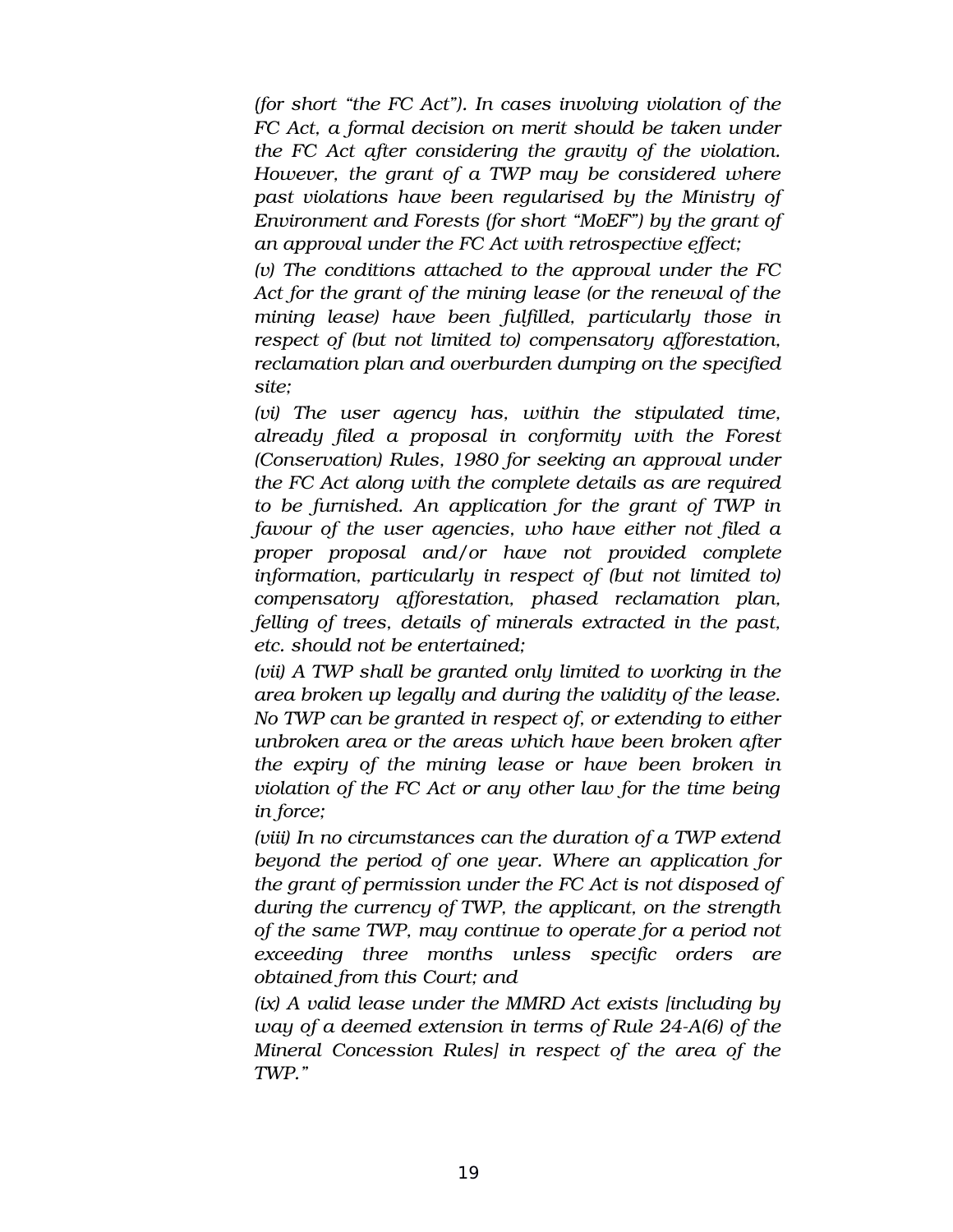**13.** We shall now briefly refer to the individual I.A.s filed in connection with I.A No. 1000 of 2003:

(i) Applicants in I.A. Nos.  $982-984$  of 2003, 1026-1028 of 2004, 1123-1124 of 2004, 1197-1199 of 2004, 1210-1211 of 2004, 1250-1251 of 2004 and 1512 of 2006 are firms who claim to be mining lease holders or their representative bodies seeking impleadment in I.A. No. 1000 of 2003 as also other reliefs. All these applicants (barring the applicant in I.A. No.1512, i.e. M/s. Andhi Marbles) seek impleadment in the present proceeding. All of them also seek certain direction that might allow them to carry on mining activities. Among them, M/s. Jaipur Mineral Development Syndical Private Limited  $(I.A. No.1123-1124 of 2004)$  has taken a plea that Section 66(4) of the Wild Life (Protection) Act, 1972 was not applicable to it and in that regard a pending Writ Petition instituted by them in the High Court of Rajasthan (Writ Petition No. 570 of 2002) has been cited. In the said application permission has been sought for restarting the mining activities in non-forest area.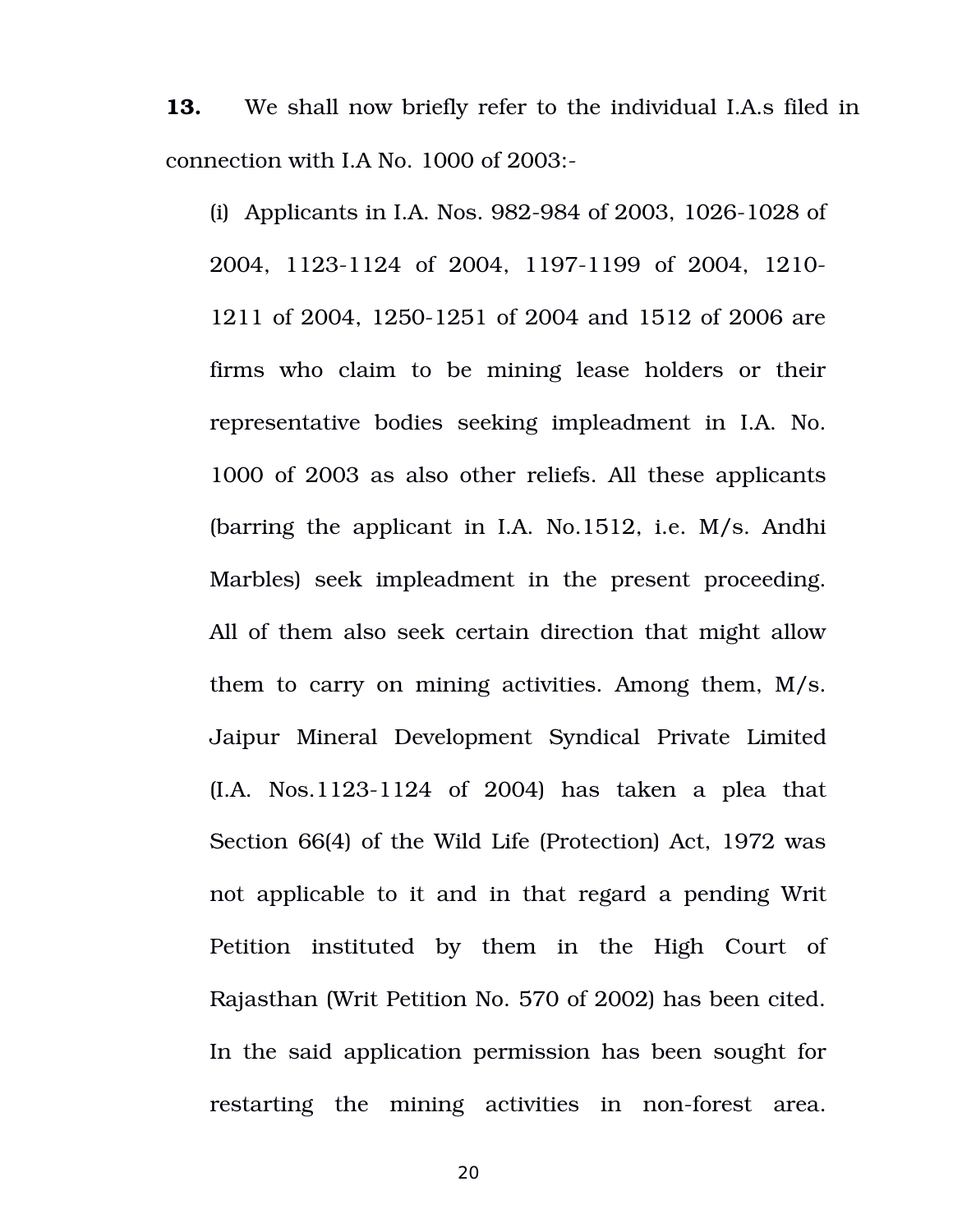Directions have also been asked to prevent initiation of penal proceedings against the applicant under the Wild Life (Protection) Act, 1972.

(ii) The applicant in I.A.  $Nos.982-984$  of  $2003$  is one Smt. Magan Devi Meena. Her case is that she was allotted mining area which is outside the reserve forest/sanctuary in Thali village and falls outside Pillar no. 407 (the demarcation point of forest/sanctuary area). She essentially questions legality of the letter dated  $30<sup>th</sup>$ May 2003 issued by the Mining Engineer Jaipur, office of Mining Engineer & Geology Department, Jaipur, Rajasthan stopping mining operation in the disputed area of Jamua Ramgarh Wildlife Sanctuary and pending completion of demarcation.

(iii)In I.A. Nos.  $1210-1211$  of  $2004$ , the applicant is Madhu Agarwal. Her prayer is for fresh demarcation of the Pillar no.1 to Pillar no.428 around the said sanctuary and she has also sought directions on the State Government to release the excess land from the reserve forest area after fresh demarcation. The applicant in this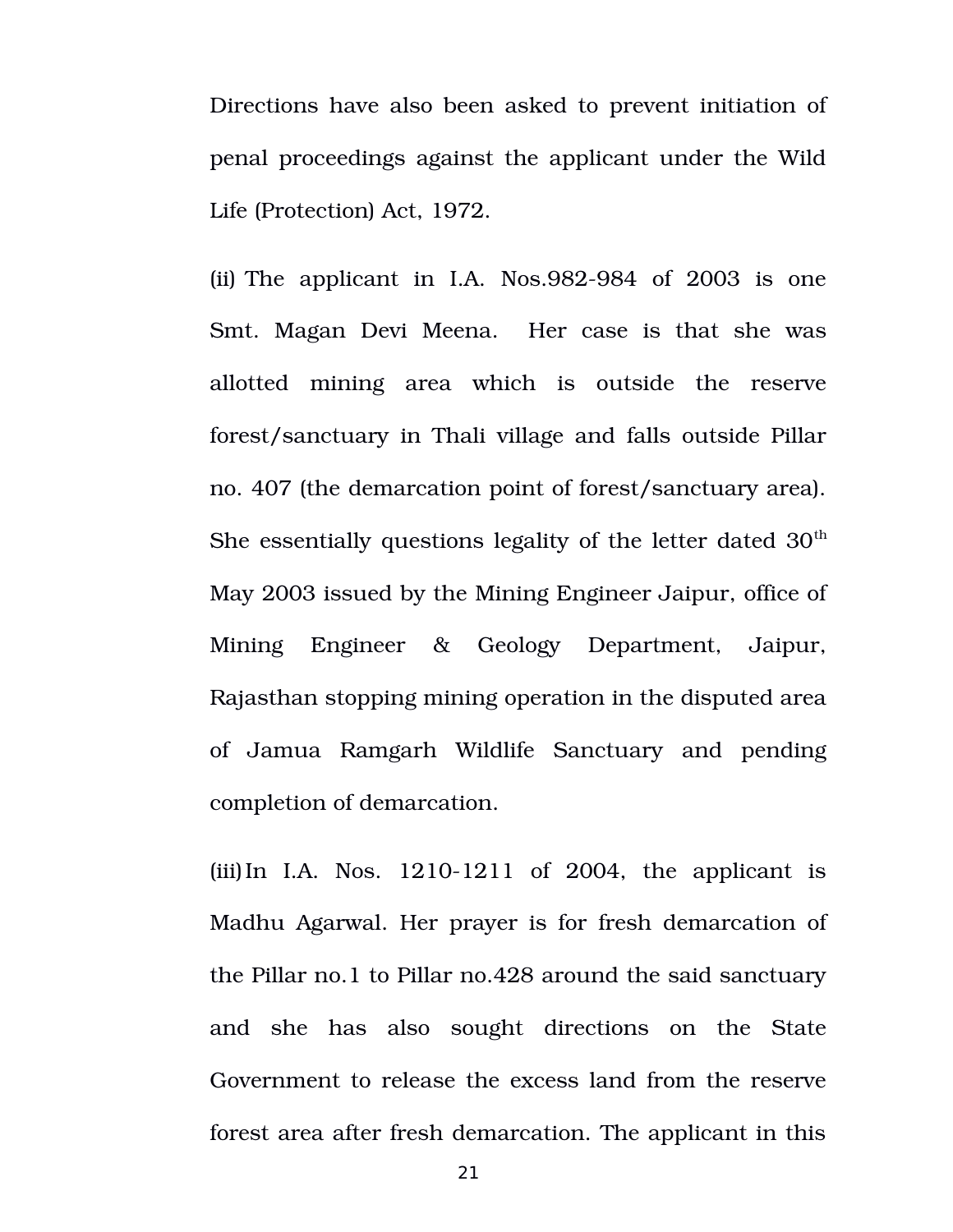case has been involved in mining of dolomite in Jamua Ramgarh Tehsil in the area known as Rayanwala of Digota Forest Block 61.

(iv) I.A. Nos.  $1250-1251$  of 2004 has been taken out by Bhushan Sharma, successor in interest of one Sharda Devi, who was the original allottee of mining around the Jamua Ramgarh Wildlife Sanctuary. It is the case of the applicant that his operations have been stopped by letter dated  $30<sup>th</sup>$  May 2003 issued by the Mining Engineer Jaipur, office of Mining Engineer & Geology Department, Jaipur, Rajasthan in the disputed area of Jamua Ramgarh Sanctuary. Survey had revealed that mining activities were being carried on inside the wildlife sanctuary. The report of CEC dated  $27<sup>th</sup>$  May 2003 found number of mines operating around or in two villages, Sankotda and Thali, which were within the sanctuary and the CEC also found that the earlier finding of a Committee could not be taken as conclusive proof that the area involved was a non-forest land and fell outside the sanctuary. The State of Rajasthan, however, has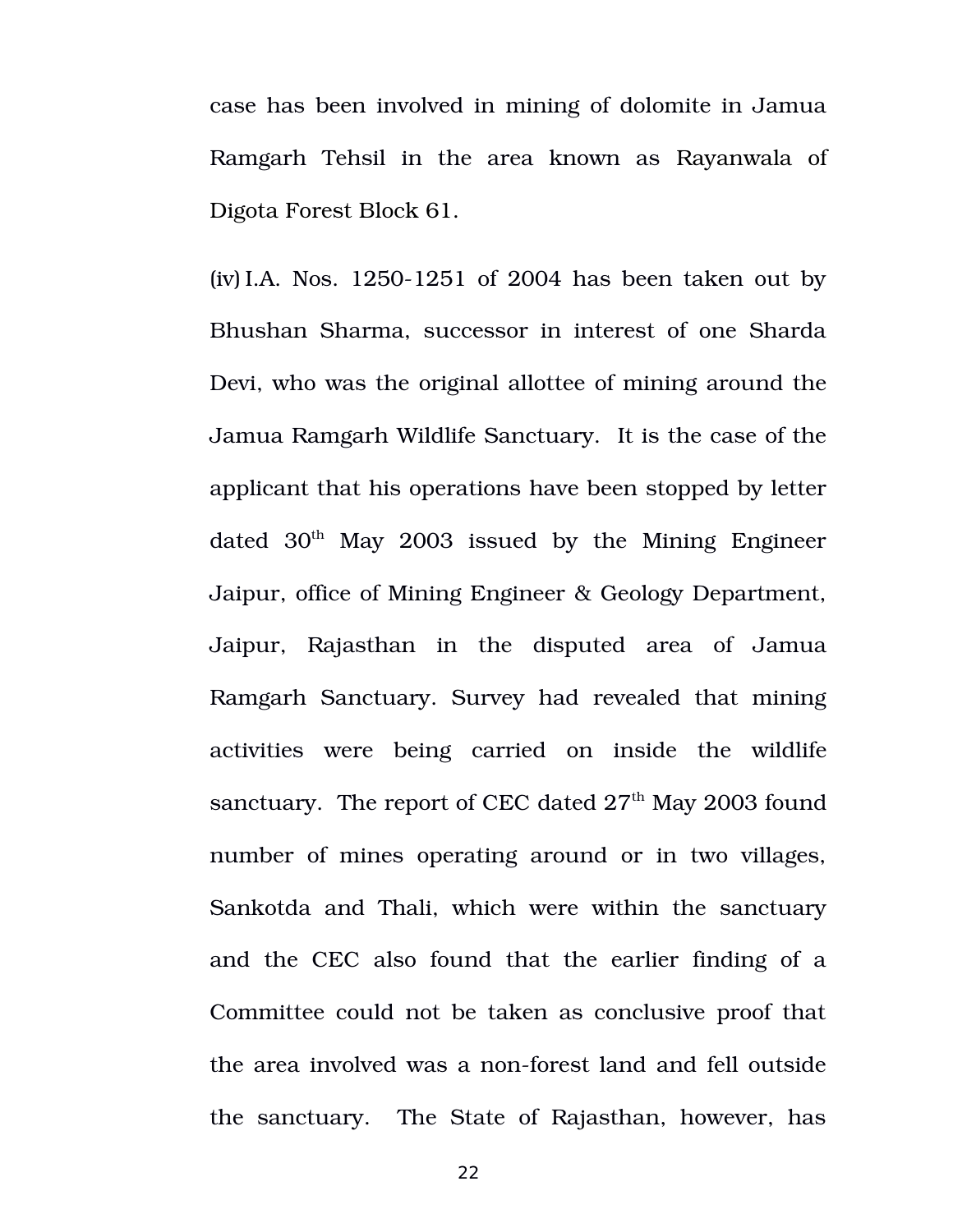taken a stand in their affidavit affirmed on  $15<sup>th</sup>$  April 2004 that delineation and demarcation of the boundaries have already been done.

(v) In I.A. No. 1512 of 2006, M/s. Andhi Marbles Pvt. Ltd are the applicants. They have prayed for permission to resume mining operations excluding the land to the extent of 100 metres from the forest/sanctuary.

(vi) In I.A. No. 3880 of 2015, the applicant is the State of Rajasthan. Prayer has been made in this application for appropriate direction for issuing the ESZ of wildlife sanctuaries and national parks and to keep in abeyance a letter issued by CEC on  $21<sup>st</sup>$  October 2014 by which one kilometre distance has been required to be maintained in respect of mining activities from the boundaries of the National Parks and Wildlife Sanctuaries. Certain other clarifications have also been sought as regards the order of this Court passed on  $4<sup>th</sup>$  August 2006 and we shall deal with the said issues later in this judgment. The State of Rajasthan has filed several other affidavits and the common theme of these affidavits is for lifting the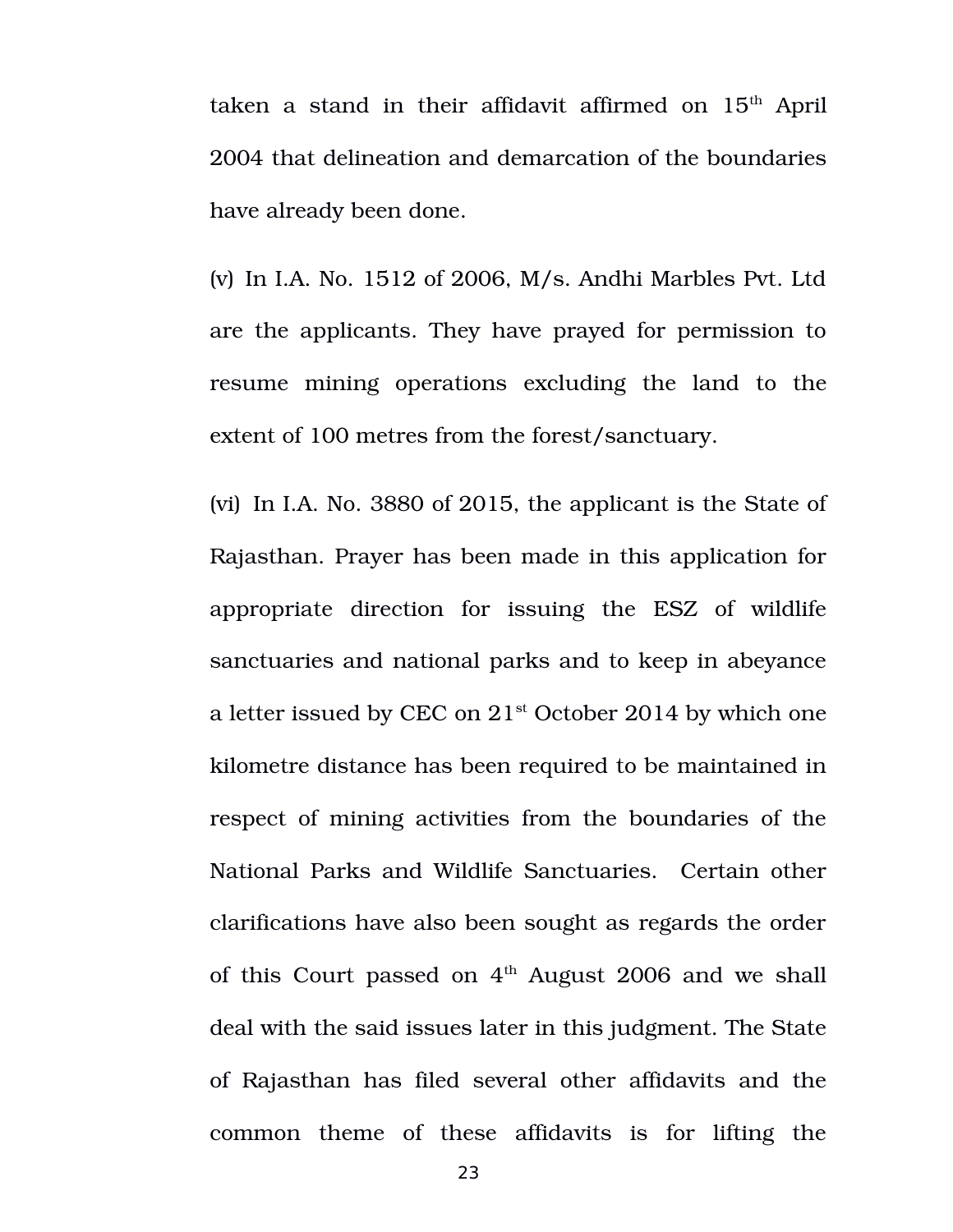restrictions and permit mining activities in and around the protected forests to energise the economy of the State. The State seeks permission for subsisting mining activities to operate outside the protected forests and ESZ. It is also their stand that most of the mining areas in Jamua Ramgarh Sanctuary were sanctioned prior to coming into operation of Forest (Conservation) Act, 1980 and declaration of the said sanctuary on  $31<sup>st</sup>$  May 1982.

14. Apart from mining activities in the Jamua Ramgarh Sanctuary, applications have also been taken out in relation to the CEC reports as the said reports deal with protected forests all across the country and contemplate uniform ESZ norms for their protection. On  $14<sup>th</sup>$  July 2003, the recommendations of CEC dated  $27<sup>th</sup>$  December 2002 were accepted by this Court in I.A. No.887 of 2003. The said application related to wood based industries in the State of Maharashtra, and, inter-alia, concerned 64 saw mills. That application was disposed of with a direction for consideration of their cases within a period of two months and if they were found eligible, their applications were directed to be sent to the CEC. The latter was to submit a report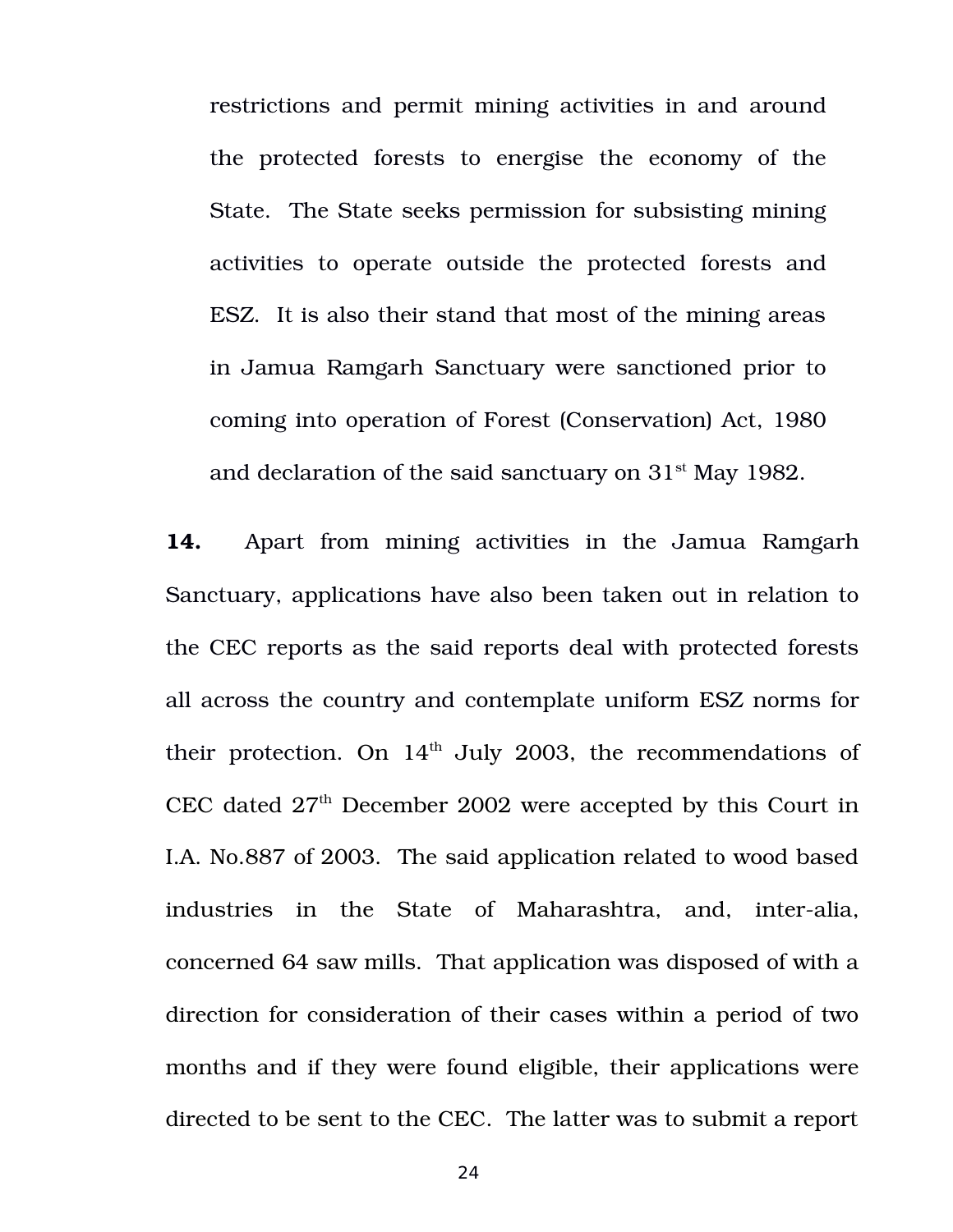and the State of Maharashtra was directed to abide by the aforesaid recommendations.

(i) In I.A. No.1412 of 2005, the applicants are Maharashtra Timber Laghu Udyog Mahasangha alongwith the Poona Timber Merchant (owners of saw mills in the State of Maharashtra). They want clarification of the order of this Court passed in I.A. No.887 of 2003 for consideration of the cases of 64 saw mill owners for grant for grant of license as per notification dated  $16<sup>th</sup>$  July 1981 issued by the State of Maharashtra amending the Bombay Forest Rules, 1942. This Court had directed in the aforesaid order (of  $14<sup>th</sup>$  July 2003) that the cases of the applicants may be examined by the State Government within a period of two months and if they are found eligible, their applications could be sent to the CEC who might submit a report to this Court. In the present application the applicants want grant of license considering condition no.3 of the Government's Notification dated 16<sup>th</sup> July 1981.

(ii) Applicants in I.A. No. 117831 of 2019 are Maharashtra Timber Laghu Udyog Mahasangha alongwith the Poona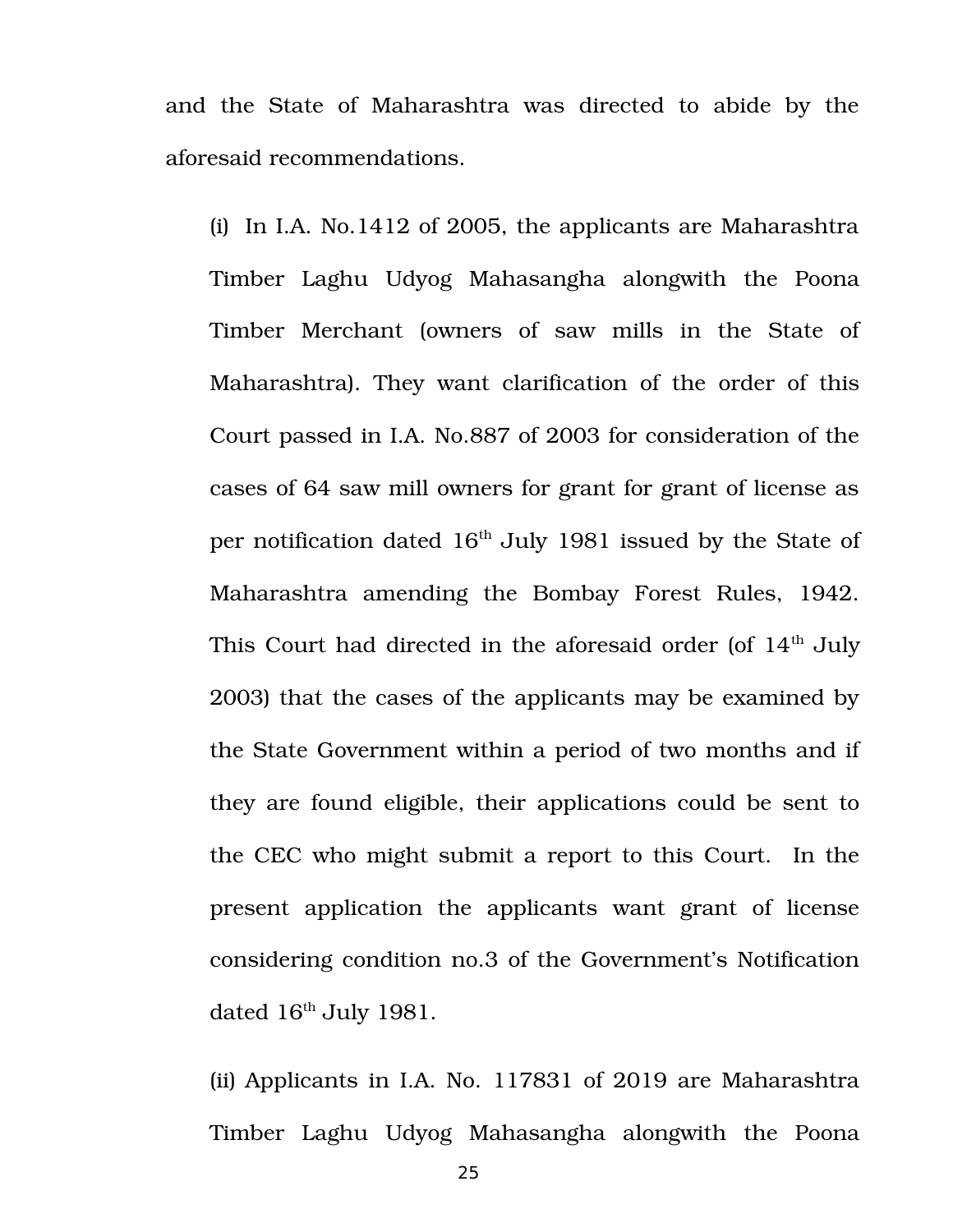Timber Merchant (64 saw mills owners) in connection with grant of licenses for operating saw mills. In the present order, we are confining our examination of proceedings arising out of I.A. No.1000 of 2003. As such, the aforesaid applications ought to be listed independently before the appropriate Bench.

**15.** The applicant in I.A. No. 96949 of 2019 is the State of Maharashtra. On  $11<sup>th</sup>$  December 2018, this Court had passed an order in respect of 21 National Parks and Wildlife Sanctuaries, which included Thane Creek Flamingo Sanctuary. This order, inter-alia, records and directs: -

> *"It is submitted by the learned Amicus that this issue has been pending since sometime in December, 2006. 12 years have gone-by but no effective steps have been taken by the State Governments in respect of the National Parks and Wildlife Sanctuaries mentioned above. Under the circumstances, we direct that an area of 10 Kms around these 21 National Parks and Wildlife Sanctuaries be declared as Eco Sensitive Zone by the MoEF. The declaration be made by the MoEF at the earliest. Liberty is granted to the State Governments to move an application for modification of this order along with proposal only two weeks after submission of the proposals to the MoEF. List the matters at the end of February, 2019. In the meanwhile, interim order to continue."*

**(quoted verbatim from paperbook)**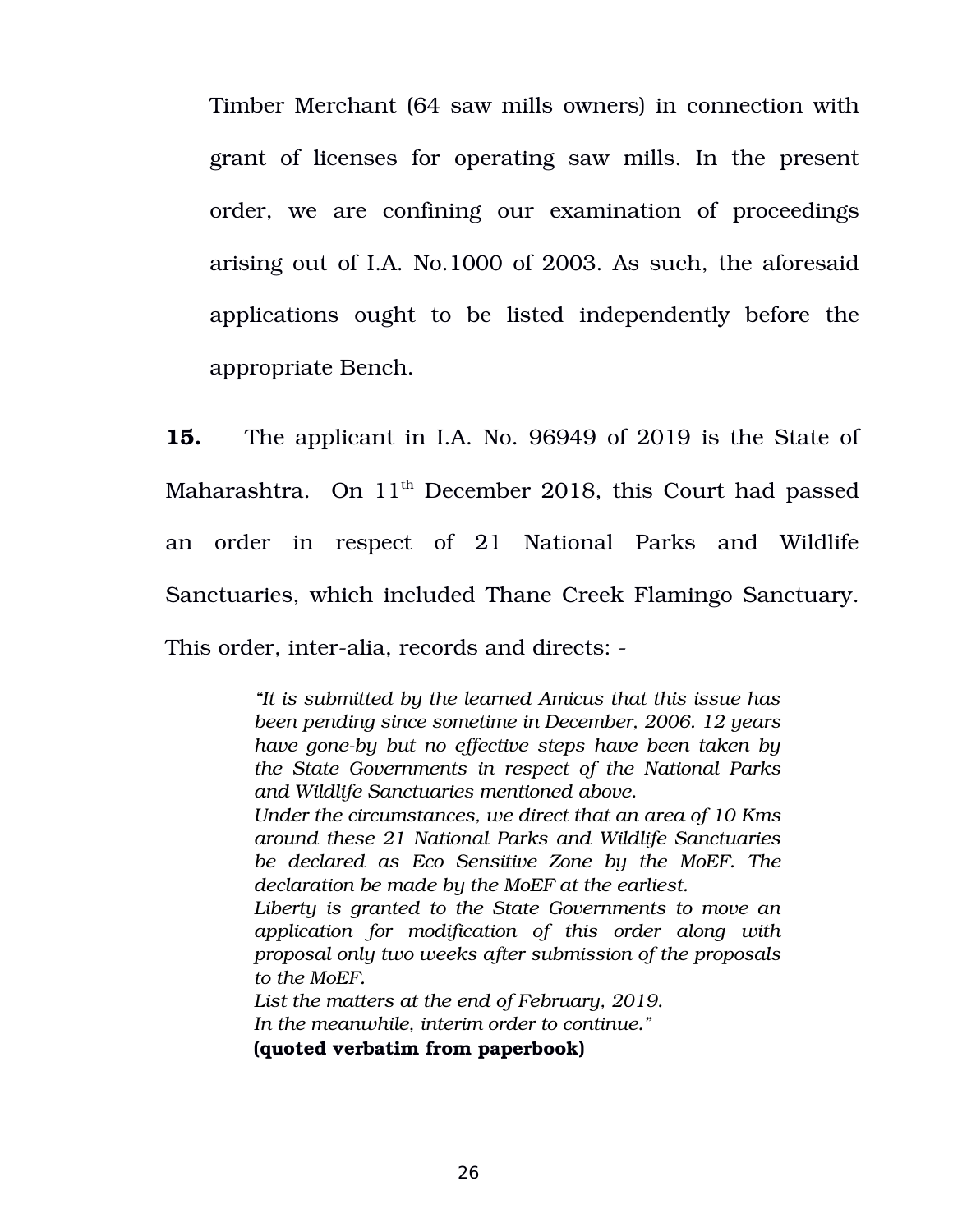The prayer of the State of Maharashtra in this application is to

the following effect:

*"A) This Hon'ble Court be pleased to modify its order dated 11.12.2018 directing that an area of 10 kilometers around Thane Creek Flamingo Sanctuary situated in the State of Maharashtra be declared as Eco Sensitive Zone by the Ministry of Environment and Forest; and*

*B) That this Hon'ble Court be pleased to direct that the area of 03.5 kilometers as proposed in the proposal submitted by the State Government on 22.05.2019 to the Ministry of Environment and Forest be declared as Eco Sensitive Zone in respect of the Thane Creek Flamingo Sanctuary; and*

*C) Pass any other order and or directions as this Hon'ble Court may deem fit and proper in the facts and circumstances of the present case."* **(quoted verbatim from paperbook)**

**16.** The other applications in respect of the same sanctuary

is by an association of real estate developers, CREDAI-MCHI

registered as I.A. No.65571 of 2021. The main prayer in I.A.

No.65571 of 2021 is:

*"(a) Modify the order dated 11.12.2018 passed by this Hon'ble Court in I.A. No. 1000 in W.P. (C) No. 202 of 1995 inasmuch as it relates to the Thane Creek Flamingo Sanctuary and direct that the Eco Sensitive Zone around the said Sanctuary shall be in terms of the proposal dated 10.03.2021 submitted by the State Government and the Draft Notification dated 08.04.2021 published by the Ministry of Environment & Forests, Government of India; and / or* 

*(b) Pass such other order(s) as this Hon'ble Court may deem fit and proper in the circumstances of the case."*

**(quoted verbatim from paperbook)**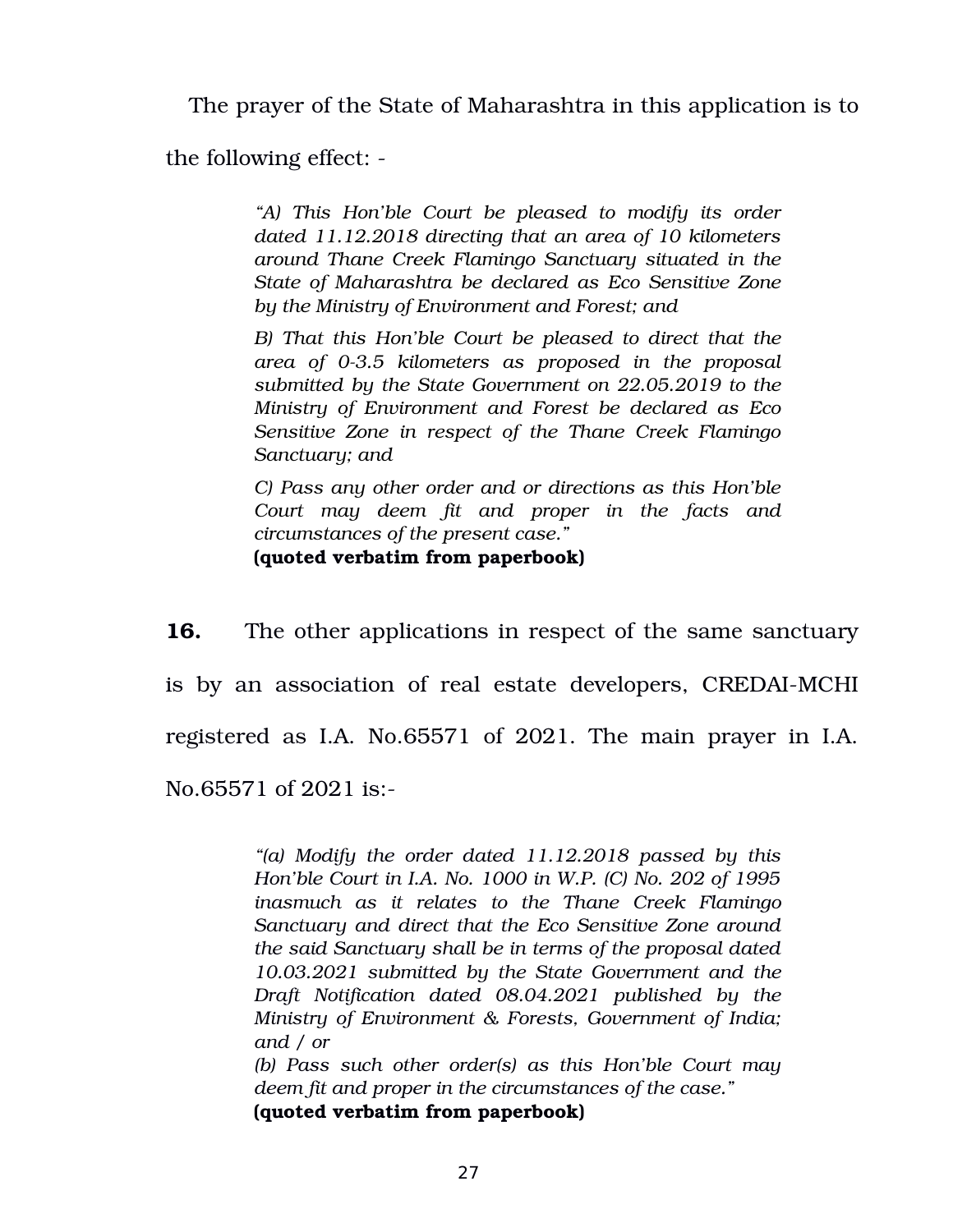**17.** The order on 11<sup>th</sup> December 2018 was passed by this Court as the proposals in respect of 21 National Parks and Wildlife Sanctuaries had not yet been received by the Ministry of Environment, Forest and Climate Change. Recommendations of CEC as regards maintaining ESZ were made in relation to wildlife sanctuaries and national parks on  $20<sup>th</sup>$  September 2012. As per the order passed on  $11<sup>th</sup>$  December 2018, the proposal of the State Government was to be made before the MoEF&CC and it appears that a draft notification dated  $8<sup>th</sup>$  April 2021 concerning Thane Creek Flamingo Sanctuary has already been published by the MoEF&CC. Let the MoEF&CC take final decision in relation to such draft notification as per the provisions of law. Such decision, if already taken, may be placed before this Court one week after reopening of the Court on conclusion of the summer vacation. If such decision is not taken, then the decision may be taken as per law within a period of six weeks and be placed before us within the same timeframe. This Court shall consider passing appropriate direction thereafter, upon going through such decision.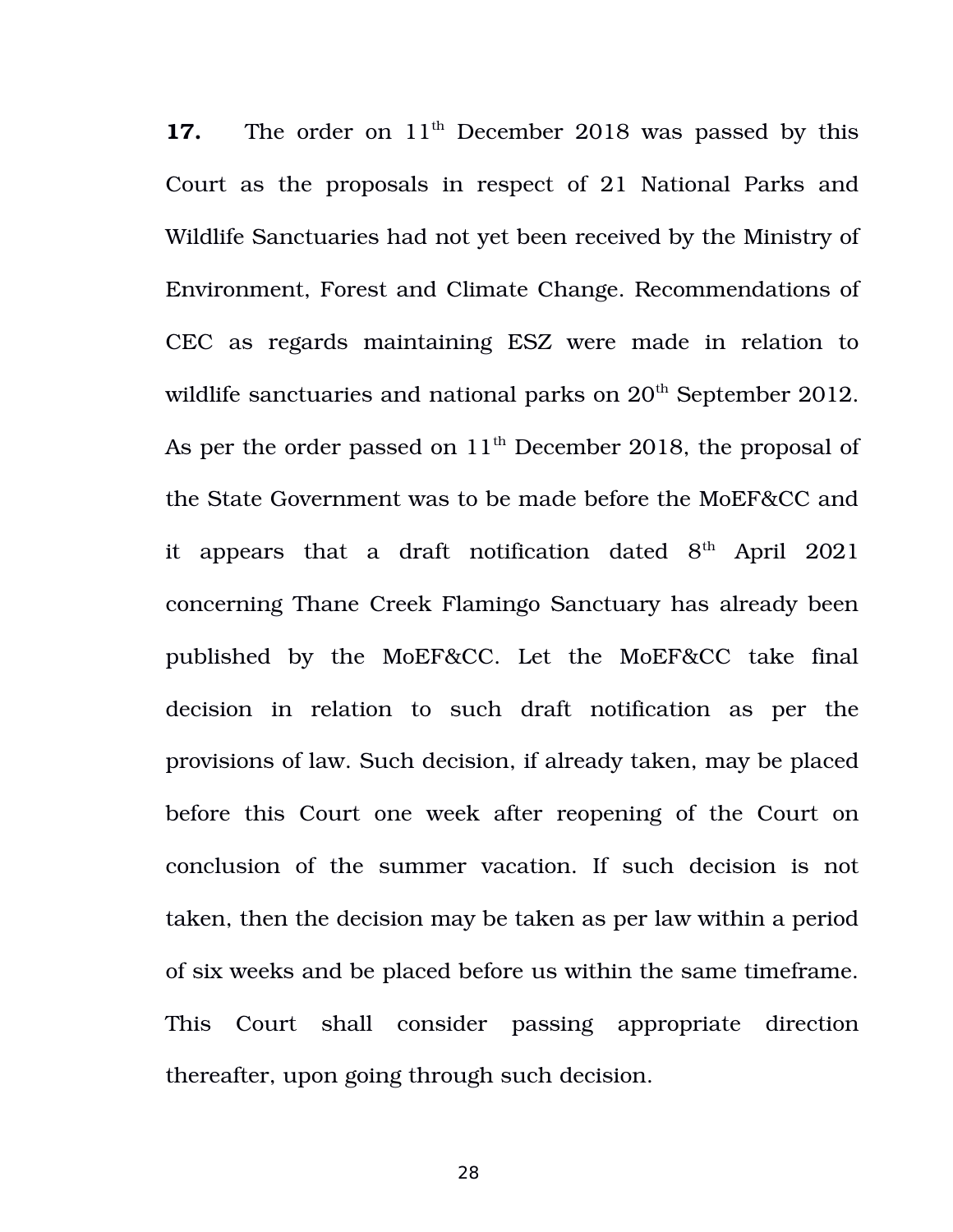**18.** In I.A. No.1992 of 2007, the M.P. State Mining

Corporation Limited has applied for the following reliefs:

*"i. grant permission to file present Application for Clarification;*

*ii. clarify that the directions as contained in interim Order dated 4.8.2006 of this Hon'ble Court in I.A. Nos.1413, 1414, 1454 in I.A. Nos. 1413, 1426, 1428, 1440, 1439, 1441 , 14441445, 1459 and 1460 in Writ Petition (C) No.202 of 1995 (T.N. Godavarman Thirumulpad Vs. UOI & Ors. Pertains only to mining activity in Temporary Working Permission (TWP) cases requiring approval under Forest Conservation Act, 1980 and that the said directions do not apply to the regular quarry lease on a revenue land particularly when such quarry lease is granted to the State owned Mining Corporation by the State Government itself."*

**(quoted verbatim from paperbook)**

**19.** So far as this application is concerned, we repeat that in this order, we are dealing with the issues arising out of IA No.1000 of 2003. The scope of this application relates to mining and other activities within the national parks and wildlife sanctuaries and maintaining ESZ around individual protected forests. The reliefs asked for by the MP State Mining Corporation Limited in IA No. 1992 of 2007 do not come within the ambit of the subject we are addressing in this judgment/order. This application of the Mining Corporation company is in connection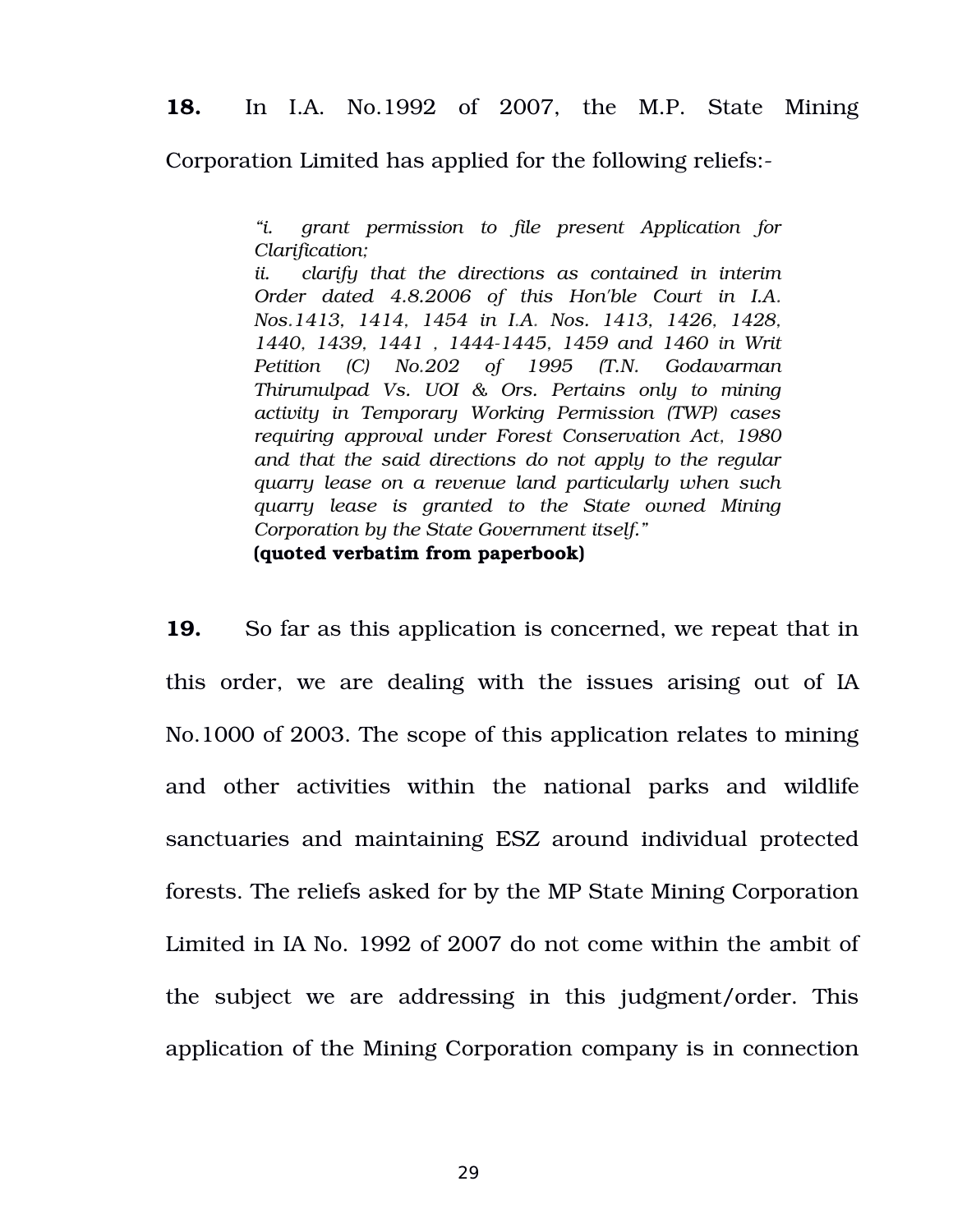with temporary working permits in non-forest areas. This application will also have to be addressed separately.

**20.** There are two affidavits of M/s. Andhi Marbles Pvt. Ltd affirmed on  $19<sup>th</sup>$  February 2004 and  $29<sup>th</sup>$  July 2004 pertaining to Jamua Ramgarh Sanctuary. Complaint against said M/s. Andhi Marbles is in relation to mining leases granted and operated by them. In the CEC report which has been transformed into I.A. No.1000 of 2003, it has been recorded that they were granted mining leases in violation of the Forest (Conservation) Act, 1980 as well as the Wild Life (Protection) Act, 1972. They had continued working on the temporary permits after the order of this Court dated  $12<sup>th</sup>$  December 1996. In the Order of this Court reported in [(1997) 2 SCC 267] it has been inter-alia observed:-

> *"4. The Forest Conservation Act, 1980 was enacted with a view to check further deforestation which ultimately results in ecological imbalance; and therefore, the provisions made therein for the conservation of forests and for matters connected therewith, must apply to all forests irrespective of the nature of ownership or classification thereof. The word "forest" must be understood according to its dictionary meaning. This description covers all statutorily recognised forests, whether designated as reserved, protected or otherwise for the purpose of Section 2(i) of the Forest Conservation Act. The term "forest land", occurring in Section 2, will not only include "forest" as understood in the dictionary sense, but also any area recorded as forest in the Government record irrespective of the ownership. This is how it has to be understood for the*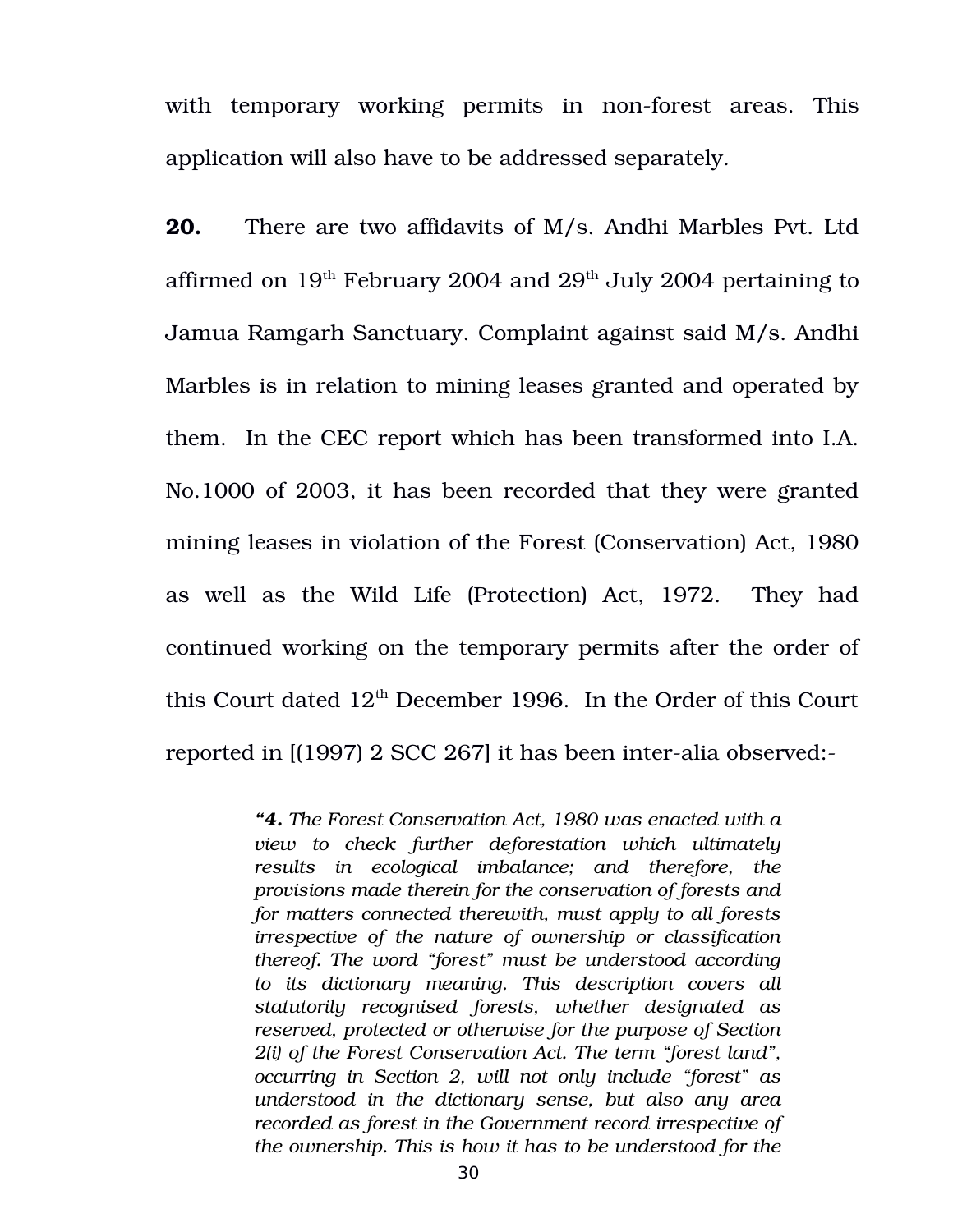*purpose of Section 2 of the Act. The provisions enacted in the Forest Conservation Act, 1980 for the conservation of forests and the matters connected therewith must apply clearly to all forests so understood irrespective of the ownership or classification thereof. This aspect has been made abundantly clear in the decisions of this Court in Ambica Quarry Works v. State of Gujarat [(1987) 1 SCC 213], Rural Litigation and Entitlement Kendra v. State of U.P. [1989 Supp (1) SCC 504] and recently in the order dated 29111996 (Supreme Court Monitoring Committee v. Mussoorie Dehradun Development Authority [ WP* (C) No 749 of 1995 decided on 29-11-1996] ). The *earlier decision of this Court in State of Bihar v. Banshi Ram Modi [(1985) 3 SCC 643] has, therefore, to be understood in the light of these subsequent decisions. We consider it necessary to reiterate this settled position emerging from the decisions of this Court to dispel the doubt, if any, in the perception of any State Government or authority. This has become necessary also because of the stand taken on behalf of the State of Rajasthan, even at this late stage, relating to permissions granted for mining in such area which is clearly contrary to the decisions of this Court. It is reasonable to assume that any State Government which has failed to appreciate the correct position in law so far, will forthwith correct its stance and take the necessary remedial measures without any further delay."*

**21.** The CEC's observation in I.A. No.1000 of 2003 is that no mining activity was permissible inside the sanctuary as per this Court's Order dated  $14<sup>th</sup>$  February 2000 and the temporary working permits were granted in violation of the applicable statutory provisions and guidelines as the area involved fell inside the sanctuary. M/s. Andhi Marbles Pvt. Ltd. have taken a defence that their mining activities were in terms of the temporary working permit issued and in compliance with the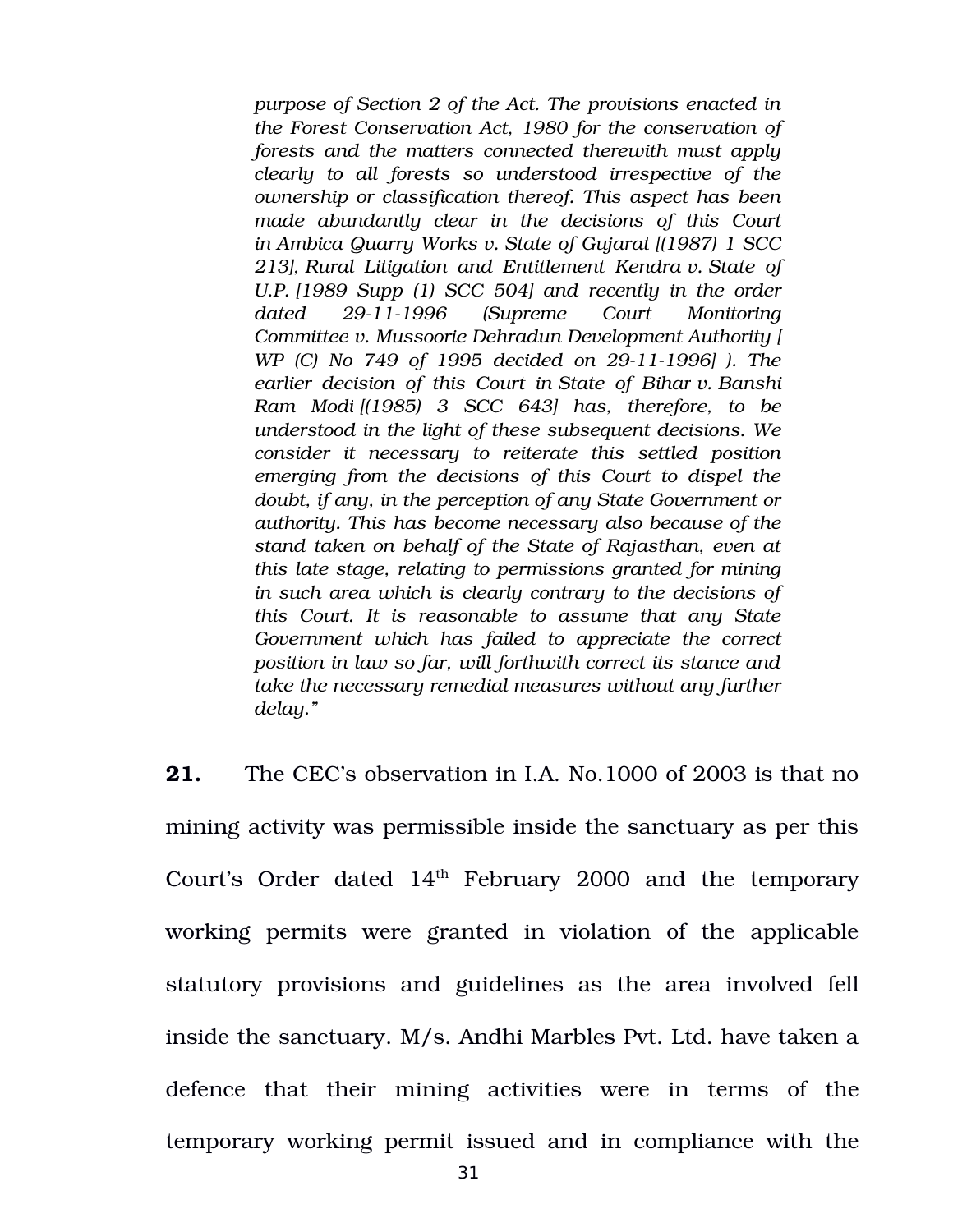specified conditions laid down by the MoEF&CC. A point has also been taken that the limits of the sanctuary was not notified and no notification under Section 26A of the Wild Life (Protection) Act, 1972 was issued to declare the said area as sanctuary. They have also taken a point that the mining lease covering forest has been deleted from the lease document and they seek to operate two quarries, on non-forest land beyond the safety zone of 25 metres, which has been specified as part of the Mineral Policy, 1994 of the State of Rajasthan. They also, in effect, seek resumption of mining activities in the area beyond 25 metres from the forest boundary.

**22.** As regards the Guidelines of 9<sup>th</sup> February 2011, which has been referred to in the affidavit of MoEF&CC affirmed/verified by Dr. Subrata Bose, Scientist 'F' Ministry of Environment, Forest and Climate Change, Government of India, stand of M/s. Andhi Marbles Pvt. Ltd. is that no consensus has been reached as regards notifying the areas within 10 kilometres of the boundaries of National Parks and Wildlife Sanctuaries as ESZ.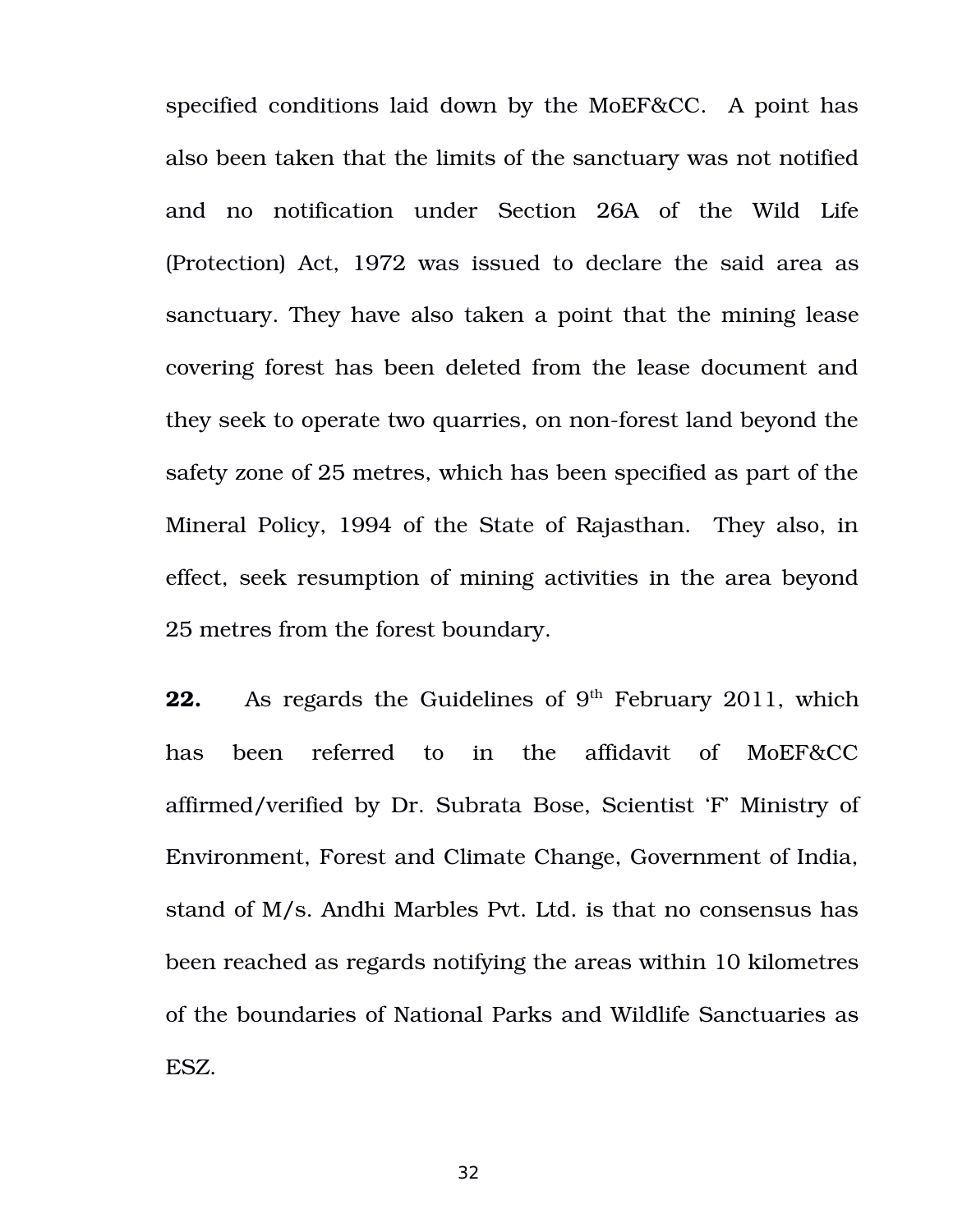**23.** In the affidavit filed on behalf of MoEF&CC, which we have referred to in the preceding paragraph, it has been stated that the Guidelines for Declaration of ESZ have been notified by the Ministry of Environment, Forest and Climate Change, Government of India. For the purpose of formulation of ESZ in relation of individual protected forest area, Para 6 of the said Guidelines has been brought to our notice. A detailed hierarchy has been prescribed for declaration of ESZ. Referring to the case of the **Goa Foundation** (W.P. (C) No.435/2012), it has been stated in this affidavit that mining activity is prohibited within a distance of 1 kilometre or the specified ESZ, whichever is higher.

**24.** On the pleas of M/s. Andhi Marbles Pvt. Ltd. and another leaseholder, Munni Devi, in subsequent affidavit verified on 29<sup>th</sup> April 2004 the MoEF&CC had justified granting of working permit to the said firms.

**25.** The next affidavit of MoEF&CC was verified on  $14<sup>th</sup>$ September 2005 and this affidavit deals with fixing of buffer zones for activities outside sanctuaries/forests. In this affidavit, it has been admitted that with respect to the details given in the earlier affidavit dated  $29<sup>th</sup>$  April 2004 the decision taken by the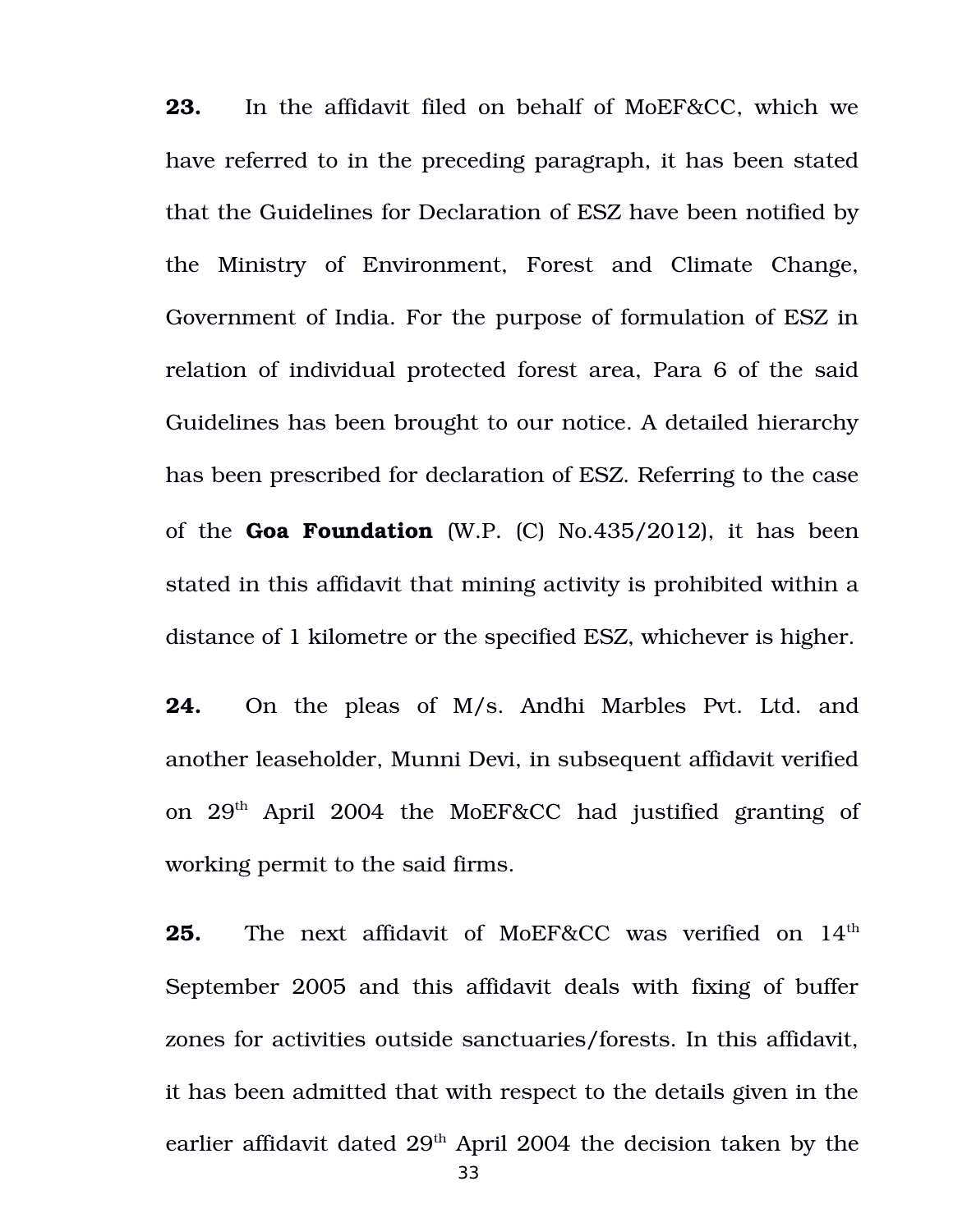Ministry at that point of time while granting temporary working permission on already broken up area in Jamua Ramgarh could not incorporate all factual details and thus might not have been strictly compatible with the principles of the environmental conservation. It has further been stated in this affidavit that the Ministry directed the State Government to ensure phased closure of mines.

**26.** Altogether seven affidavits dated 15<sup>th</sup> April 2004, 17<sup>th</sup> September 2004, 9<sup>th</sup> December 2004, 13<sup>th</sup> October 2006, 10<sup>th</sup> May 2007,  $12<sup>th</sup>$  August 2008 and  $1<sup>st</sup>$  November 2012 filed by the State of Rajasthan are on record before us. The stand of the State of Rajasthan as reflected in these affidavits are primarily in relation to the creation of ESZ. It is their case that the decision of 25 metres safety zone in relation to Jamua Ramgarh sanctuary has been conceived by the State and the State Government has also taken a decision that in the vicinity of sanctuaries, national parks and reserve forests, mining activities should not be undertaken within 25 metres. As regards other forest areas, their position is that mining ought to be undertaken in the immediate vicinity of the forest areas. They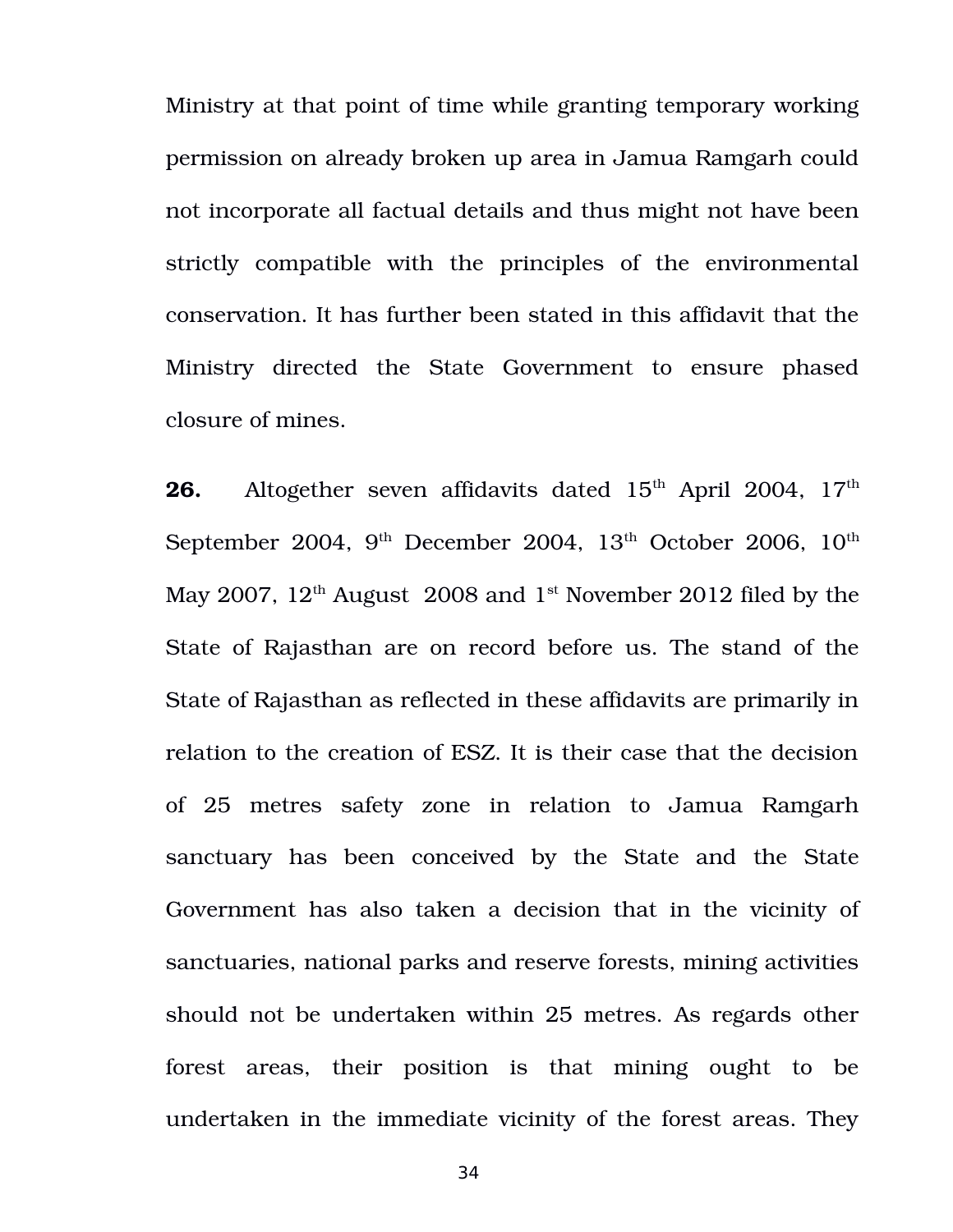have expressed difficulties over taking over or acquisition of land around any sanctuary or other protected forest and their ESZ without proper proceeding. As regards mining operations within sanctuary area of Jamua Ramgarh, it has been stated that all mining activities within the sanctuary have been stopped. In their affidavit dated  $12<sup>th</sup>$  August 2008, it has been disclosed by the State that mining activities in non-forest areas within 100 metres of the Jamua Ramgarh sanctuary has been closed. Their plea is for allowing mining activity in non-forest areas within protected forests and beyond the ESZ of 100 metres for economic activities, in the interest of local population as also the State's economy.

**27.** It has also been highlighted by the State that 25 sanctuaries, 2 national parks have been declared by the State comprising of a total area of 9,07,070 hectares and an area of 23,29,659 hectares of area as forest area or deemed forest is already existing as eco-sensitive/eco fragile/buffer/safety zones in that State within which no non-forest activities is allowed without proper permission under the Forest (Conservation) Act, 1980. The State of Rajasthan has opposed the proposal for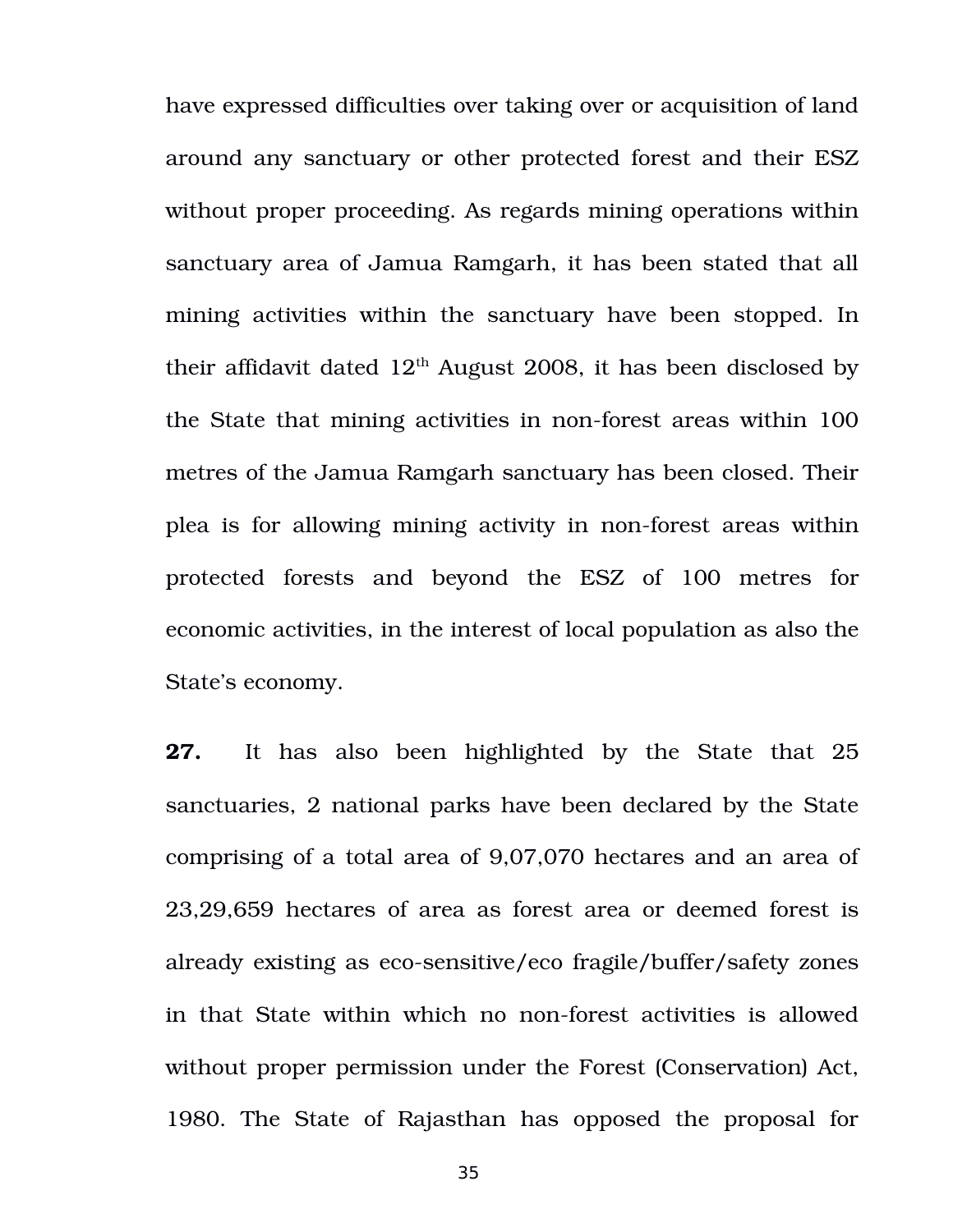declaring 10 kilometres beyond the boundary of sanctuaries and national parks being declared as ESZ.

**28.**  The role of the State cannot be confined to that of a facilitator or generator of economic activities for immediate upliftment of the fortunes of the State. The State also has to act as a trustee for the benefit of the general public in relation to the natural resources so that sustainable development can be achieved in the long term. Such role of the State is more relevant today, than, possibly, at any point of time in history with the threat of climate catastrophe resulting from global warming looming large. This Court has highlighted the Public Trust Doctrine in the case of **M.C. Mehta v. Kamal Nath and Others** [(1997) 1 SCC 388] and opined that the Public Trust Doctrine is part of the law of land. In Paragraph 25 of the said judgment, as reported, this doctrine has been explained with reference to writings of Joseph L. Sax, Professor of Law, University of Michigan, the proponent of Modern Public Trust Doctrine:

> *"25. The Public Trust Doctrine primarily rests on the principle that certain resources like air, sea, waters and the forests have such a great importance to the people as a whole that it would be wholly unjustified to make them*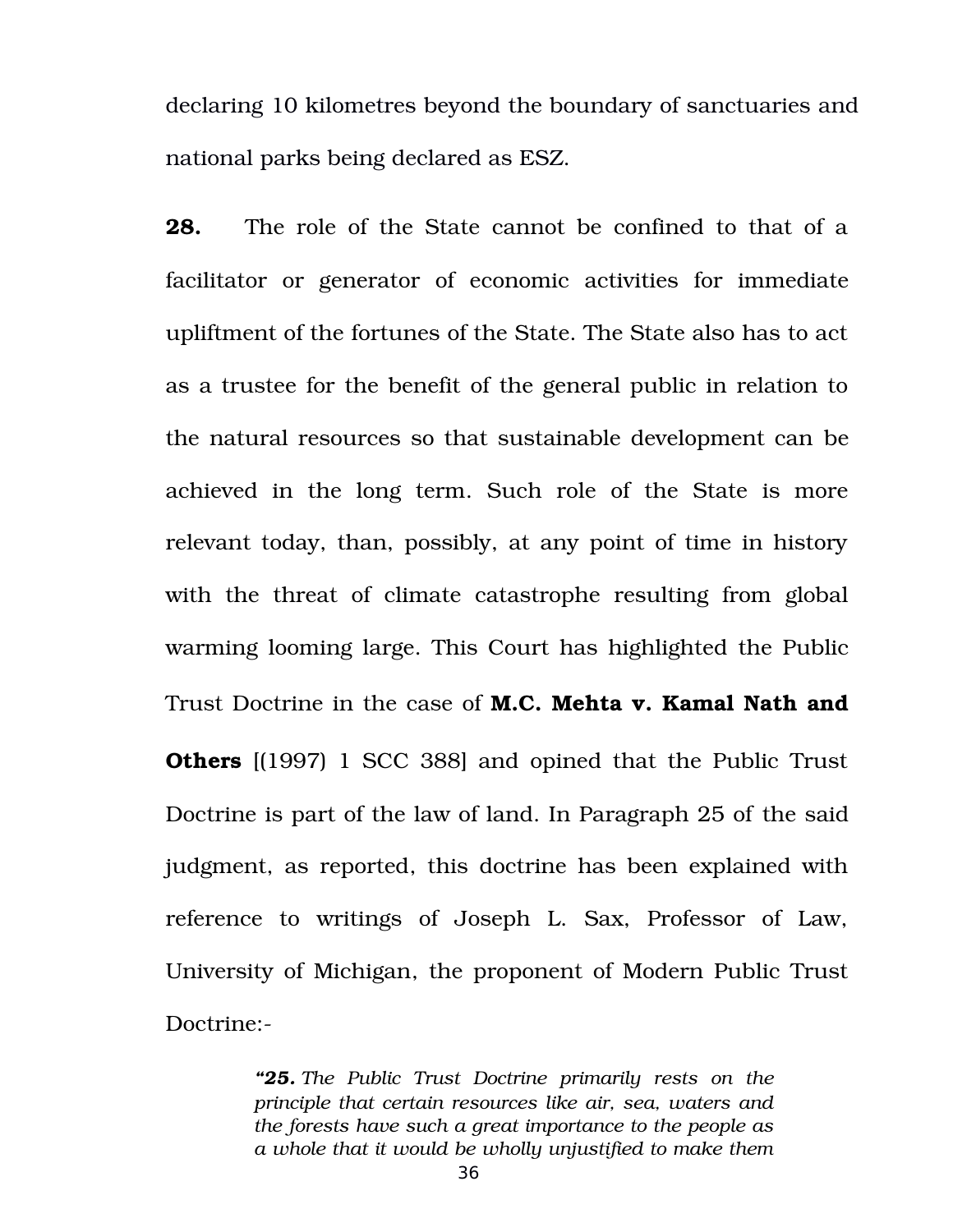*a subject of private ownership. The said resources being a gift of nature, they should be made freely available to everyone irrespective of the status in life. The doctrine enjoins upon the Government to protect the resources for the enjoyment of the general public rather than to permit their use for private ownership or commercial purposes. According to Professor Sax the Public Trust Doctrine imposes the following restrictions on governmental authority:*

*"Three types of restrictions on governmental authority are often thought to be imposed by the public trust: first, the property subject to the trust must not only be used for a public purpose, but it must be held available for use by the general public; second, the property may not be sold, even for a fair cash equivalent; and third the property must be maintained for particular types of uses."*

**29.** Reliance has been placed on the said doctrine in earlier orders of this Court in this very writ petition, passed on  $30<sup>th</sup>$ October 2002,  $26<sup>th</sup>$  September 2005 and  $13<sup>th</sup>$  February 2012. So far as the views of the State of Rajasthan is concerned, as reflected in their affidavits and written notes, their consideration for justifying mining in Jamua Ramgarh and its periphery primarily stems from the prospect of immediate economic gains and their role as a trustee of natural resources of the land has been largely overlooked.

**30.** The Ministry of Environment, Forest and Climate Change (MoEF&CC) is against having a uniform ESZ for all national parks and reserved forests. Their view is that the ESZ area ought to be site-specific. Our attention has been drawn to the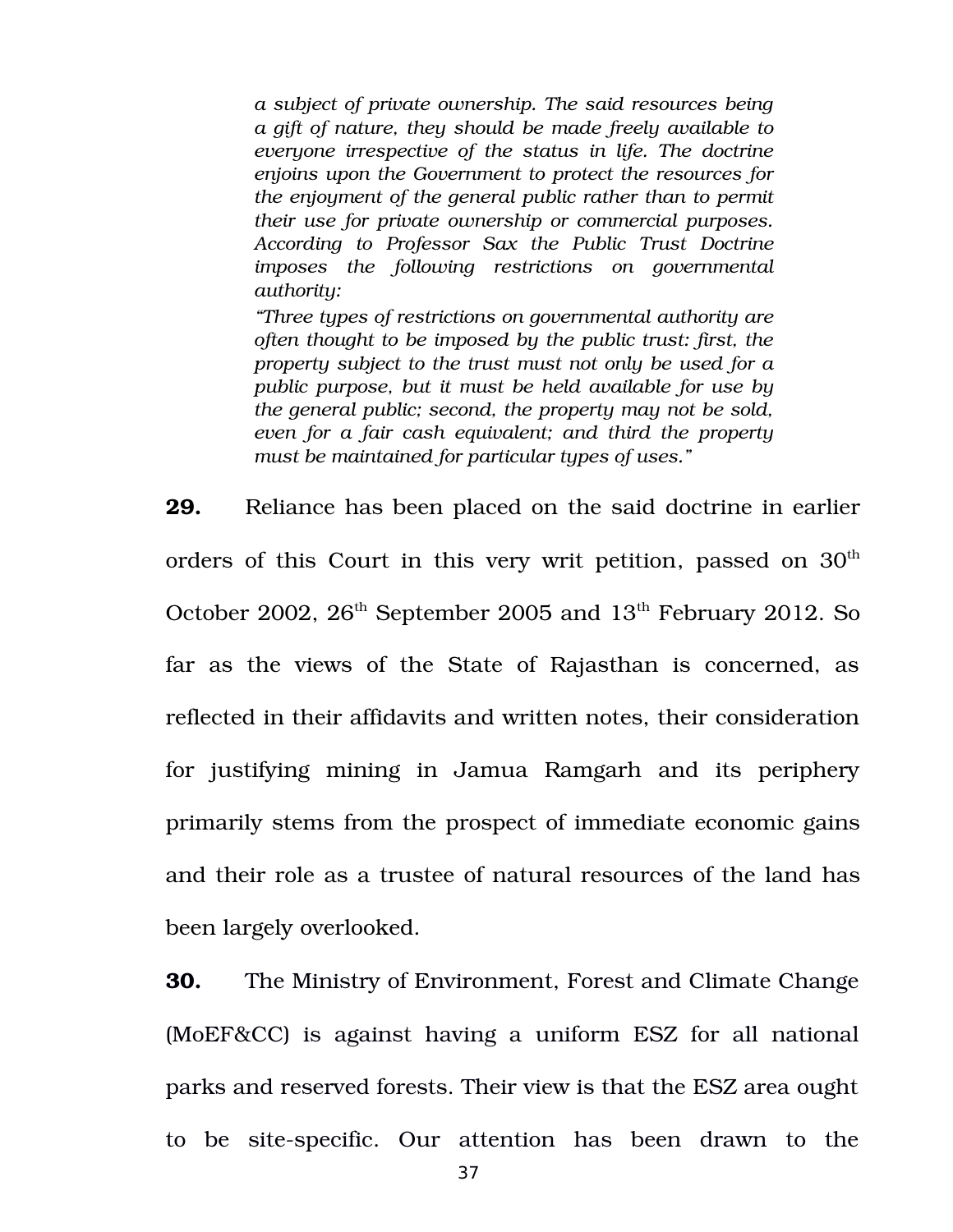Comprehensive Guidelines formulated, to which we have referred earlier in this Order. In the case of **Goa Foundation v. Union of India and Others** [(2014) 6 SCC 590], the order passed in this proceeding [IA 1000 of 2003] on  $4<sup>th</sup>$  August 2006 has also been referred to and relied upon. Affidavits have been filed by the State of Goa affirmed on  $19<sup>th</sup>$  September 2012 and  $31<sup>st</sup>$  October 2012. Main concern of the State of Goa is over creation of ESZ of 10 kilometres from the boundaries of protected forests as buffer zone and it is also contended on their behalf that such buffer zones should be site-specific. It is highlighted that in the State of Goa vegetative aerial cover of Goa is more than 59.99% (as per the Indian State Forest Report of 2011) and protected forest areas constitute over 20% of the total geographic area. On this basis, they seek appropriate directions. It has also been brought to our notice that notifications have been issued in respect of several sanctuaries stipulating the ESZ boundaries. Written submissions have also been filed by Goa Foundation [the petitioners in W.P. (C) 460/2004] and W.P. (C) 435/2012 in which it has been urged that minimum extent of ESZ ought to be as per the CEC recommendations incorporating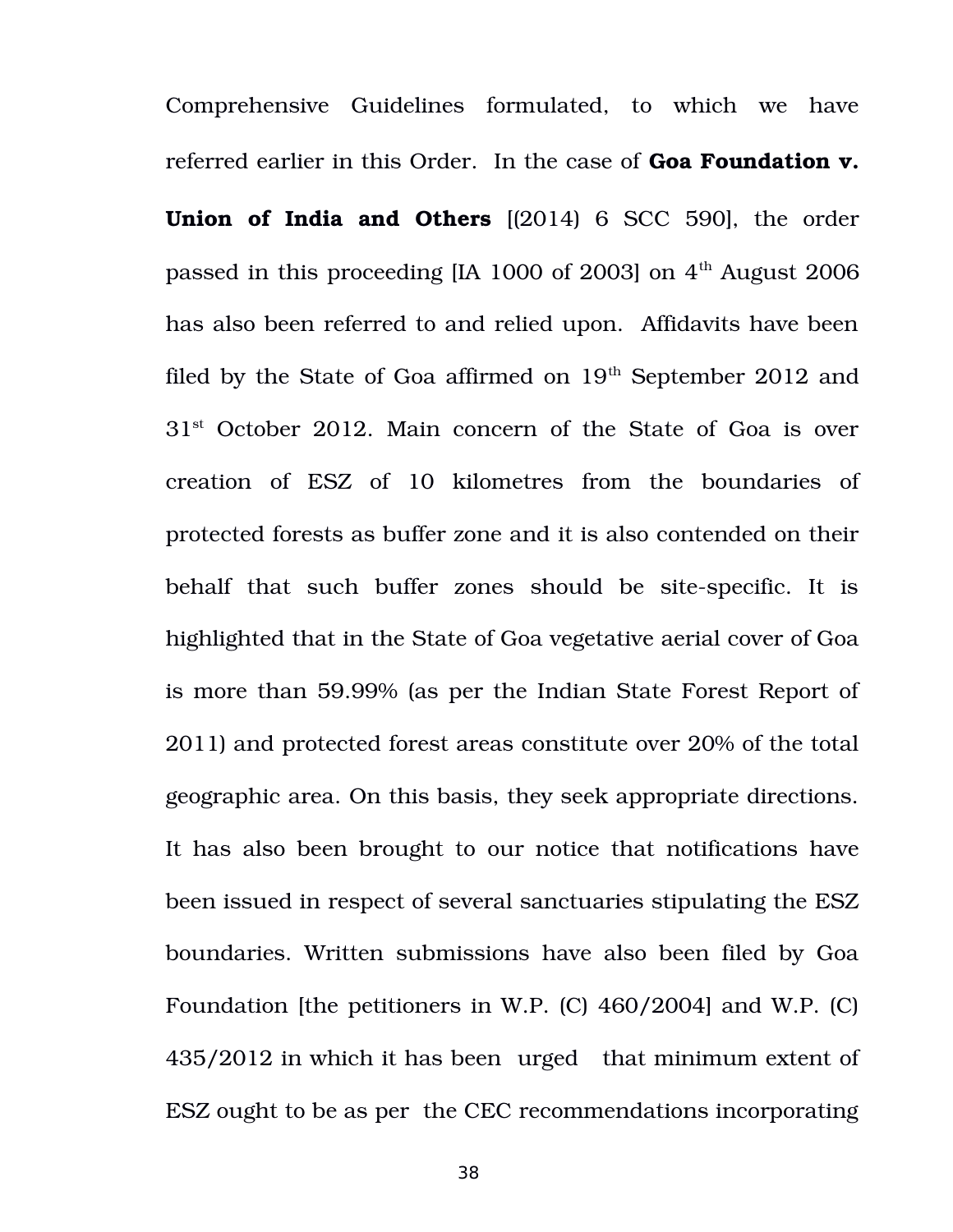therein the modifications/suggestions by the learned Amicus Curiae. So far as State of Goa is concerned, the scope of mining activities is being dealt with in the case of **Goa Foundation** (supra). In the present I.A., we would not address issues specific to the said case. But the directives we shall make, as we have already indicated, which are not covered by the issues involved in the case of **Goa Foundation** (supra) shall apply to the protected forest and adjacent areas.

**31.** On the point of buffer zone for activities outside the sanctuaries/national parks, the National Board of Wildlife in its  $21<sup>st</sup>$  meeting held on  $21<sup>st</sup>$  January 2002 adopted National Wildlife Conservation Strategy. Paragraph 9 of the Strategy document concerns the buffer areas around the national parks and sanctuaries. It has been recorded therein:

> *"Lands falling within 10 kms of the boundaries of National* Parks and Sanctuaries should be notified as Eco-fragile *Zones under Section 3(v) of the Environment (Protection) Act and Rule 5, Subrule 5(viii) and (x) of the Environment (Protection) Rules."* **(quoted verbatim from paperbook)**

But it does not appear from the said affidavit that said proposal of notifying 10 kilometres as boundaries of the national parks and sanctuaries as Eco-fragile zone was finalised. 39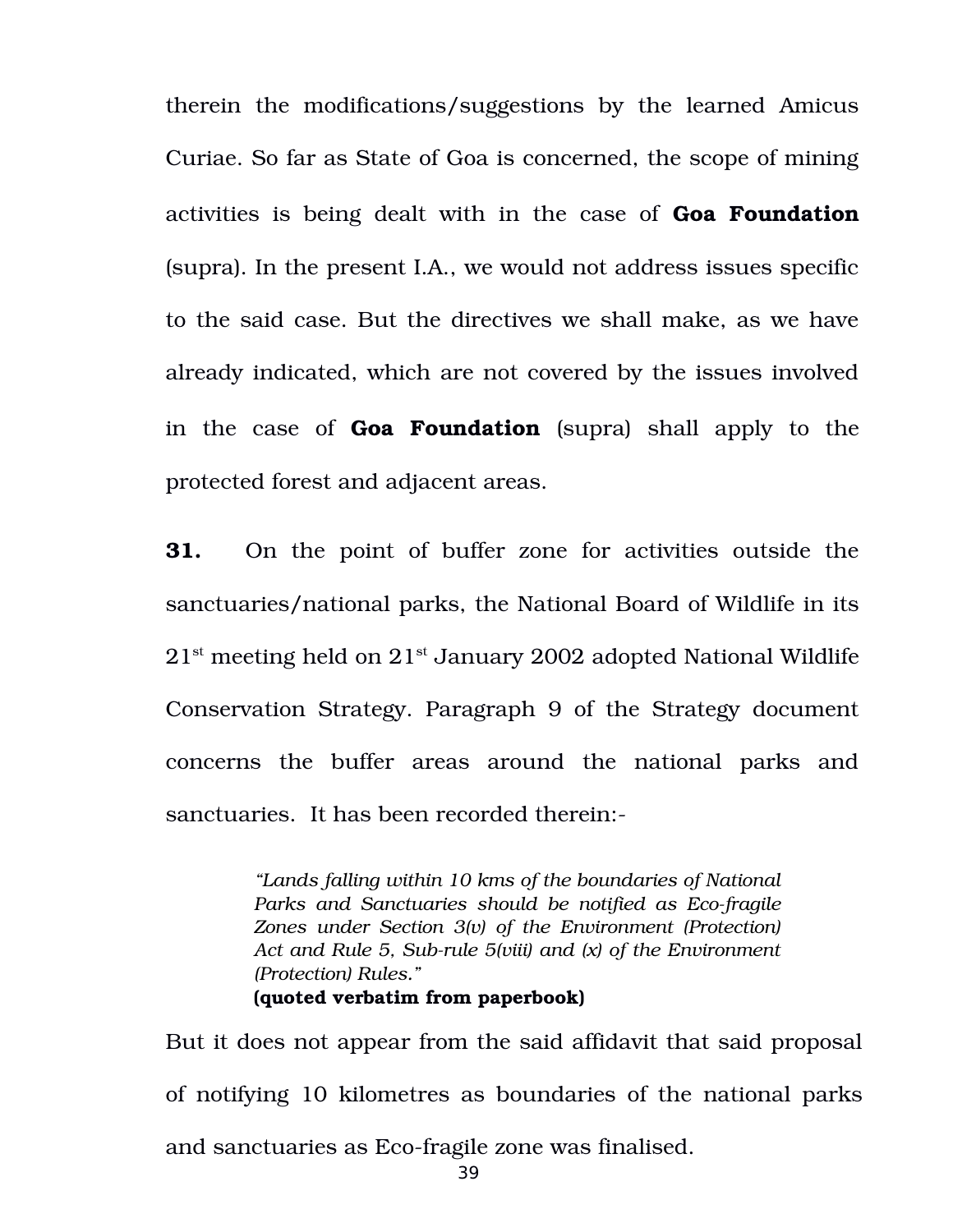**32.** The MoEF&CC essentially has argued in favour of having ESZ to be site-specific and for that purpose they have invited proposals from individual State Government in the aforesaid Guidelines. In cases where such proposals have not come, they want 10 kilometres periphery of protected forests to be preserved as ESZ. As regards activities permissible within the buffer zone, certain works have been proposed to be regulated and certain activities to be permitted within the ESZ. This has been stipulated in Annexure-I to the Guidelines. We have already referred to the prohibited activities. Among the regulated activities, as per these Guidelines are:

(i) Felling of trees with permission from appropriate authority.

(ii) Establishment of hotels and resort as per approved master plan, which takes care of habitats allowing no restriction on movement of wild animals.

(iii) Drastic change in agricultural systems.

(iv) Commercial use of natural water resources including ground water harvesting as per approved master plan, which takes care of habitats allowing no restriction on movement of wild animals.

(v) Erection of electrical cables with stress on promoting underground cabling.

(vi) Fencing of premises of hotels and lodges.

(vii) Use of polythene bags by shopkeepers.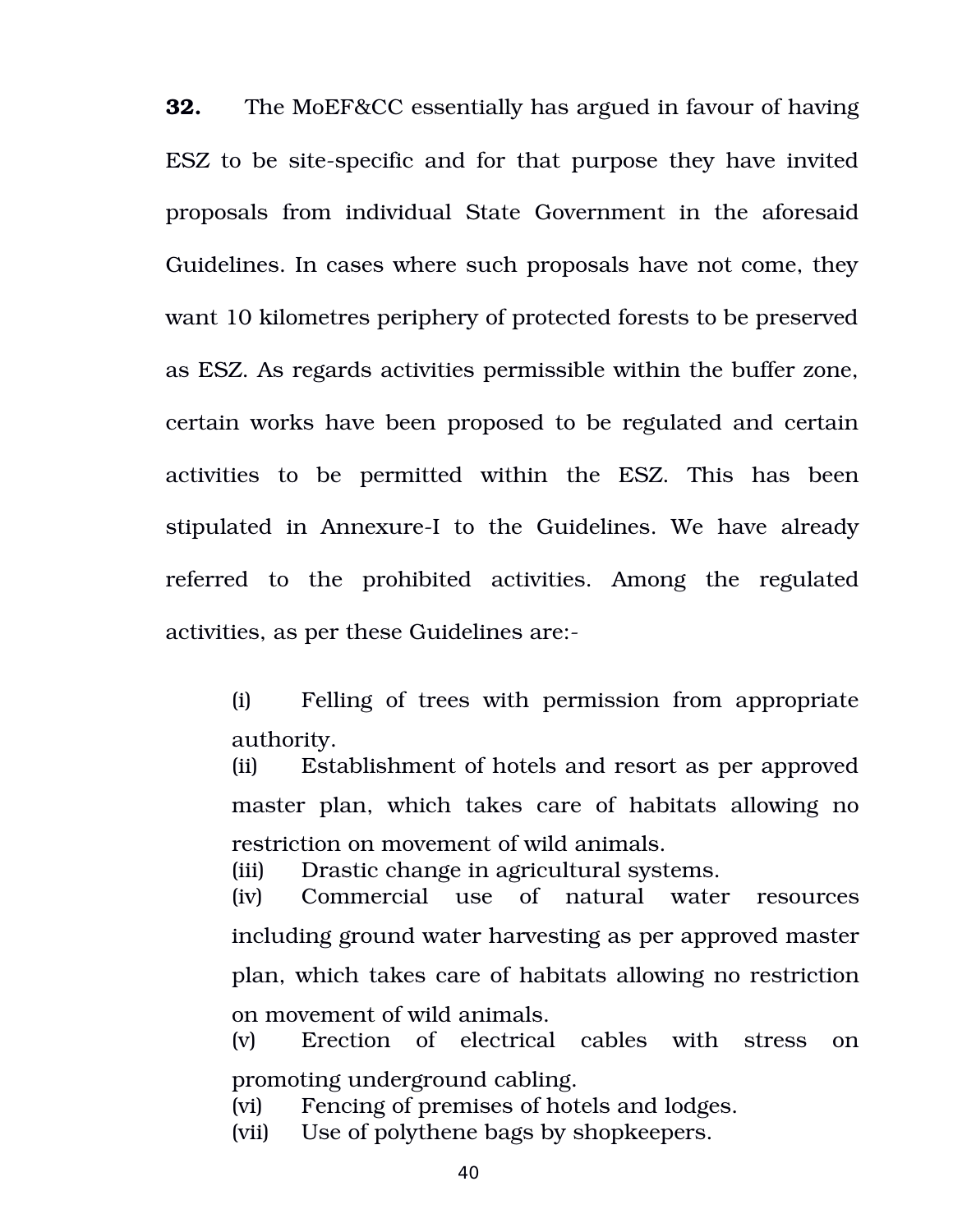(viii) Widening of roads with proper environmental impact assessment.

(ix) Movement of vehicular traffic at night for commercial purposes.

(x) Introduction of exotic species.

(xi) Protection of hill slopes and river banks.

(xii) Regulation of any form of air and vehicular pollution.

(xiii) Putting up of sign boards and hoardings.

Within permissible activities fall:

(i) Ongoing agricultural and horticulture practices by local communities.

- (ii) Rain water harvesting
- (iii) Organic farming
- (iv) Use of renewable energy sources
- (v) Adoption of green technology for all activities.

**33.** In the affidavit of the Standing Committee of National Board of Wildlife, the views of the non-official members of the Standing Committee have been placed on record, which essentially contemplates continuation of the 10 kilometres buffer zone. Order passed by this Court on  $4<sup>th</sup>$  December 2006 in the case of **Goa Foundation** (W.P. (C) 460/2004) proposes following such a course if there is delay in site-specific preparation of ESZ for individual States/Union Territories. On the aspect of having site-specific ESZ under the Environment (Protection) Act, 1986, the view of the National Board of Wildlife, appears to be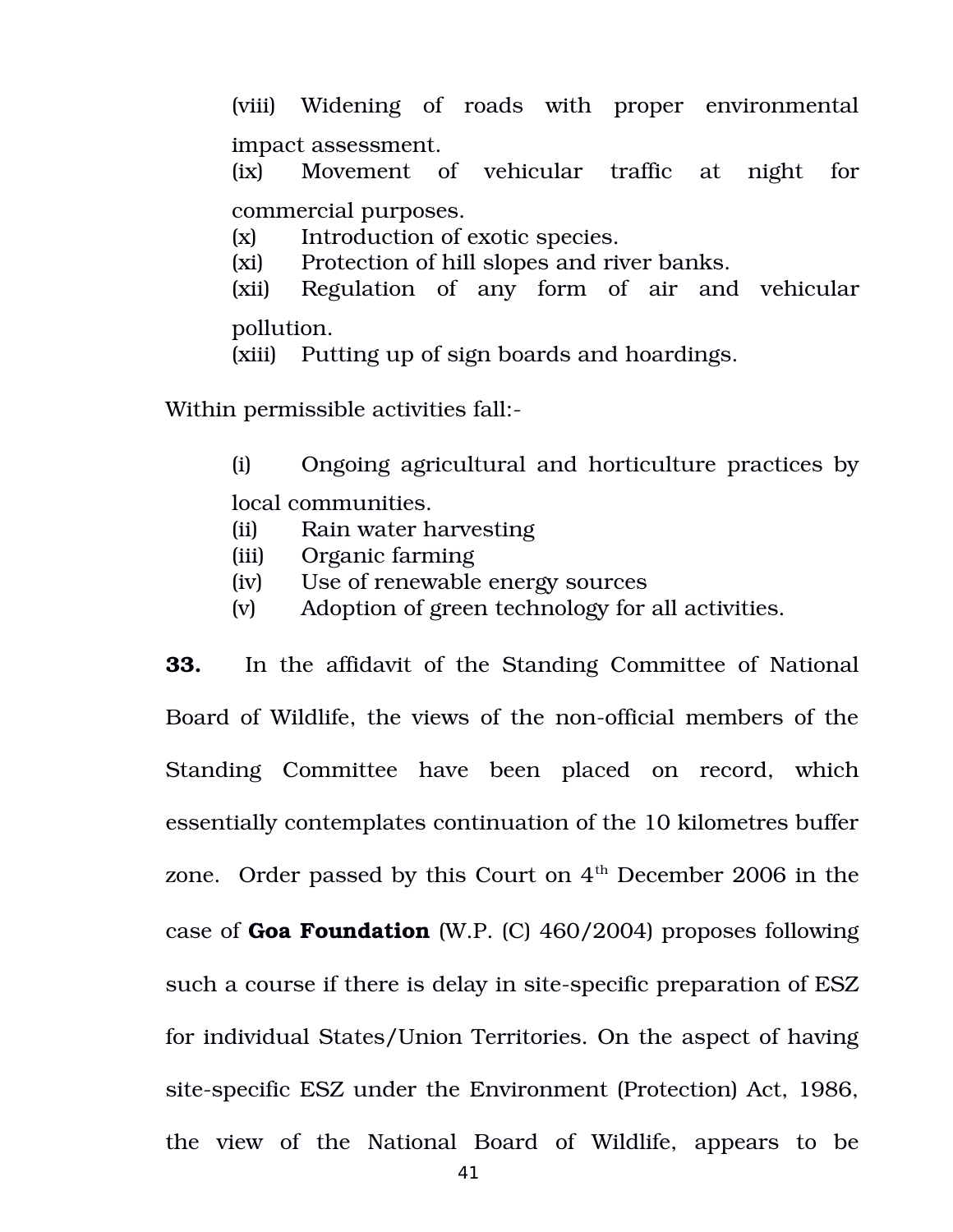unanimous. It is their opinion that some protected areas, because of their smaller size, may require larger safety zone around it.

**34.** We shall deal first with the question of impleadment of firms and individuals who had some kind of permission for carrying on mining activities in Jamua Ramgarh sanctuary. The Interlocutory Applications which we are dealing with arise out of a public interest litigation and there is no doubt that orders passed in litigation of this nature could affect a large body of persons who may not be included in the array of parties at the time of institution of the proceeding. To an extent, litigations of this nature assume an *In-rem* character. Ideally, for such a public interest litigation, the procedure contemplated in Rule VIII of Order 1 of the Code of Civil Procedure, 1908 could be followed to the extent of issue of public notice or general intimation to public in such mode as the Court may consider fit and proper, having regard to the nature and scope of the proceeding. But in cases where such a course has not been taken, persons affected or likely to be affected by any order passed in the litigation would be entitled to join or participate in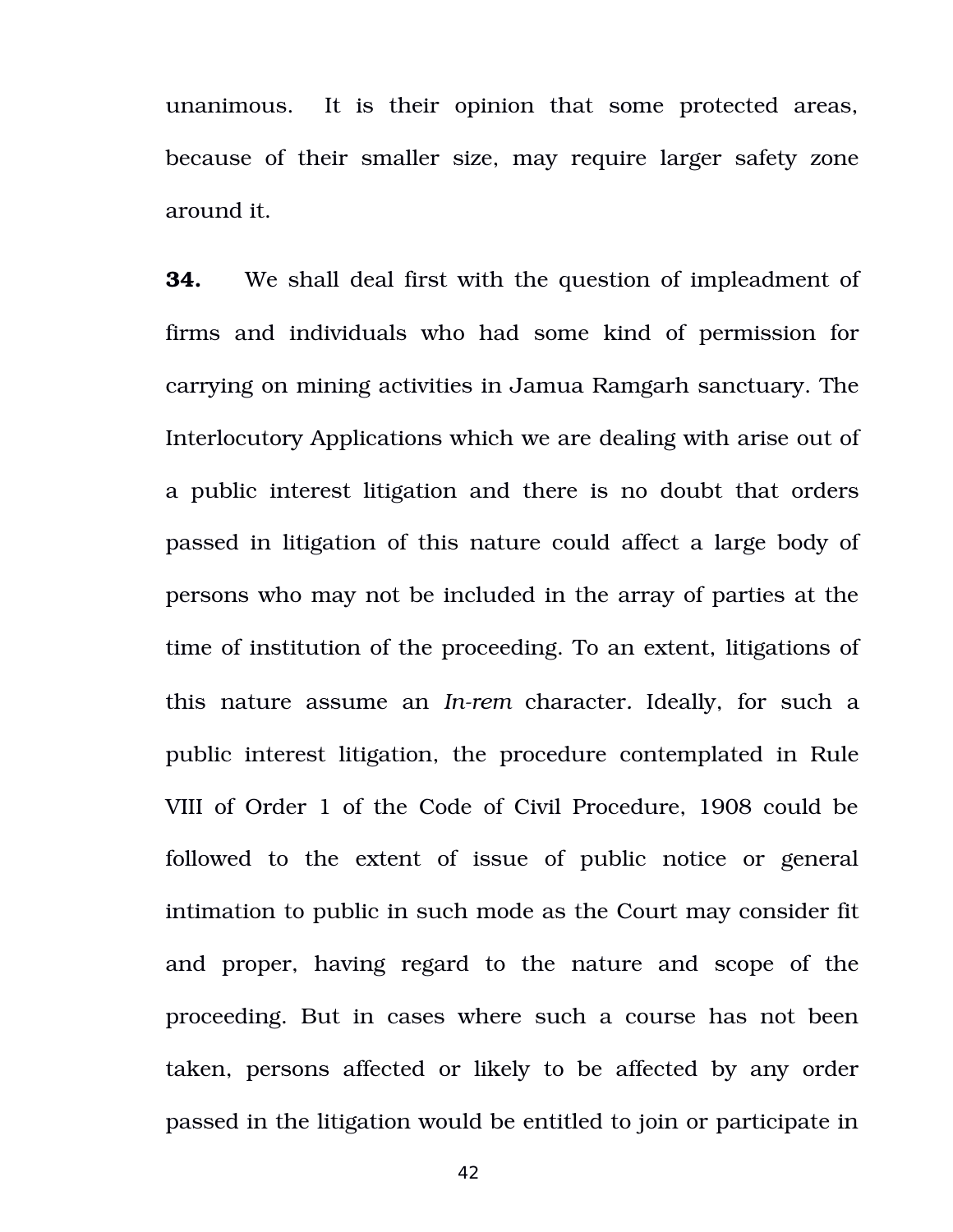the proceeding. Thus, the impleadment prayers in I.A. No. 984 of 2003, I.A. No. 1026 of 2004, I.A. No. 1123 of 2004, I.A. No. 1197 of 2004 and I.A. No. 1251 of 2004 are allowed.

**35.** The approach of the Court in dealing with complaints of environmental degradation has been laid down by this very Bench in this Writ Petition itself in an order passed on  $9<sup>th</sup>$  May 2022 in connection with another set of applications. In this Order, it has been observed and held:

> *"15. Adherence to the principle of sustainable development is a constitutional requirement. While applying the principle of sustainable development one must bear in mind that development which meets the needs of the present without compromising the ability of the future generations to meet their own needs. Therefore, Courts are required to balance development needs with the protection of the environment and ecology. It is the duty of the State under our Constitution to devise and implement a coherent and coordinated programme to meet its obligation of sustainable development based on intergenerational equity. While economic development should not be allowed to take place at the cost of ecology or by causing widespread environment destruction and violation; at the same time, the necessity to preserve ecology and environment should not hamper economic and other developments. Both development and environment must go hand in hand, in other words, there should not be development at the cost of environment and vice versa, but there should be development while taking due care and ensuring the protection of environment.*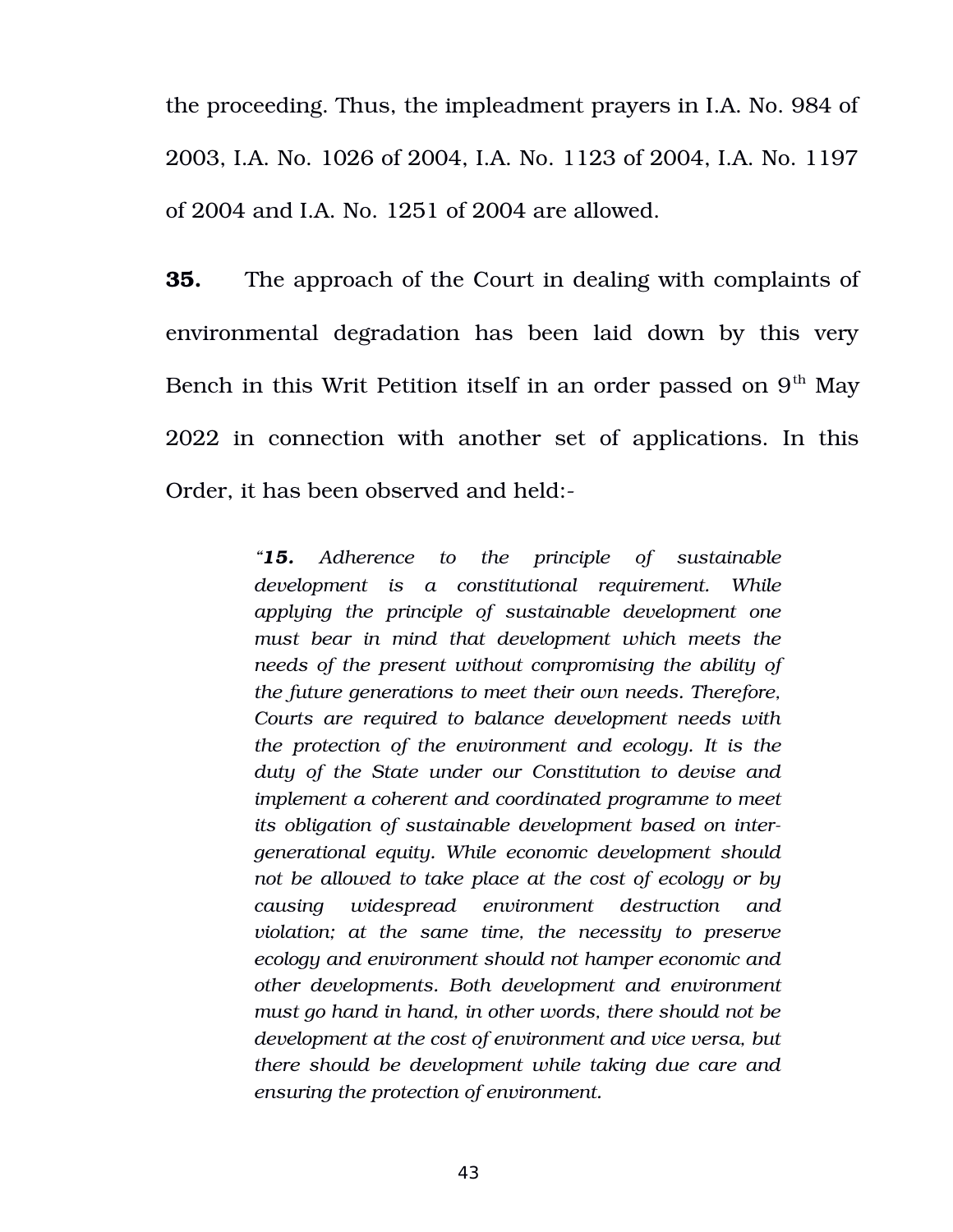16. In Vellore Citizens' Welfare Forum v. Union of *India, this Court held that the 'Precautionary Principle' is an essential feature of the principle of 'Sustainable Development'. It went on to explain the precautionary principle in the following terms:* 

*(i) Environmental measures — by the State Government and the statutory authorities — must anticipate, prevent and attack the causes of environmental degradation.* 

*(ii) Where there are threats of serious and irreversible damage, lack of scientific certainty should not be used as a reason for postponing measures to prevent environmental degradation.* 

*(iii) The "onus of proof" is on the actor or the developer/industrialist to show that his action is environmentally benign.*

*17. The principle of precaution involves the anticipation of environmental harm and taking measures to avoid it or to choose the least environmentally harmful activity. It is based on scientific uncertainty. Environmental protection should not only aim at protecting health, property and economic interest but also protect the environment for its own sake. Precautionary duties must not only be triggered by the suspicion of concrete danger but also by justified concern or risk potential.*

*18. A situation may arise where there may be irreparable damage to the environment after an activity is allowed to go ahead and if it is stopped, there may be irreparable damage to economic interest. This Court held that in case of a doubt, protection of environment would have precedence over the economic interest. It was further held that precautionary principle requires anticipatory action to be taken to prevent harm and that harm can be prevented even on a reasonable suspicion. Further, this Court emphasises in the said judgment that it is not always necessary that there should be direct evidence of harm to the environment*."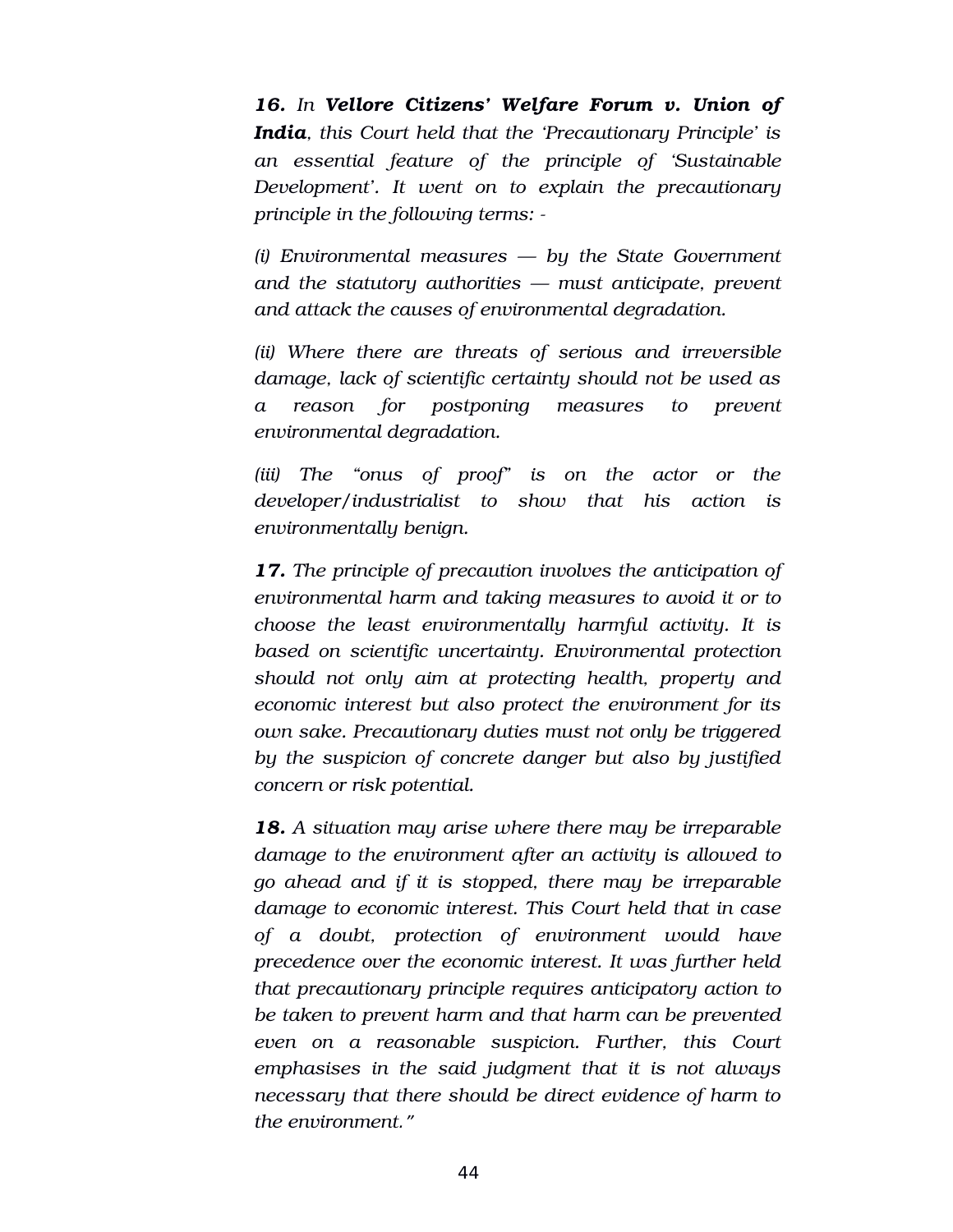While dealing with the applications in the present set of proceedings, we shall follow the same principles.

**36.** We shall now examine the prayers of the applicants for continuing their mining activities within sanctuary. This relief has been asked for by Smt. Magan Devi Meena (IA Nos. 982-984 of 2003), M/s. Agarwal Marbles Centre Pvt. Ltd. & Ors. (IA Nos. 1026-1028 of 2004), M/s. Jaipur Mineral Development Syndicate Private Limited (IA Nos. 1123-1124 of 2004), Federation of Mining Associations of Rajasthan (IA Nos. 1197 1199 of 2004), Bhushan Sharma (IA Nos. 1250-1251 of 2004) and M/s. Andhi Marbles Pvt Ltd. (IA No. 1512 of 2006). We must point out here that in the affidavit of the State of Rajasthan, it has been stated that they had formulated a policy of maintaining a distance of 25 metre from the vicinity of important forest areas like game sanctuary, reserved forest, mining activities to be prohibited. In other forest areas, mining could be undertaken in the immediate vicinity of the forest area as per the policy. This has been stated in the affidavit of the State of Rajasthan filed on 9<sup>th</sup> December 2004 and such a stand appears to have had been taken from the Mineral Policy of 1994. It, however, appears that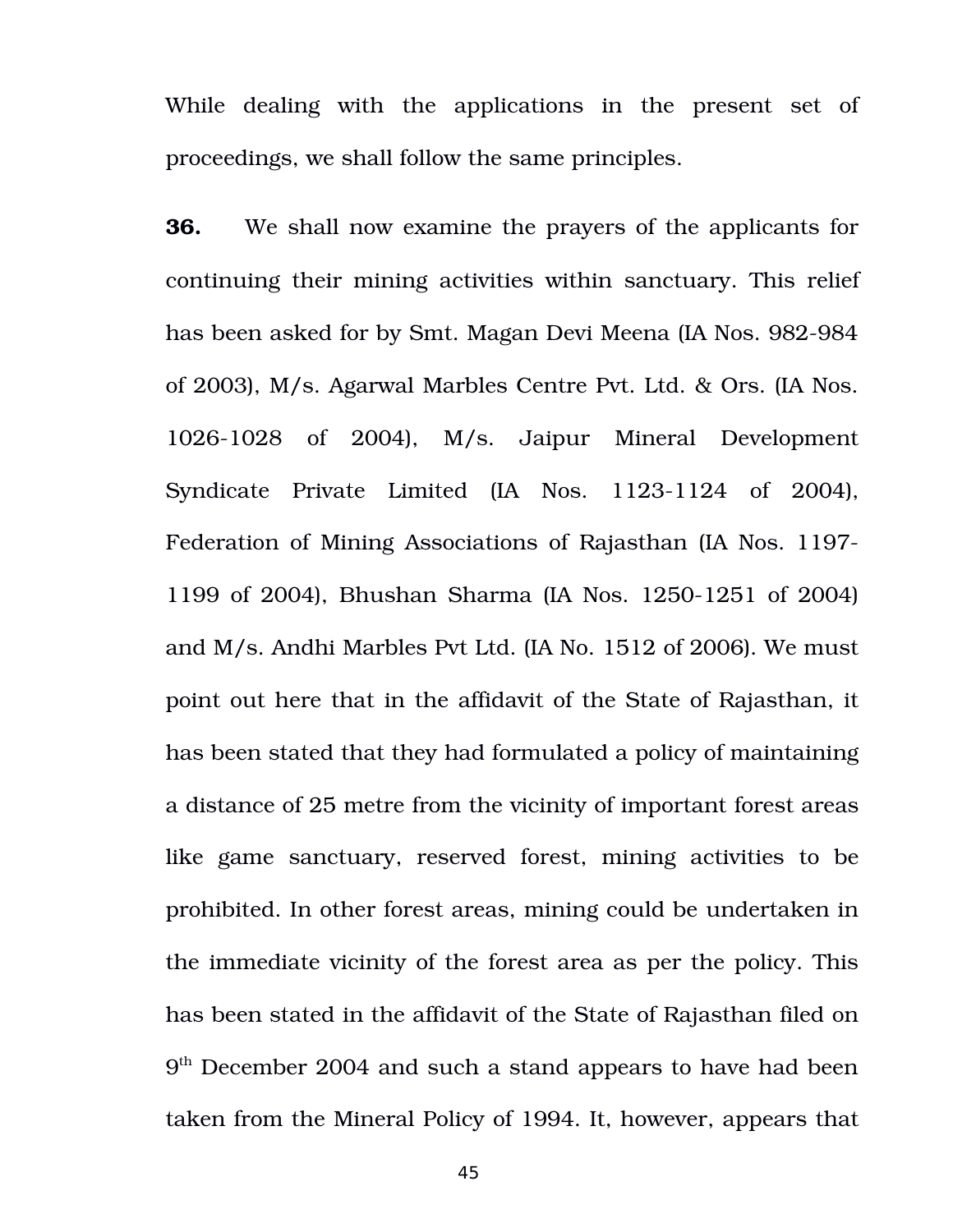a new Mineral Policy had been adopted by the State of Rajasthan in 2015.

**37.** There are also pleas for permitting some of the miners to continue mining activities within 25 metre zone conceived by the State of Rajasthan as Buffer Zone. In three applications, I.A. Nos.1123-1124 of 2004, I.A.Nos.1197-1199 of 2004 and I.A.Nos.1210-1211 of 2004, M/s. Jaipur Mineral Development Syndicate Pvt. Ltd., Federation of Mining Association of Rajasthan and Smt. Madhu Agarwal have taken a point that there was improper declaration of Jamua Ramgarh as a sanctuary. The notification made under Section 18 of the Wild Life (Protection) Act, 1972 bearing No. F.11(19) Raj. $-8/81$  Jaipur dated  $31<sup>st</sup>$  May 1982 has been annexed to the I.A. Nos. 982-984 of 2003 the applicant therein, being Magan Devi Meena. Initially, there was declaration of the said sanctuary as reserved forest under the Rajasthan Forest Act, 1953. Thereafter, the notification of  $31<sup>st</sup>$  May 1982 came into operation under the Wild Life (Protection) Act, 1972.

**38.** In I.A. No.1000 of 2003, it has been disclosed that the settlement of rights were completed by the District Collector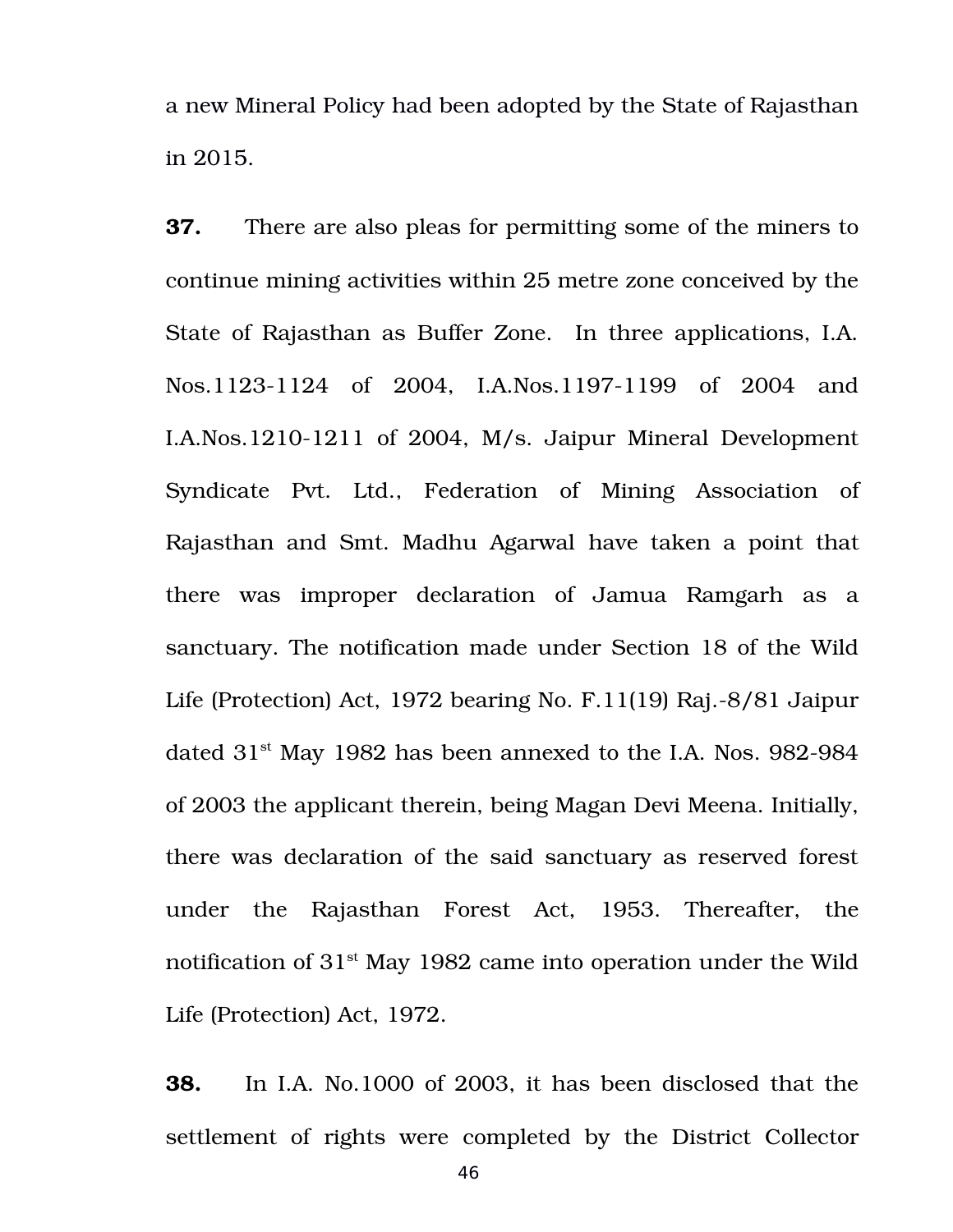Jaipur under Sections 19 to 26 of the Wild Life (Protection) Act, 1972. So far as Section 26A is concerned, which deals with declaration of area as sanctuary the said provision was incorporated in the statute with effect from  $2<sup>nd</sup>$  October 1991. That amendment came by way of Act 44 of 1991. After amendment, Section 18 of the Act stipulates:

#### *"18. Declaration of sanctuary:—*

*[\(1\)](https://indiankanoon.org/doc/1105950/) The State Government may, by notification, declare its intention to constitute any area other than an area comprised within any reserve forest or the territorial waters as a sanctuary if it considers that such area is of adequate ecological, faunal, floral, geomorphological, natural or zoological significance, for the purpose of protecting, propagating or developing wild life or its environment.*

*[\(2\)](https://indiankanoon.org/doc/319407/) The notification referred to in subsection (1) shall specify, as nearly as possible, the situation and limits of such area.* 

*Explanation.—For the purposes of this section it shall be sufficient to describe the area by roads, rivers, ridges or* other well-known or readily intelligible boundaries."

Section 26A of the Act, which, again, was introduced by Act 44 of 1991 contemplates further declaration after compliance of certain formalities. No other amendment has been brought to our notice. Section 18 of the Wild Life (Protection) Act, 1972 as it originally stood, reads:

> *"18. (1) The State Government may, by notification, declare any area to be a sanctuary if it considers that*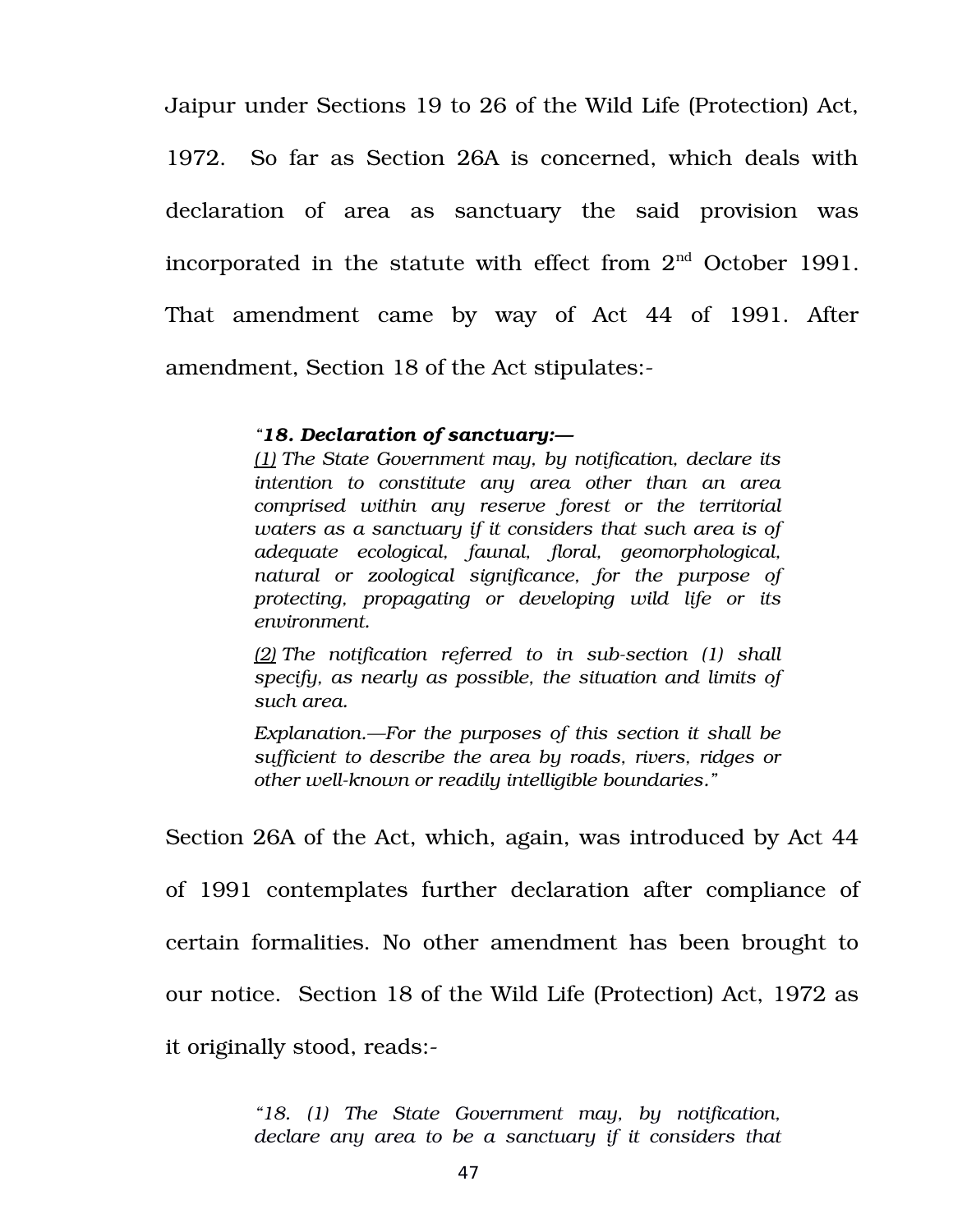*such area is of adequate ecological, faunal, floral, geomorphological, natural or zoological significance, for the purpose of protecting, propagating or developing wild life or its environment.* 

*(2) The notification referred to in subsection (1) shall specify, as nearly as possible, the situation and limits of such area.*

*Explanation.—For the purposes of this section, it shall be sufficient to describe the area by roads, rivers, ridges or* other well-known or readily intelligible boundaries."

**39.** The declaration was made by the State of Rajasthan in 1982 and we do not find any flaw in such declaration. The amended provisions, thus, could not apply to the Jamua Ramgarh Wildlife Sanctuary. The plea taken that it did not have the status of a sanctuary because no declaration was there under Section 26A of the Wild Life (Protection) Act, 1972 is without any basis. We shall proceed in this order on the basis that Jamua Ramgarh is a subsisting sanctuary.

**40.** We have already indicated that CEC in I.A. No.1000 of 2003 has given a dreadful account of the condition of the sanctuary, ravaged by mining activities. CEC in the same document has also outlined the importance of the said sanctuary. These would appear from paragraphs 4 and 5 of the said I.A which read: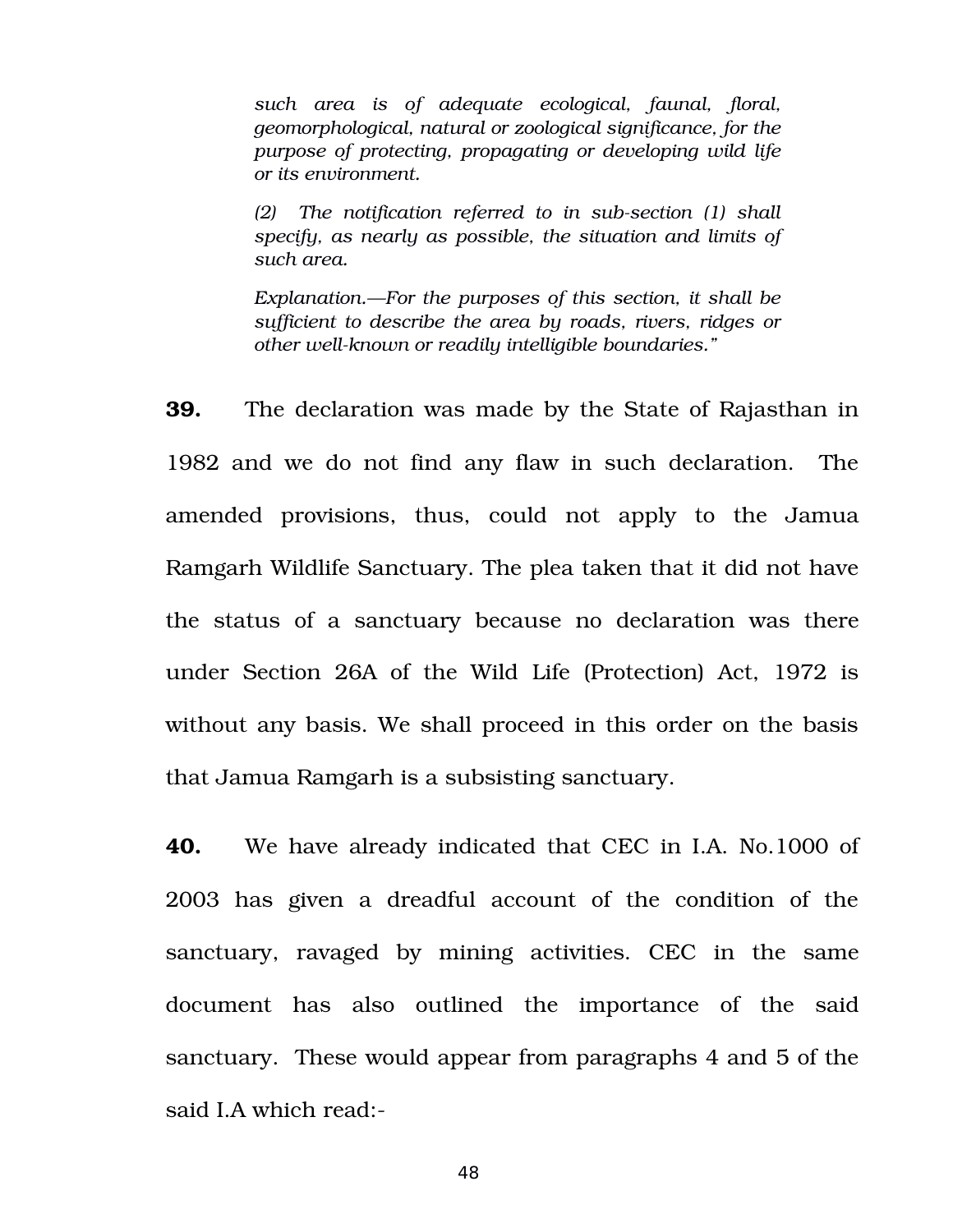*"4. In stark contrast to the above during the site visits to the Jamua Ramgarh Sanctuary the CEC came across a horrible and unbelievable picture of devastated eco system due to indiscriminate mining activity in blatant violation of the Forest (Conservation) Act, Wild Life (Protection) Act and even this Hon'ble Court's orders. The sanctuary is littered with hundreds of deep mining pits, randomly scattered "over burdens", scores of cranes and mined boulders and stones scattered all over the place. It is rare to see such a destruction even in a non forest area, least of all inside a sanctuary. It is a horror story that has to be seen to be believed. This is a site where all the laws and conventions that govern the natural world have been violated for commercial gains. Instead of being managed as a wild life sanctuary, it appears to have been managed as a mining sanctuary. In the present form it may be more appropriate to rename the area as "Jamua Ramgarh Wild Life Graveyard". A photographic report is appended hereto at*

*ANNEXUREA graphically showing the ground situation.*

*5. The forest of Jamua Ramgarh forms the critical catchment area of the lake which is the main source of water supply to the city of Jaipur. Notwithstanding this 69 mining leases were sanctioned from time to time in Jamua Ramgarh after enactment of the Forest (Conservation) Act 1980 i.e. 25.10.1980. Each and every mine was sanctioned in violation of the provisions of the F.C. Act as well as*

*the Wild Life (Protection) Act. No perceptible attempt was made to regulate the mines as per the provisions of the F.C. Act and the W.P. Act. No valid and satisfactory explanation was given by the State Government for allowing the mining leases to operate for years together except that it was a common practice to allow mining leases in the forest area / sanctuary without obtaining specific approvals under the F.C.Act or the W.P.Act. The details of these mines are given in ANNEXUREB."*

### **(quoted verbatim from paperbook)**

**41.** In their affidavits, the State of Rajasthan had referred to the Mining Policy of 1994 which stipulated 25 metres to be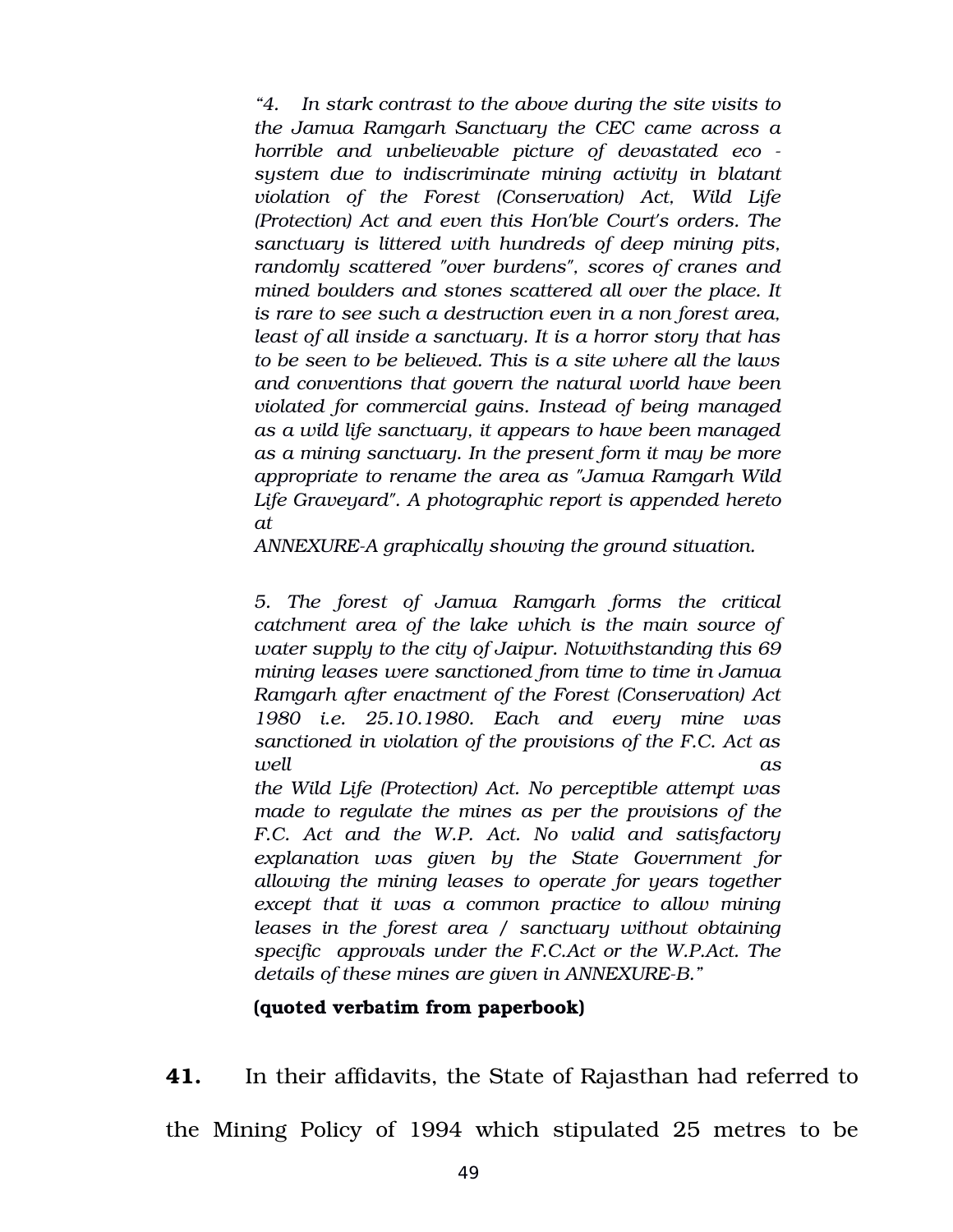safety zone around the periphery of Jamua Ramgarh Wildlife Sanctuary but subsequent thereto the Mining Policy of 2015 for the State of Rajasthan has come and they do not seem to have any specified safety zone. Moreover, in view of the order of this Court passed on  $4<sup>th</sup>$  August 2006, 1 kilometre safety zone has been directed to be maintained as regards Jamua Ramgarh Wildlife Sanctuary. Beyond Jamua Ramgarh Wildlife Sanctuary, CEC itself has given its view on eco sensitive zone in their report dated 20<sup>th</sup> September 2012. The recommendations have been quoted in the earlier part of this order. In the affidavit of Standing Committee of National Board of Wildlife filed on  $26<sup>th</sup>$ November 2012, the views of said Committee was expressed and the Committee was of unanimous opinion that each State ought to delineate the outer limits of ESZ on a site-specific, case by case basis, keeping in view the ecological imperatives and the grounds realities of the protected area. It was also the view of the said Committee that expert opinion and scientific inputs ought to be obtained from individuals and institutions in that regard. In substance the view of the Committee is that there should not be uniform ESZ. We have also referred to the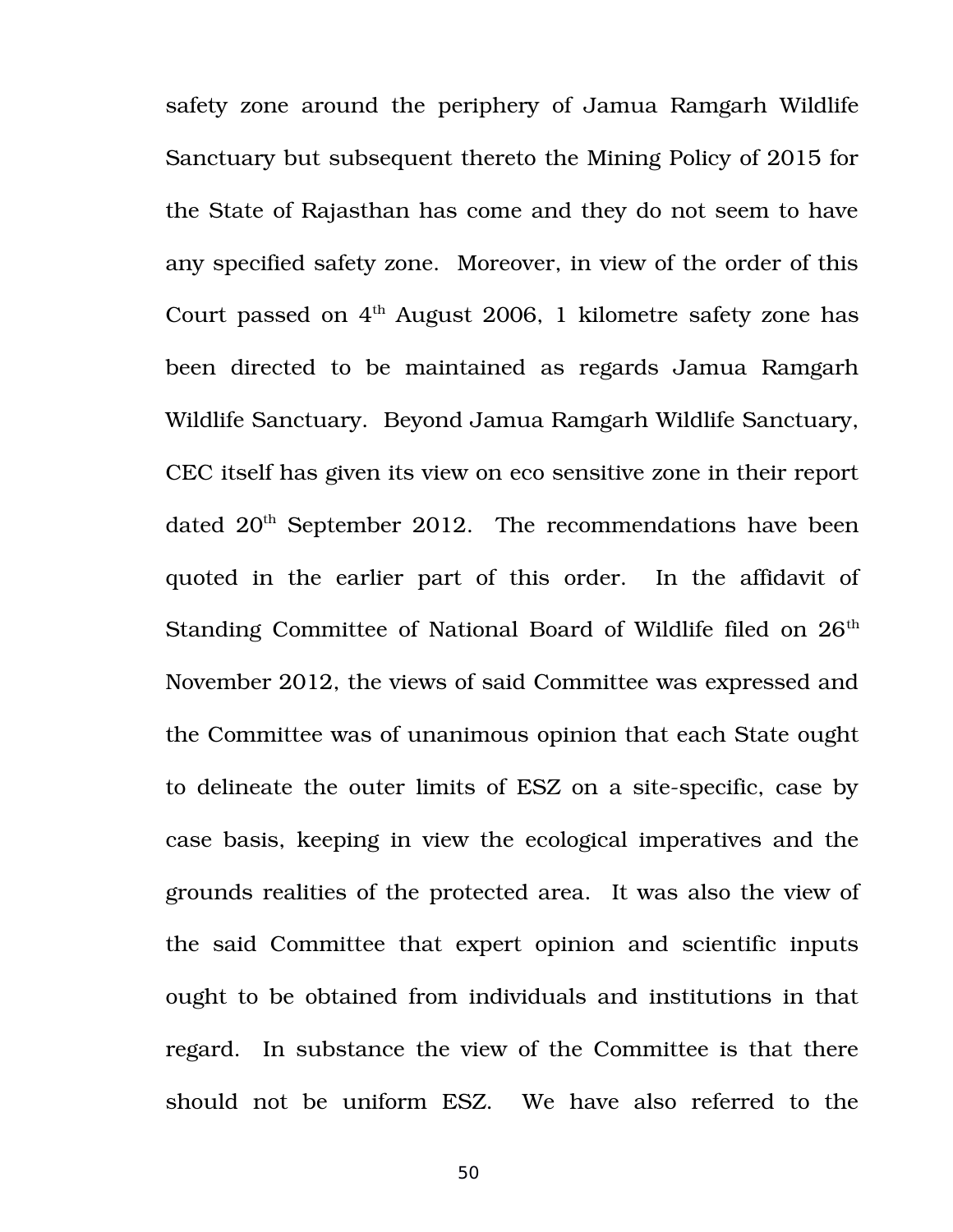Guidelines dated  $9<sup>th</sup>$  February 2011 which gives a detailed procedure for evolving ESZ and identification of activities that could be carried on in such zones. The order of this Court in the case of Goa Foundation [W.P. (C) No.460 of 2004] passed on 4<sup>th</sup> December 2006 also contemplated issue of direction for maintaining a 10 kilometre wide safety zone from the boundaries in respect of sanctuaries and national parks as there was lack of response from the States and Union territories in relation to queries on various aspects in respect of wildlife conservation. The proposal for having an ESZ of 10 kms from the boundaries of the national parks and wildlife sanctuaries was originally mooted on 21<sup>st</sup> January 2002 in the meeting of the Indian Board for Wildlife, as it appears from the order passed by this Court in the case of **Goa Foundation** [W.P. (C) No.460 of 2004] on  $30<sup>th</sup>$ January 2006. We have to collate the views of these experts' bodies including the CEC, who have been assisting this Court through the different stages of this litigation.

**42.** In our opinion, the Guidelines framed on 9<sup>th</sup> February 2011 appears to be reasonable and we accept the view of the Standing Committee that uniform Guidelines may not be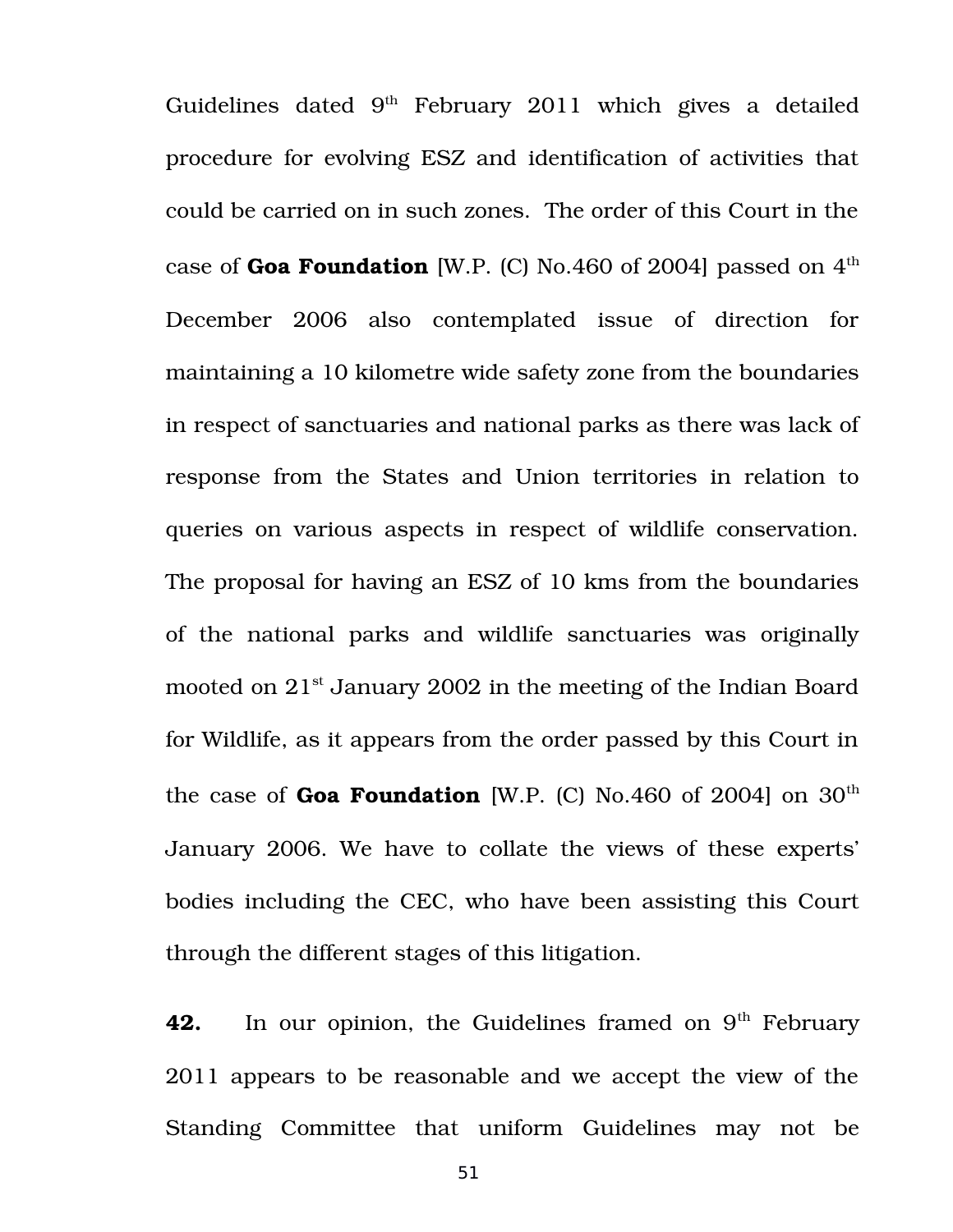possible in respect of each sanctuary or national parks for maintaining ESZ. We are of the opinion, however, that a minimum width of 1 kilometre ESZ ought to be maintained in respect of the protected forests, which forms part of the recommendations of the CEC in relation to Category B protected forests. This would be the standard formula, subject to changes in special circumstances. We have considered CEC's recommendation that the ESZ should be relatable to the area covered by a protected forest but the Standing Committee's view that the area of a protected forest may not always be a reasonable criteria also merits consideration. It was argued before us that the 1 km wide "no-development-zone" may not be feasible in all cases and specific instances were given for Sanjay Gandhi National Park and Guindy National Park in Mumbai and Chennai metropolis respectively which have urban activities in very close proximity. These sanctuaries shall form special cases.

**43.** Turning specifically to Jamua Ramgarh Sanctuary, the first report of the CEC proposed 100 metres as ESZ. In the second report, however, one kilometre width has been recommended for all protected forests falling under category 'B'.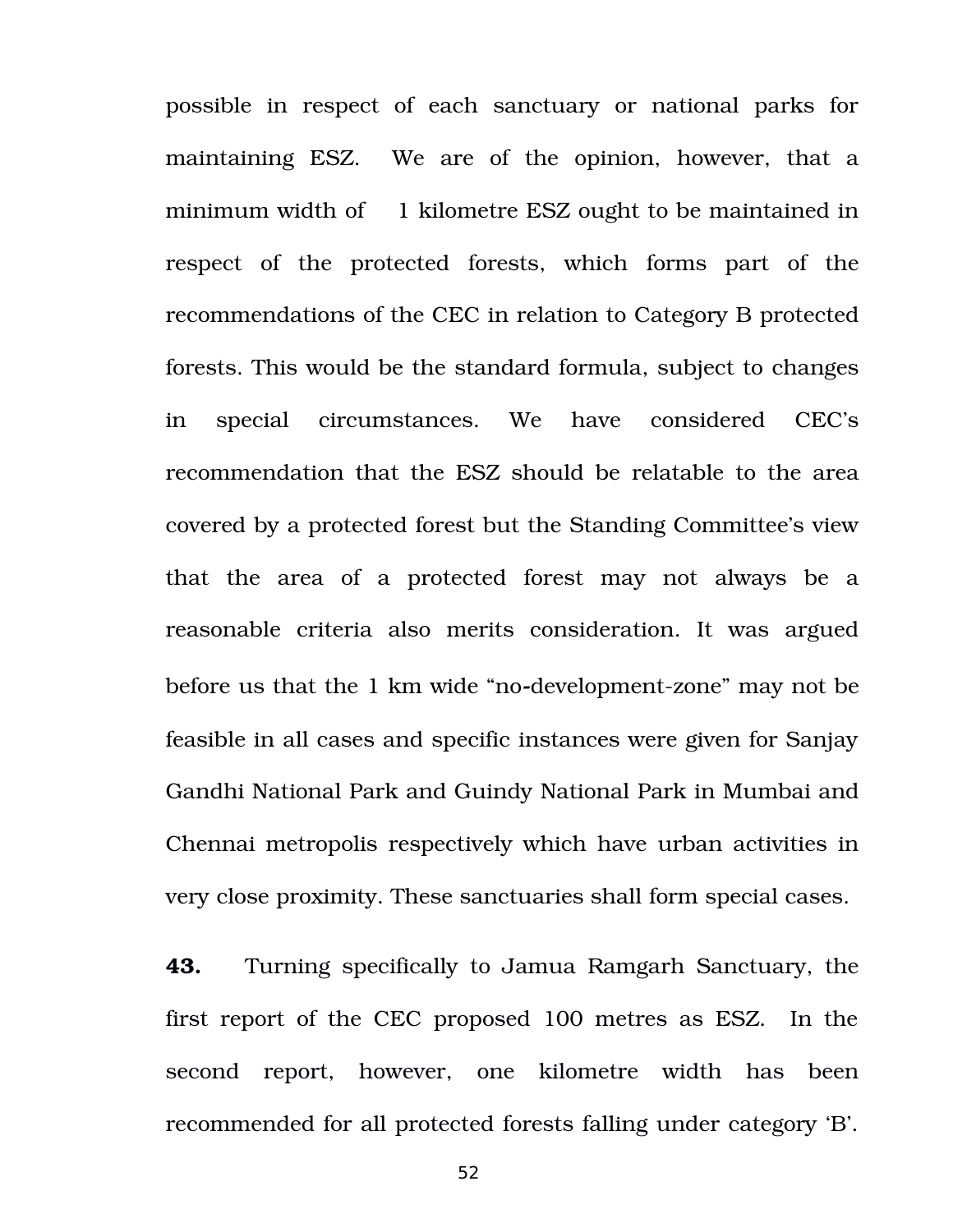Having regard to its area, the said sanctuary comes in that category. In the order of this Court passed on  $4<sup>th</sup>$  August 2006, the same margin, i.e. one kilometre as buffer zone has been prescribed. In the given facts concerning the Jamua Ramgarh Sanctuary, in our opinion the margin of 25 metres as contemplated in the 1994 Mineral Policy of the State of Rajasthan is grossly inadequate. We, however, treat Jamua Ramgarh sanctuary as a special case for fixing the ESZ as in the past, the buffer zone varied from 25 metres to 100 metres. In our opinion, ESZ of 500 metres would be a reasonable buffer zone, within which subsisting activities which does not come within the prohibited list as per the Guidelines of  $9<sup>th</sup>$  February 2011 could be carried on. But for commencing of any new activity which would be otherwise permissible, the ESZ norm of one kilometre shall be maintained for Jamua Ramgarh sanctuary.

- **44.** We accordingly direct:
	- (a) Each protected forest, that is national park or wildlife sanctuary must have an ESZ of minimum one kilometre measured from the demarcated boundary of such protected forest in which the activities proscribed and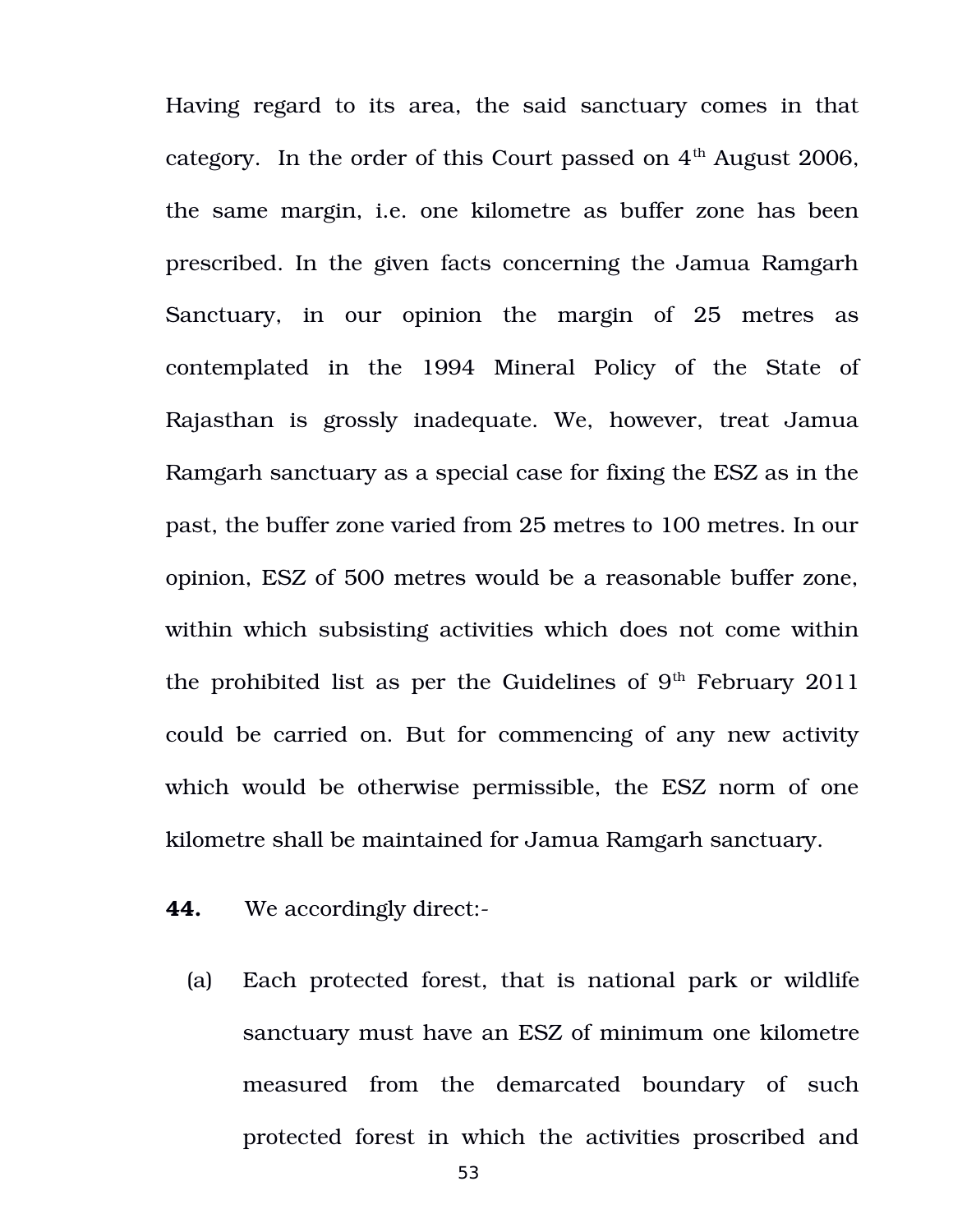prescribed in the Guidelines of  $9<sup>th</sup>$  February 2011 shall be strictly adhered to. For Jamua Ramgarh wildlife sanctuary, it shall be 500 metres so far as subsisting activities are concerned.

- (b) In the event, however, the ESZ is already prescribed as per law that goes beyond one kilometre buffer zone, the wider margin as ESZ shall prevail. If such wider buffer zone beyond one kilometre is proposed under any statutory instrument for a particular national park or wildlife sanctuary awaiting final decision in that regard, then till such final decision is taken, the ESZ covering the area beyond one kilometre as proposed shall be maintained.
- (c) The Principal Chief Conservator of Forests as also the Home Secretary of each State and Union Territory shall remain responsible for proper compliance of the said Guidelines as regards nature of use within the ESZ of all national parks and sanctuaries within a particular State or Union Territory. The Principal Chief Conservator of Forests for each State and Union Territory shall also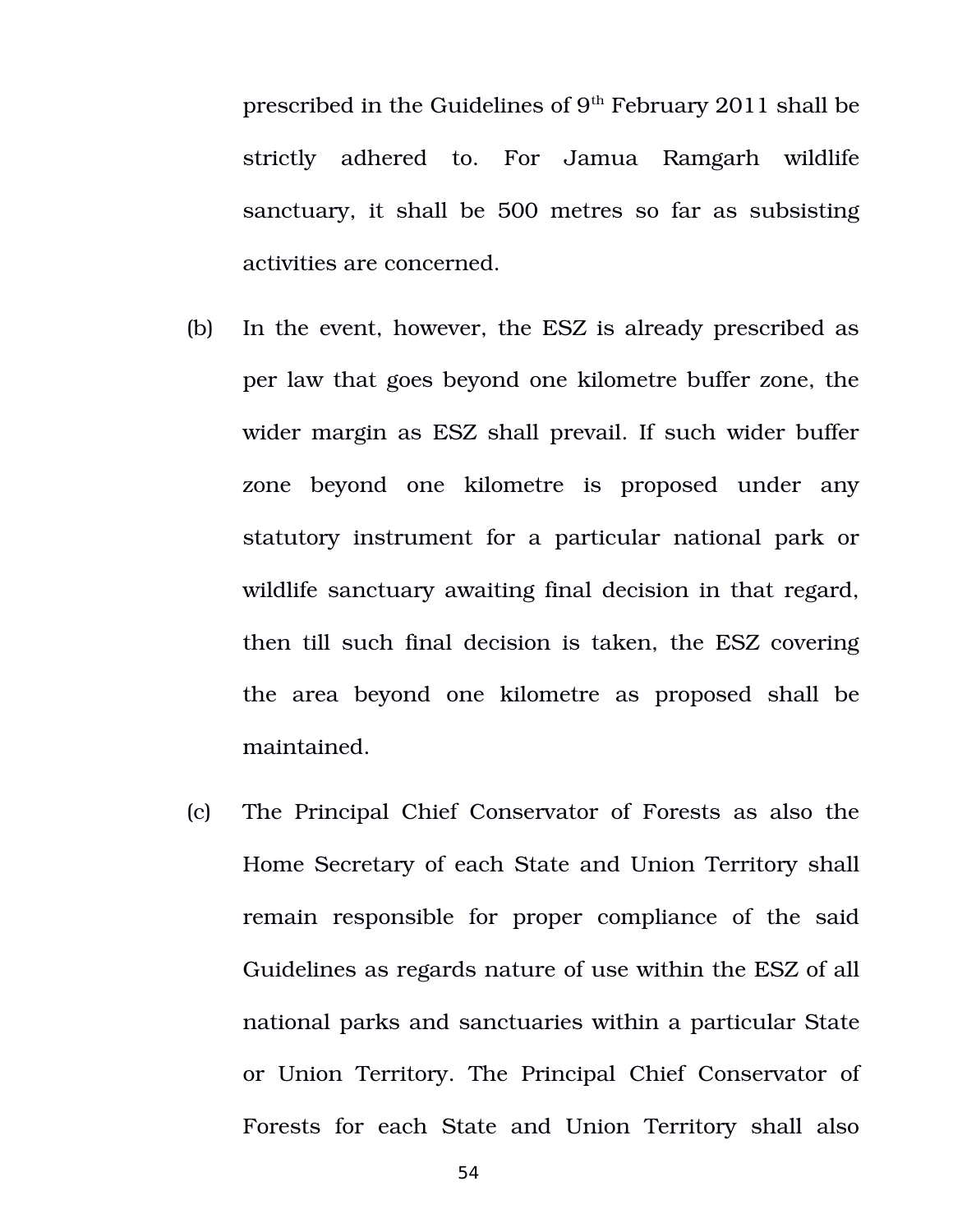arrange to make a list of subsisting structures and other relevant details within the respective ESZs forthwith and a report shall be furnished before this Court by the Principal Chief Conservator of Forests of each State and Union Territory within a period of three months. For this purpose, such authority shall be entitled to take assistance of any governmental agency for satellite imaging or photography using drones.

- (d) Mining within the national parks and wildlife sanctuaries shall not be permitted.
- (e) In the event any activity is already being undertaken within the one kilometre or extended buffer zone (ESZ), as the case may be, of any wildlife sanctuary or national park which does not come within the ambit of prohibited activities as per the  $9<sup>th</sup>$  February 2011 Guidelines, such activities may continue with permission of the Principal Chief Conservator of Forests of each State or Union Territory and the person responsible for such activities in such a situation shall obtain necessary permission within a period of six months. Such permission shall be given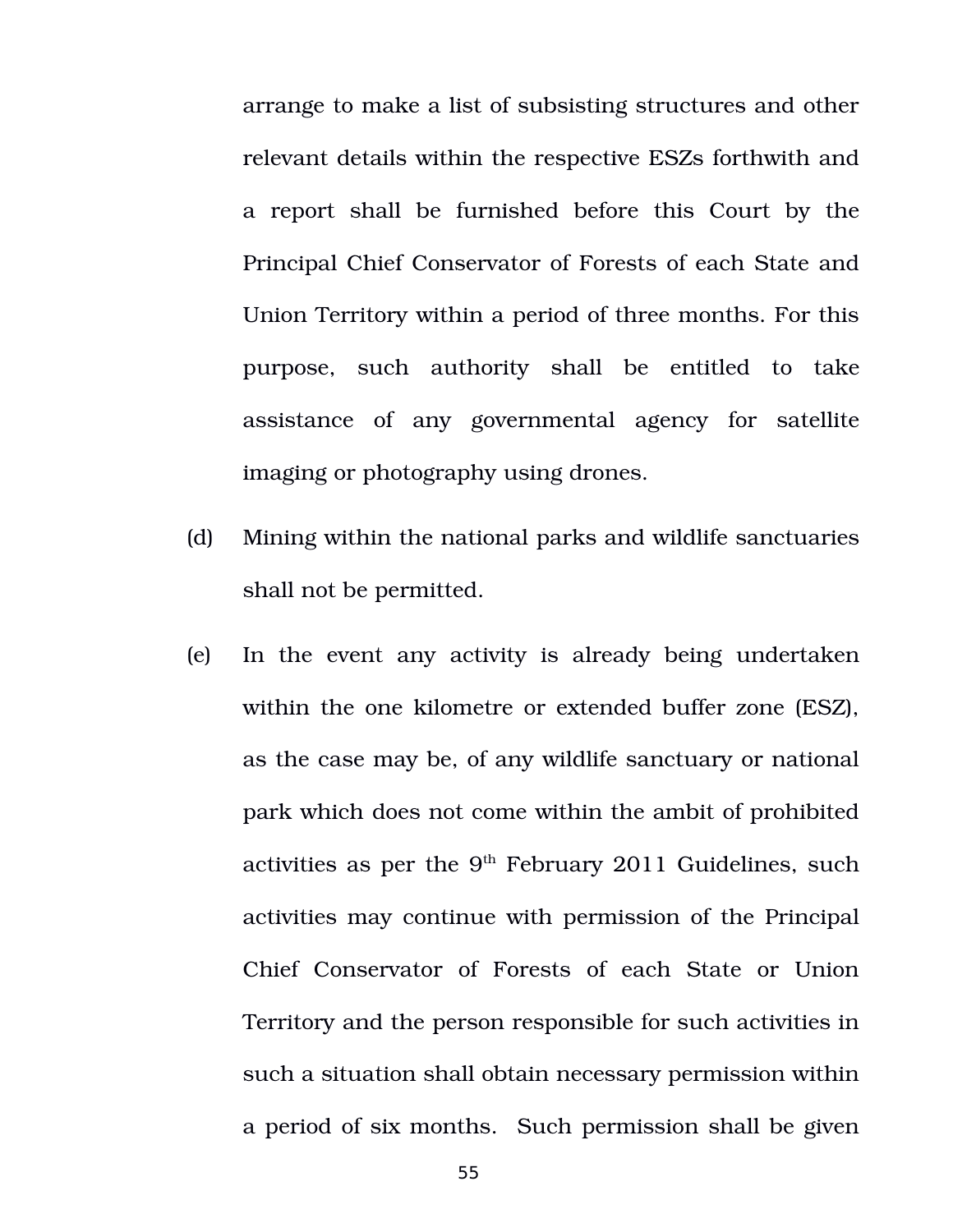once the Principal Chief Conservator of Forests is satisfied that the activities concerned do not come within the prohibited list and were continuing prior to passing of this order in a legitimate manner. No new permanent structure shall be permitted to come up for whatsoever purpose within the ESZ.

- (f) The minimum width of the ESZ may be diluted in overwhelming public interest but for that purpose the State or Union Territory concerned shall approach the CEC and MoEF&CC and both these bodies shall give their respective opinions/recommendations before this Court. On that basis, this Court shall pass appropriate order.
- $(g)$  In the event the CEC, MoEF&CC, the Standing Committee of National Board of Wildlife or any other body of persons or individual having special interest in environmental issues consider it necessary for maintaining a wider or larger ESZ in respect of any national park or wildlife sanctuary, such body or individual shall approach the CEC. In such a situation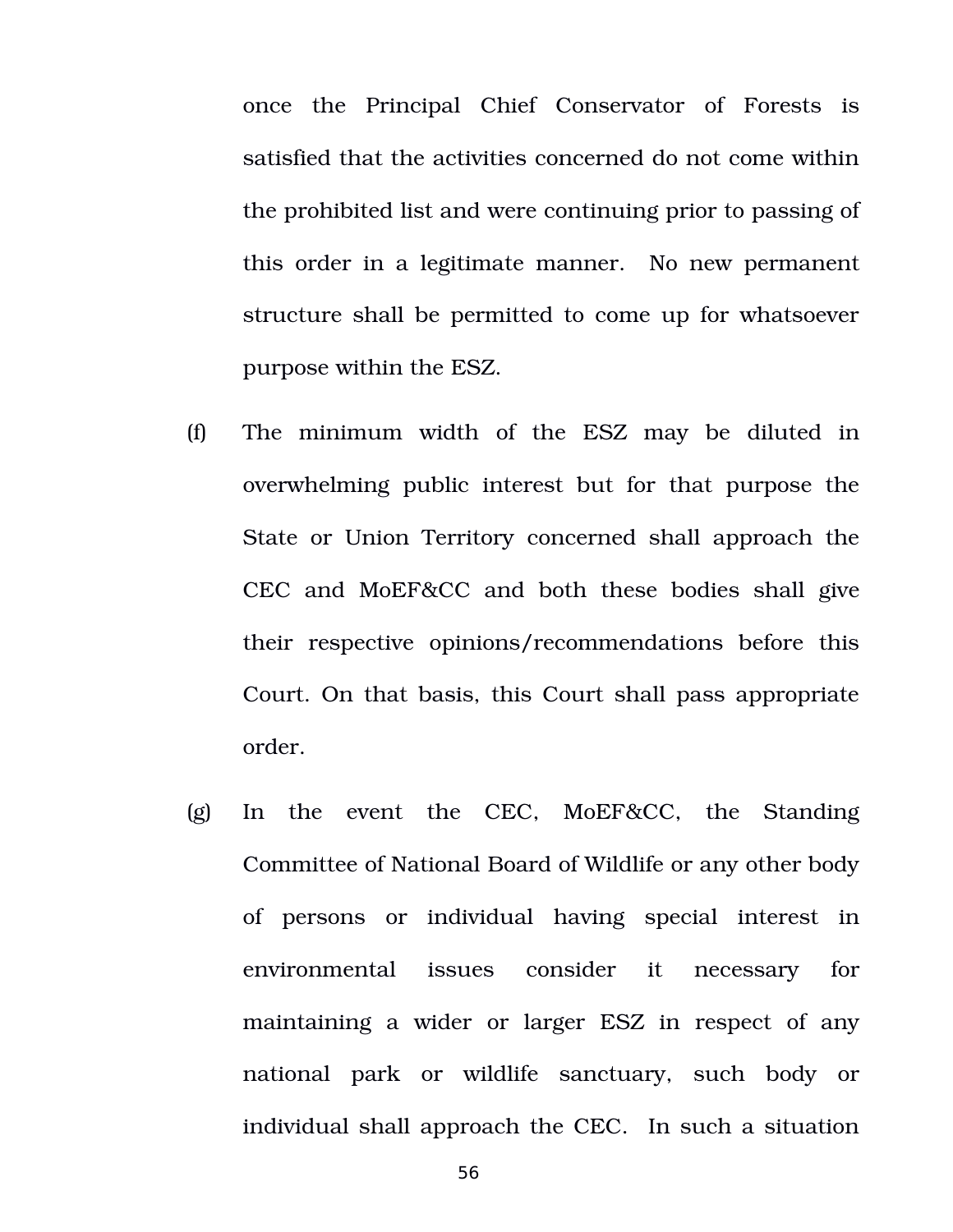the CEC shall be at liberty to examine the need of a wider ESZ in respect of any national park or wildlife sanctuary in consultation with all the stakeholders including the State or Union Territory concerned, MoEF&CC as also the Standing Committee of National Board of Wildlife and then approach this Court with its recommendations.

- (h) In respect of sanctuaries or national parks for which the proposal of a State or Union Territory has not been given, the 10 kilometres buffer zone as ESZ, as indicated in the order passed by this Court on  $4<sup>th</sup>$  December 2006 in the case of **Goa Foundation** (supra) and also contained in the Guidelines of  $9<sup>th</sup>$  February 2011 shall be implemented. Within that area, the entire set of restrictions concerning an ESZ shall operate till a final decision in that regard is arrived at.
- (i) I.A. No. 1412 of 2005 and I.A.No.117831 of 2019 do not relate to the issues involved in I.A. No.1000 of 2003. These applications may be placed before the appropriate Bench to be heard independently.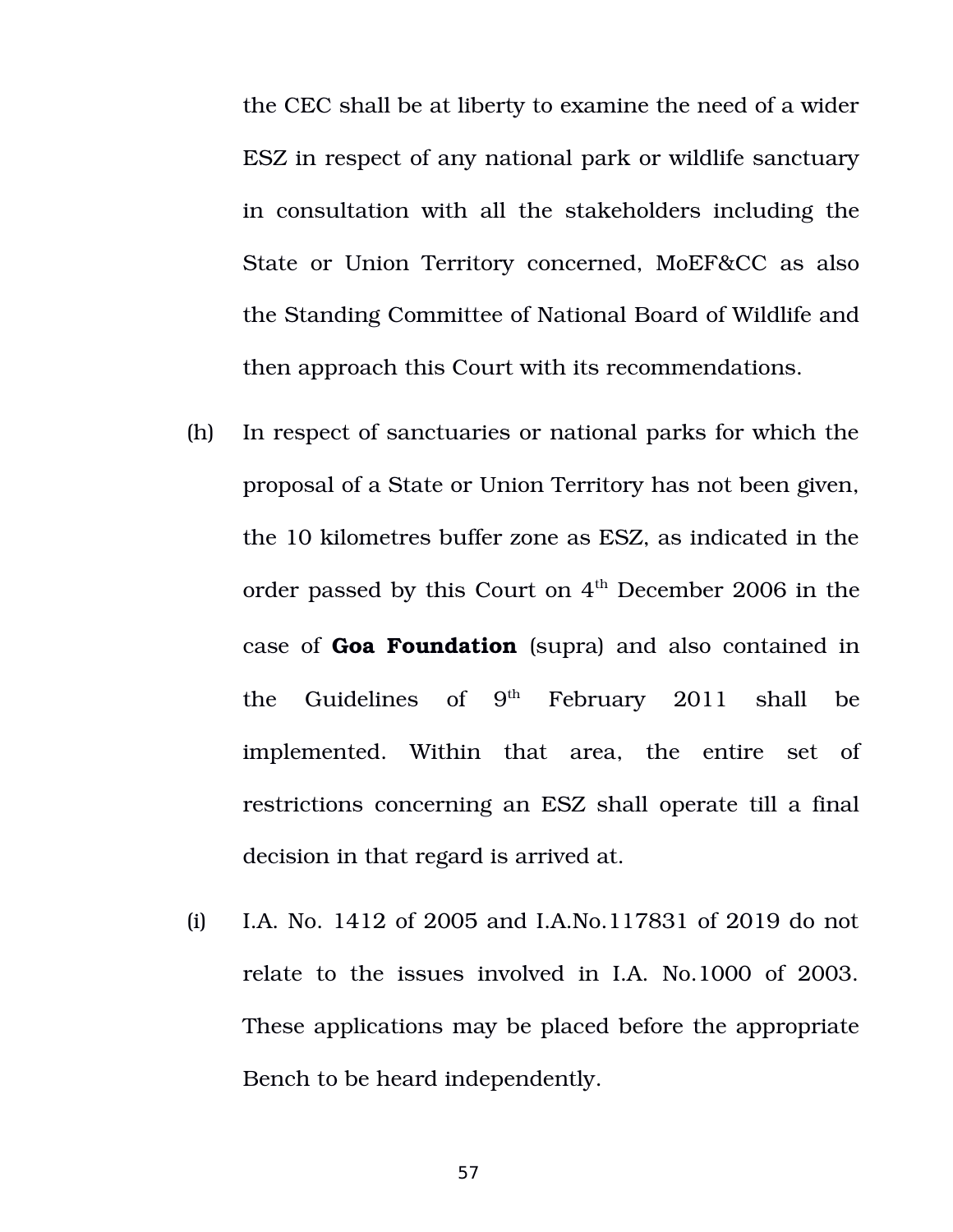- (j) For the same reason, I.A. No.1992 of 2007 shall also be dealt with independently by the appropriate Bench and no order is being passed concerning this application at this stage.
- (k) The application of the State of Rajasthan registered as I.A. No.3880 of 2015 relates to clarification of an order passed in the case of **Goa Foundation** (W.P.(C) No.460 of 2004). Let this application be placed before the Bench taking up the case of **Goa Foundation**.
- (l) I.A.No.96949 of 2019 and I.A.No.65571 of 2021 are disposed of with directions that the MoEF&CC as also CEC shall proceed to take a decision in regard to the draft proposal for ESZ made by the State of Maharashtra to the extent of 0-3.89 kilometres and the MoEF&CC shall take final decision on that basis within a period of three months, if said decision has not already been taken.
- (m) Prayers for impleadment of the applicants in I.A. Nos. 984 of 2003, 1026 of 2004, 1123 of 2004, 1197 of 2004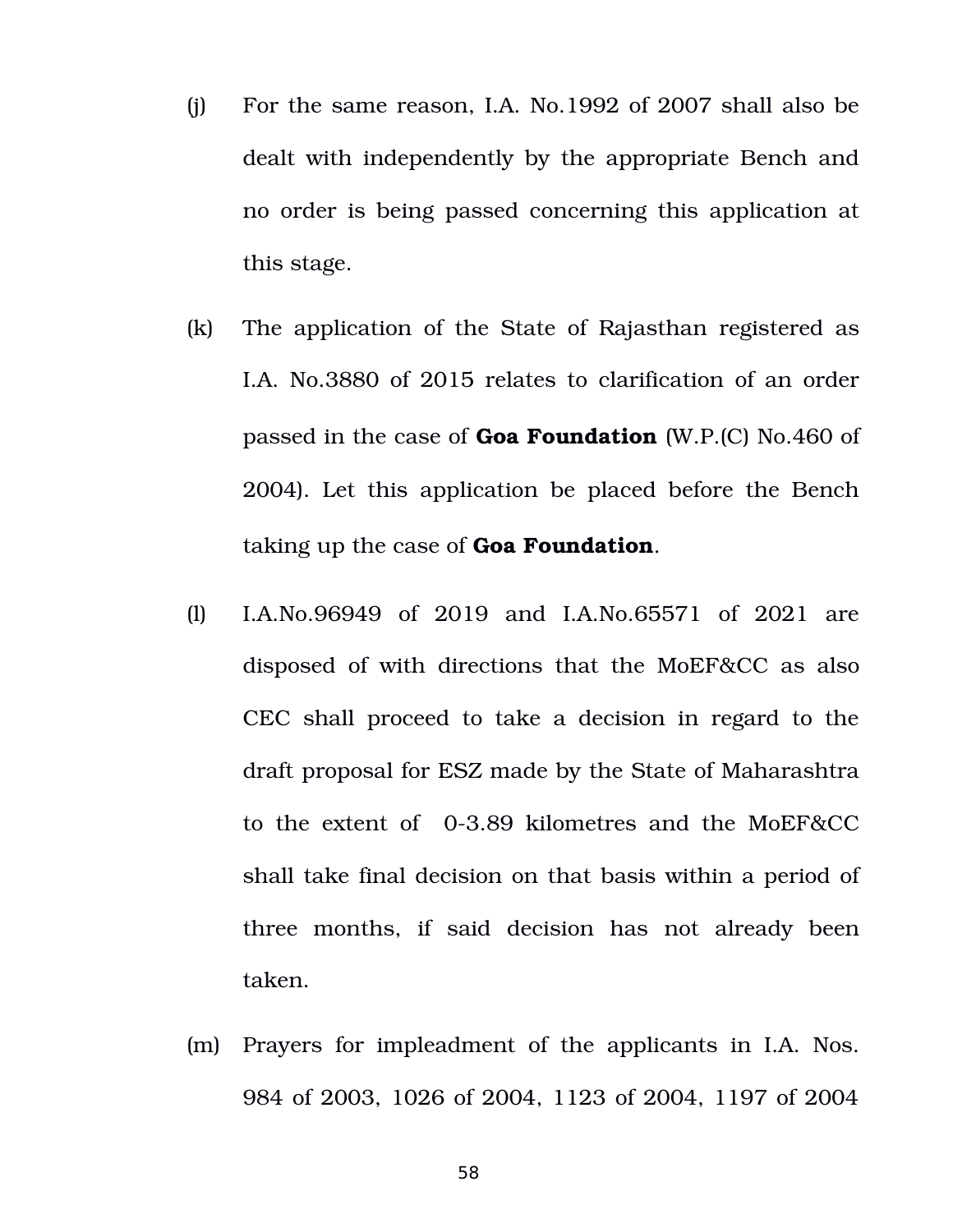and 1251 of 2004 are allowed. Necessary amendments may be carried out in these regards.

- (n) For the reasons already given, however, prayers of the applicants in I.A. Nos.982 of 2003, 1027 of 2004, 1124 of 2004, 1198 of 2004, 1210 of 2004, 1250 of 2004 and 1512 of 2006 are rejected.
- (o) The CEC shall quantify the compensation to be recovered from each miner indulging in mining activities within the Jamua Ramgarh sanctuary in violation of any statutory provision or order of this Court. Specific recommendations for compensatory afforestation, reclamation, clearing overburden dumping as also compensation in monetary units for degradation of forest resources shall also be made. A further set of recommendations concerning confiscation of earth moving equipments and other machineries lying within or in the periphery of the said sanctuary shall be made by the CEC. Recommendations shall be made within a period of four months before this Court in the form of an application. This Court shall consider passing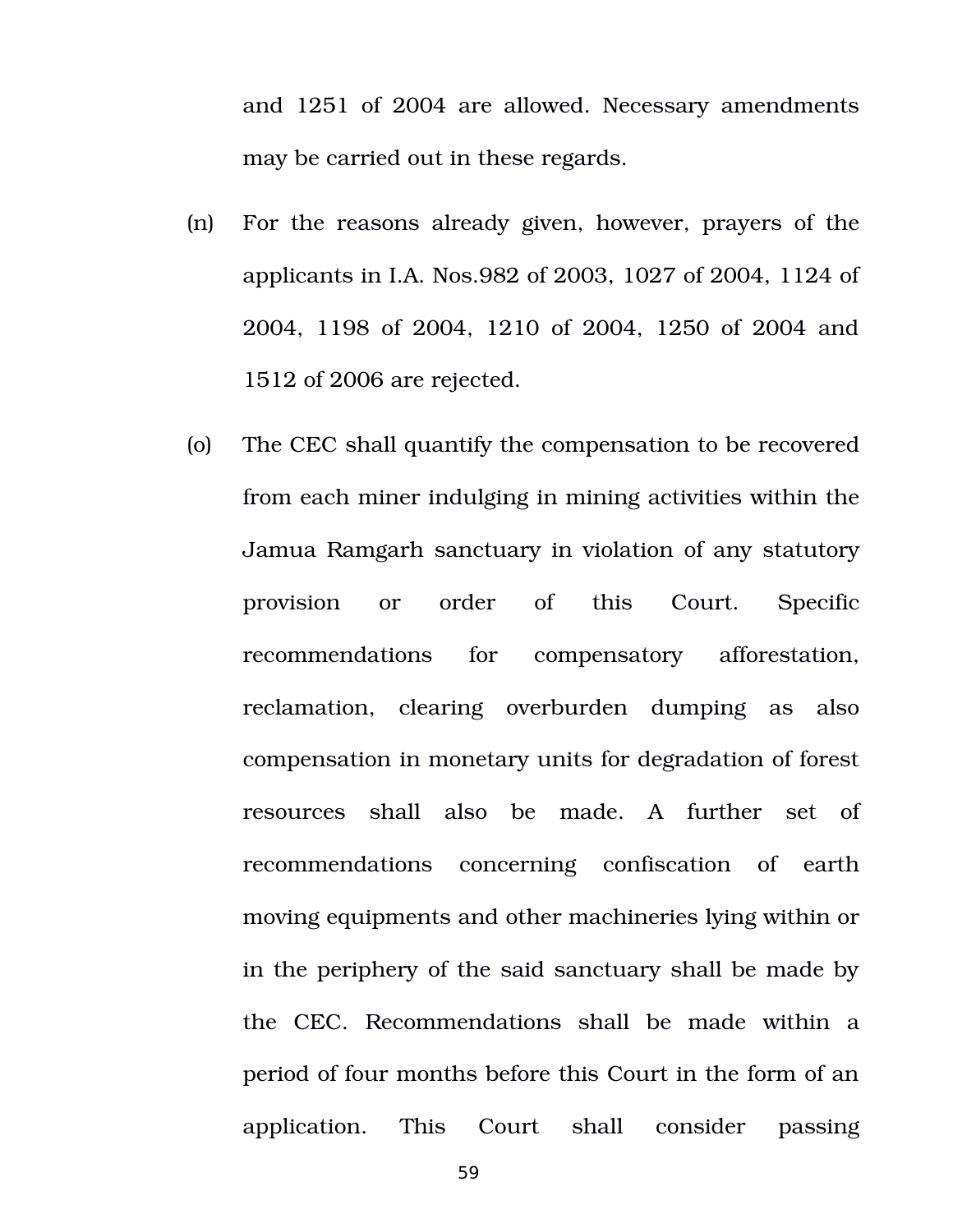appropriate order upon going through such application. The exercise concerning such reparation, including quantifying compensation shall be undertaken upon giving the mining operator, State and MoEF&CC opportunity of hearing.

- (p) In the event there is any subsisting order of any High Court or any Court subordinate to such High Court covering any of the issues dealt with by this Court in this order, this order shall prevail over any such order which may be contrary to these directions.
- (q) We have already observed that there are certain overlapping issues involved in this writ petition and the cases of **Goa Foundation** (Writ Petition (C) No.460 of 2004) and (Writ Petition (C) No.435 of 2012). We request the Hon'ble the Chief Justice of India to consider having the present writ petition i.e. **In Re: T.N. Godavarman Thirumulpad v. Union of India & Ors.**, W.P.(C) No.460 of 2004 (**Goa Foundation v. Union of India**) as also W.P. (C) No.435 of 2012 (**Goa Foundation v. Union of India &**